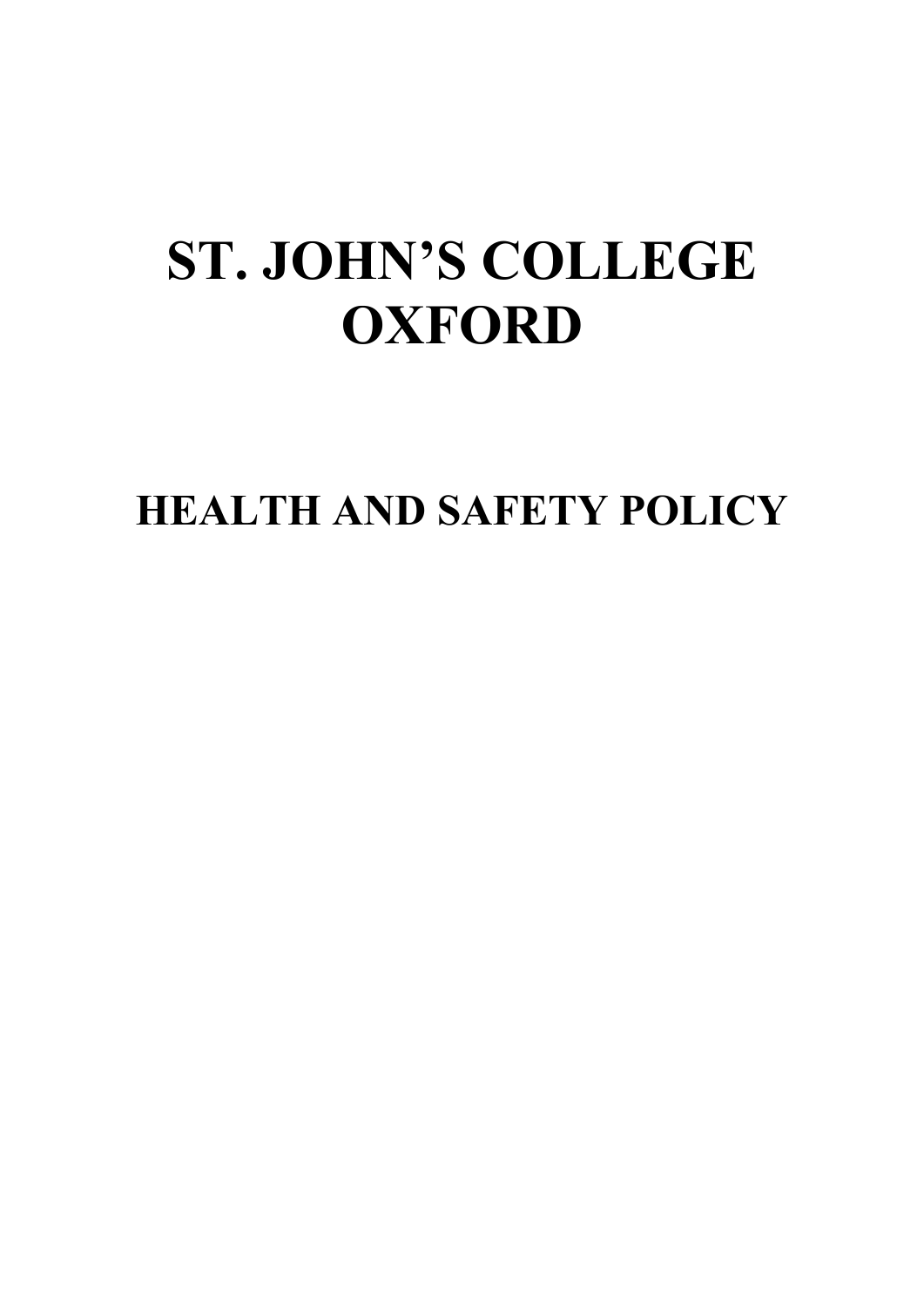# **DOCUMENT CONTROL**

| <b>Section/Page</b>                                                                                                                                                              | <b>Date</b>                                                                                                                                                            | <b>Description</b>                                                                                                                                                                                       |
|----------------------------------------------------------------------------------------------------------------------------------------------------------------------------------|------------------------------------------------------------------------------------------------------------------------------------------------------------------------|----------------------------------------------------------------------------------------------------------------------------------------------------------------------------------------------------------|
| Whole document<br>Whole document<br>Whole document<br>Whole document<br>Whole document<br>Whole document<br>Whole document<br>Whole document<br>Whole document<br>Whole document | 6 June 2012<br>13 July 2012<br>1 July 2014<br>13 May 2015<br>1 June 2016<br>25 September<br>2017<br>25 June 2018<br>11 June 2019<br>25 November<br>2020<br>21 Jan 2021 | Draft for comment<br>Final<br><b>Review and revision</b><br>Review<br>Review and revision<br><b>Review and revision</b><br><b>Review and revision</b><br><b>Review</b><br><b>Review</b><br><b>Review</b> |

Signed

Professor Steve Elston Deputy Bursar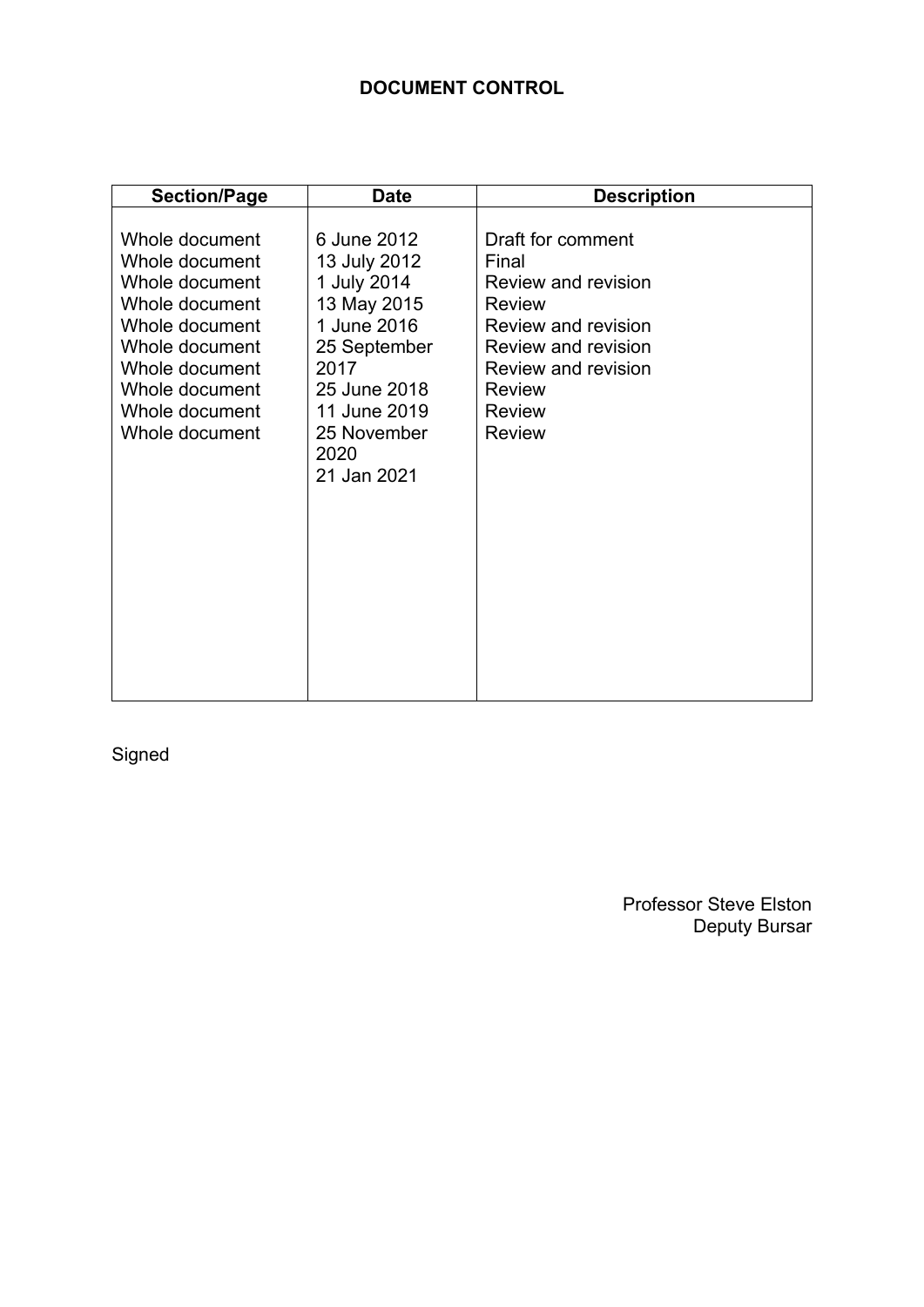# **Statement of best practice endorsed by Conference of Colleges Meeting in May 1999**

# **Health & Safety At Work etc. Act 1974 Management of Health and Safety Regulations 1999**

# **OBLIGATIONS OF COLLEGE GOVERNING BODIES**

Obligations are imposed upon the governing bodies of colleges, partly by virtue of their status as employers. The Health and Safety at Work etc. Act 1974 and related legislation ('relevant statutory provisions') impose general and specific requirements upon college Governing Bodies.

Breaches of health and safety legislation, including any failure to implement a 'risk management strategy', are criminal offences and command unlimited sentences at Crown Court and/or unlimited fines.

In the context of a college, the policy itself and the means of implementing it should be adopted at the highest level within that organisation: the Governing Body. Implementation should encompass all employees i.e. non-academic staff, academic staff including Fellows: whether members of the Governing Body or not.

College officers may be tasked with implementation of defined requirements, but overall responsibility for Health and Safety cannot be delegated. Whatever arrangements are made for delegating implementation, it is the Governing Body which will be answerable in the case of proceedings.

The most effective way to achieve compliance is through what has come to be known as a risk management strategy. Compliance could be achieved by Governing Body oversight of relevant college officers and/or by the appointment of a competent external person (i.e. a Health and Safety auditor) providing a report not less frequently than annually.

Governing Bodies need to be able to demonstrate that health and safety is being managed effectively. This is a specific requirement of the Management of Health and Safety Regulations 1999. These regulations require Governing Bodies (as employers, but also in respect of students, staff, visitors, contractors and members of the public) to:

- Carry out a written risk assessment procedure
- Put in place preventative and protective measures
- Have arrangements for the 'effective planning, organisation, control, monitoring and review of the protective and preventative measures'.

The above deals with an institution's obligations under relevant criminal law. Requirements under civil law are based on the duty of care owed to those affected by the institution's activities.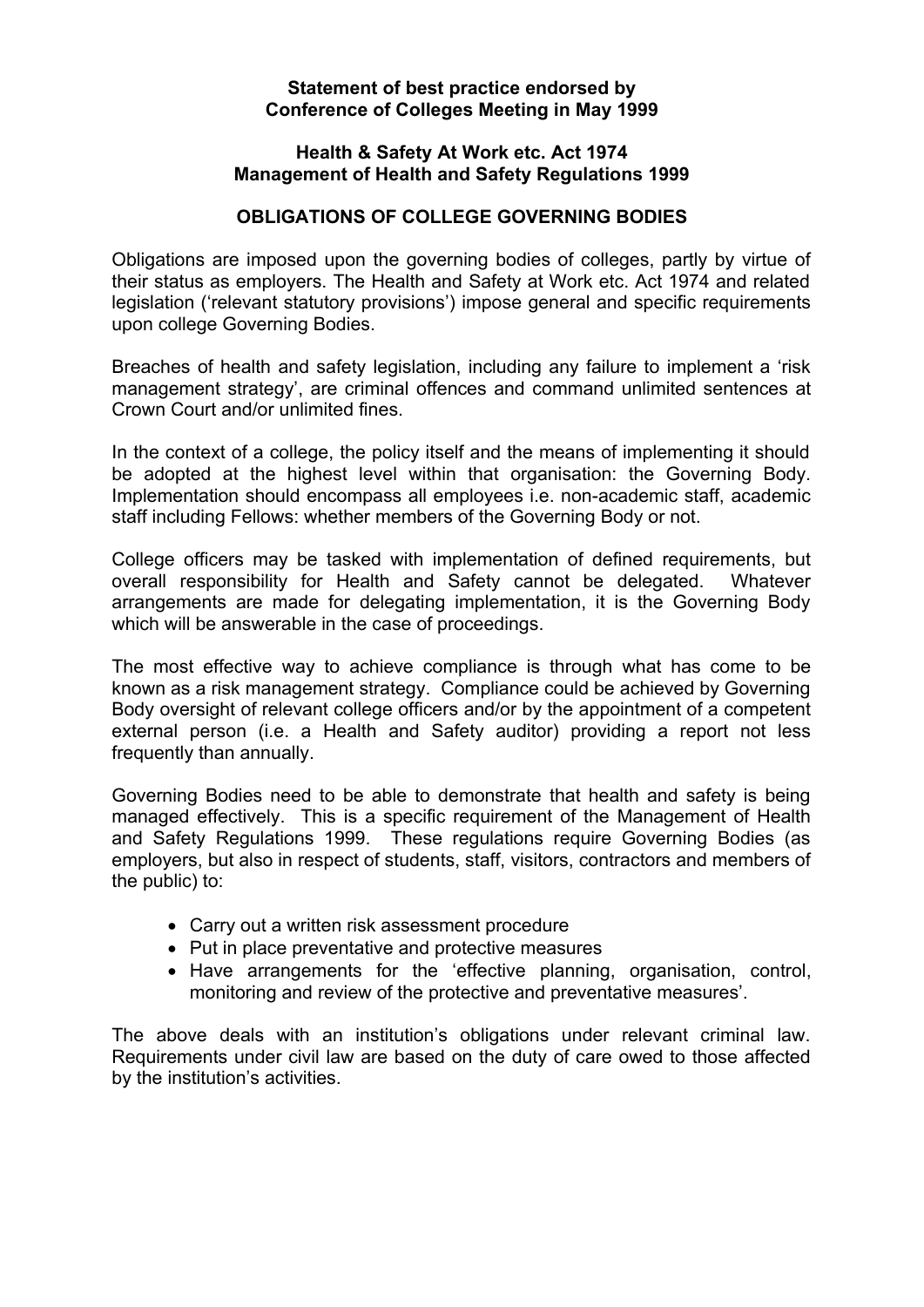# HEALTH AND SAFETY POLICY AND PROCEDURES

- 1. The Health and Safety at Work etc. Act 1974, along with other Regulations, contains the most important provisions for business, their organisations and employees.
- 2. The general objectives within the scope of the above act and regulations are:
	- a. To secure the Health, Safety and Welfare of employees at work.
	- b. To protect people other than employees at work against risks to their Health and Safety arising out of work activities.
	- c. To control the keeping and use of explosive or highly flammable or otherwise dangerous substances and generally prevent people from unlawfully having and using such substances.
	- d. To control the release into the atmosphere of noxious or offensive substances from premises, which also may come within the scope of the environmental protection legislation.
	- e. To identify hazards in the workplace and carry out risk assessments and introduce such control measures as necessary.
- 3. The Health and Safety at Work etc. Act 1974 places general duties on:
	- a. The employer.
	- b. The self-employed (e.g. contractors).
	- c. The manufacturers, suppliers, designers and importers of articles and substances for use at work.
	- d. The people in control of premises and all people at work.

These legal requirements apply to all types of work.

4 The scope of the legislation is comprehensive and is designed to encourage employers and employees to take a wide-ranging view of their role and responsibilities. Some duties imposed by the legislation are absolute and must be complied with and this Health and Safety Policy document has been designed to meet all the legal requirements and obligations.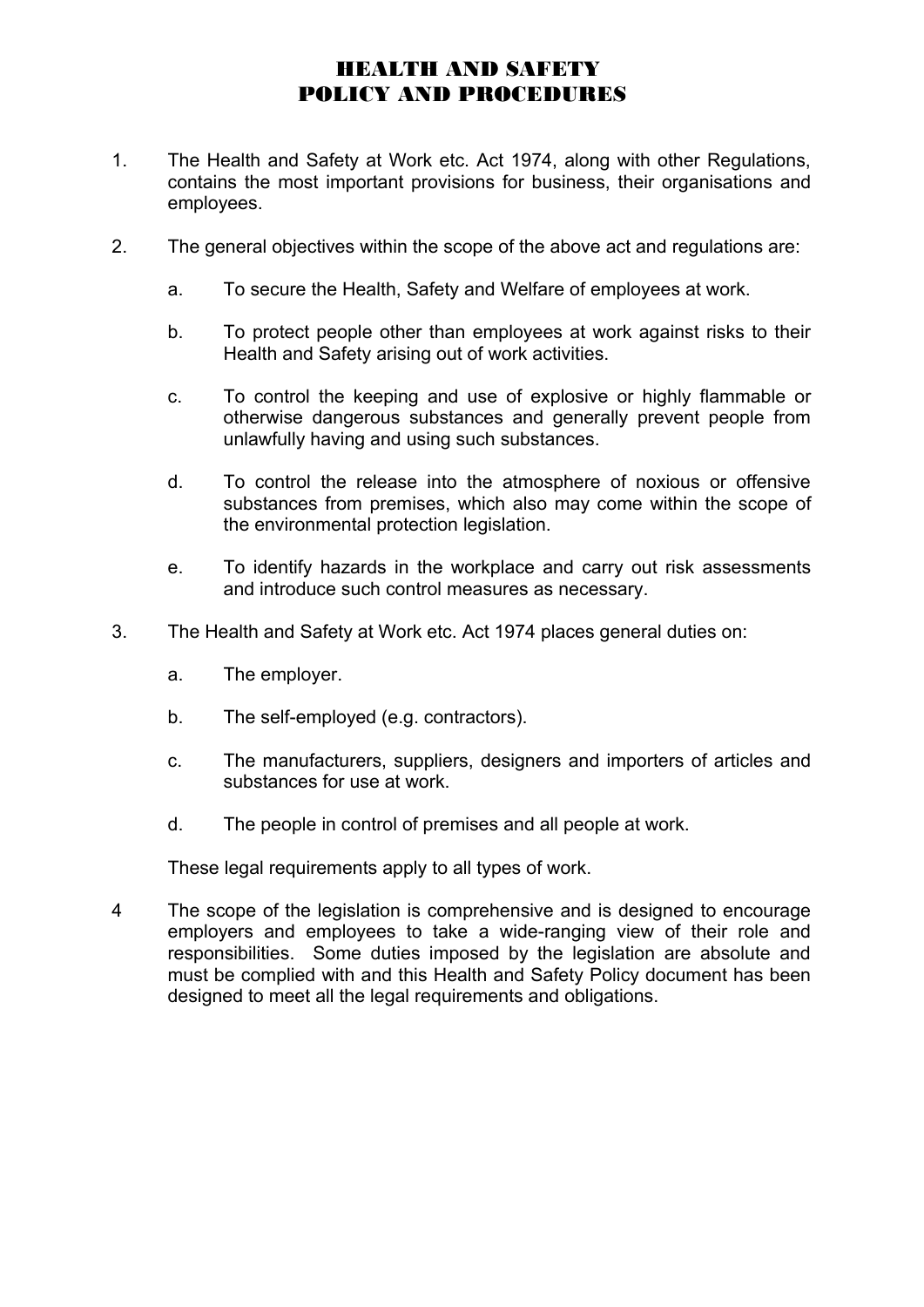# **HEALTH & SAFETY POLICY**

# **1 Health & Safety Policy Statement**

# **2 Organisation and Responsibilities**

- 2.1 General Arrangements/Control of Policy<br>2.2 Review and Communication of Policy
- 2.2 Review and Communication of Policy<br>2.3 Health and Safety Committee
- 2.3 Health and Safety Committee<br>2.4 Health & Safety Managemer
- 2.4 Health & Safety Management Structure<br>2.5 Responsibilities The Governing Body
- 2.5 Responsibilities The Governing Body
- 2.6 Responsibilities Principal Bursar
- 2.7 Responsibilities Safety Officer
- 2.8 Responsibilities Heads of Department
- 2.9 Responsibilities Employees

# **3 Risk Management**

3.1 Risk Management Strategy

# **4 General Arrangements**

- 4.1 Training<br>4.2 Office Sa
- 4.2 Office Safety<br>4.3 Premises
- **Premises**
- 4.4 Housekeeping
- 4.5 Slips, Trips and Falls
- 4.6 Prevention and management of work-related stress
- 4.7 Employees Dress<br>4.8 Visual Display Uni
- 4.8 Visual Display Units (VDU's) and Display Screen Equipment (DSE)
- 4.9 Purchasing Policy<br>4.10 The Disability Disc
- 4.10 The Disability Discrimination Act (DDA)<br>4.11 Young Persons
- Young Persons
- 4.12 Pregnancy
- 4.13 Lone Working
- 4.14 Crowds and Crowd Control
- 4.15 Personal Protective Equipment (PPE)
- 4.16 First Aid
- 4.17 Motor Transport within College Premises<br>4.18 Workshops and Maintenance Facilities
- Workshops and Maintenance Facilities
- 4.19 Asbestos<br>4.20 Control of
- 4.20 Control of Substances Hazardous to Health (COSHH)<br>4.21 Manual Handling
- Manual Handling
- 4.22 Fire
- 4.23 Bomb Threat<br>4.24 Contractors
- **Contractors**
- 4.25 Noise at Work
- 4.26 Vibration
- 4.27 Working at Height
- 4.28 Food Hygiene
- 4.29 Permit-to-Work (PTW) System
- 4.30 Statutory & Non-Statutory Inspections
- 4.31 Gas Safety
- 4.32 Electrical Safety
- 4.33 Machinery and Equipment
- 4.34 Legionella
- 4.35 Snow and Freezing Conditions
- 4.36 Trees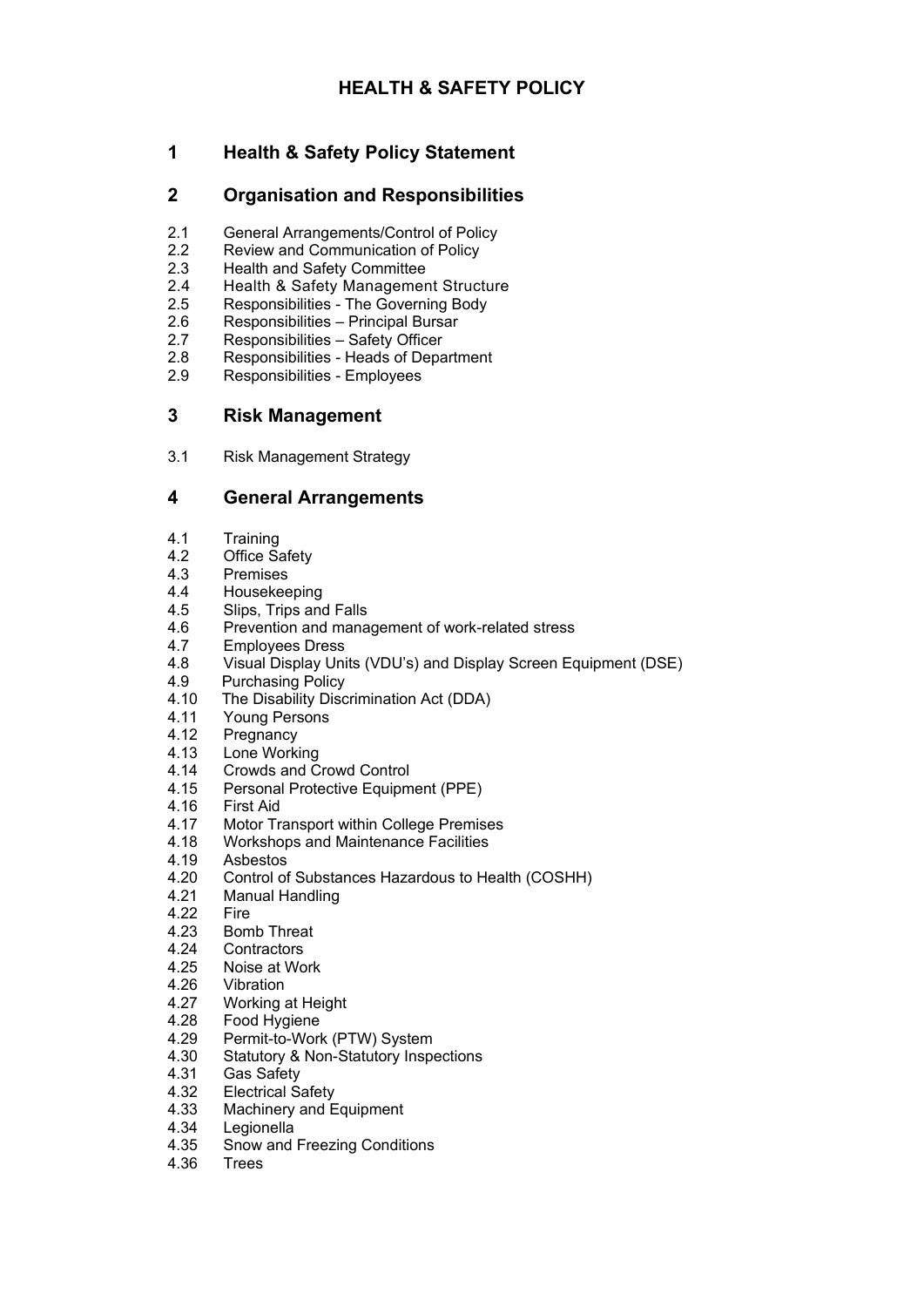# **SECTION 1 HEALTH & SAFETY POLICY STATEMENT**

The Governing Body of St John's College recognises its statutory obligations to ensure all reasonable and practicable measures are taken to promote the health and safety of its staff, students, authorised visitors and members of the general public.

The Governing Body considers Health and Safety to be a management responsibility equal to that of any other function. It is, therefore, the policy of the College to provide and maintain a working and educational environment that is, so far as is reasonably practicable, safe and without risks to health, adequate as regards welfare facilities and that ensures that persons not in the College's employment are not exposed to risks which may arise from the College's activities.

The Bursar will have the functional responsibility for the introduction of this Health & Safety Policy in practical terms.

All departmental managers are directly responsible for the health and safety of staff members they manage. They must ensure the standards, practices and procedures within this policy are observed by those under their control.

All staff have a duty to exercise reasonable care and do everything to prevent injury to themselves and others, they are expected to cooperate fully in implementing this policy by following safe working practices and by using safety equipment supplied.

In order to implement this policy the commitment of everyone concerned is necessary and it is a condition of employment that all employees will co-operate with the College by:

- a) Following instructions in the safety rules or notices displayed on College property.
- b) Complying with any code of practice or guidance which may apply to their work or workplace.
- c) Taking reasonable care for Health and Safety of themselves and of persons who may be affected by their acts or omissions at work.

The policy will be reviewed annually and amended as circumstances and as legal requirements change.

Signed \_\_\_\_\_\_\_\_\_\_\_\_\_\_\_\_\_\_\_\_\_\_\_\_\_\_\_\_\_\_\_\_ Date\_\_\_\_\_\_\_\_\_\_\_\_\_\_\_\_\_\_\_\_

Position **Exercise Exercise Server Server Server Server Server Server Server Server Server Server Server Server Server Server Server Server Server Server Server Server Server Server Server Server Server Server Server Serve**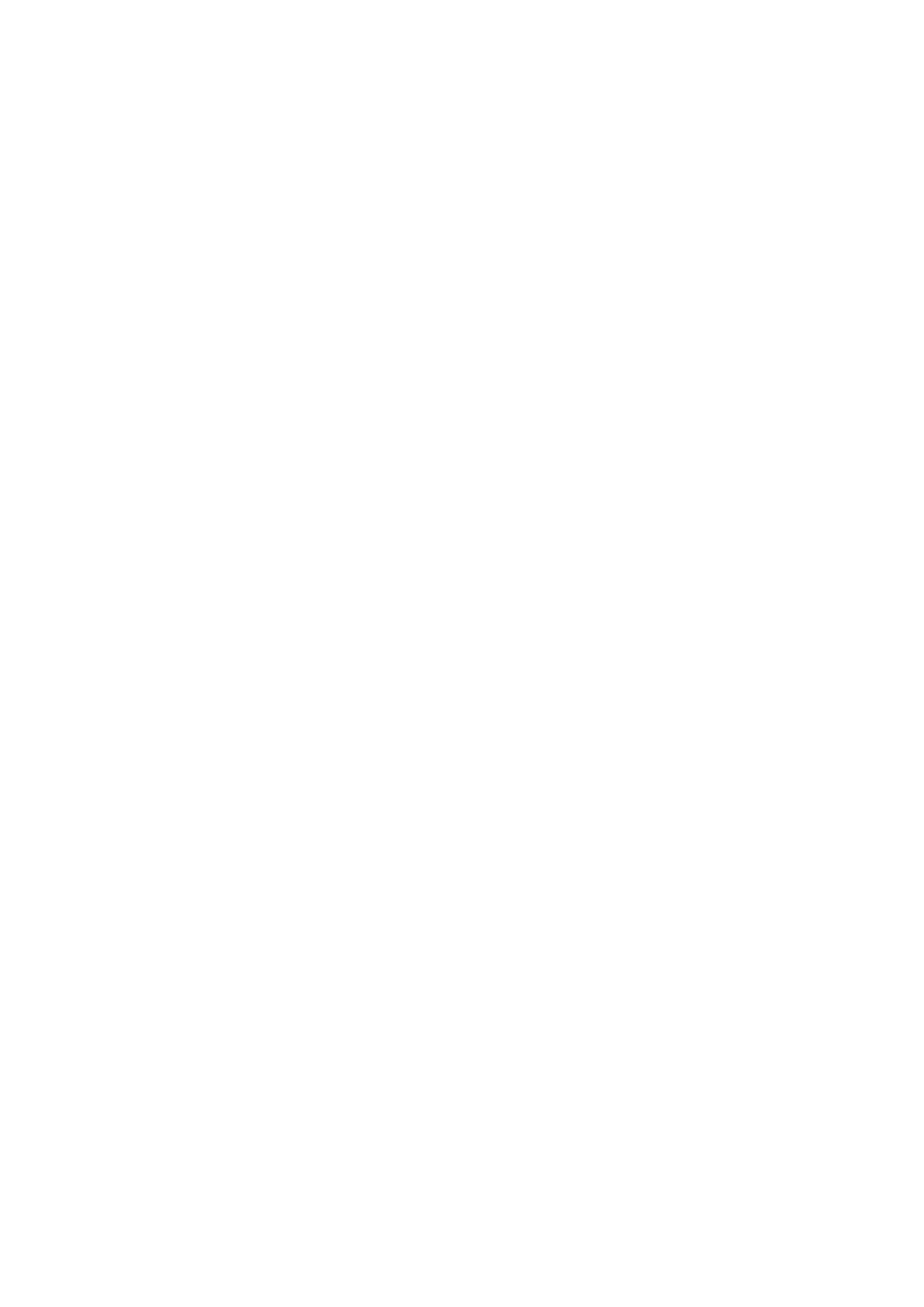#### **SECTION 2 ORGANISATION & RESPONSIBILITIES**

#### **2.1 General Arrangements/Control of Policy**

- 2.1.1 The Safety Officer and all Heads of Departments are responsible for the day-today operation of this policy and the local arrangements which form part of the policies and procedures within each Department. The term 'Department' is used generically to designate any management structure of employees of St John's College, both academic and non-academic.
- 2.1.2 The Safety Officer will be responsible for the accuracy and relevance of the policy and make a copy of the Policy readily accessible to all Staff, Fellows, College Officers and the Governing Body. Staff will also be provided with any Health and Safety information which is relevant to their employment, whether it derives from this policy or any other source.
- 2.1.3 The Safety Officer, in conjunction with the Health and Safety Committee will monitor the policy and recommend amendments to the Governing Body.

#### **2.2 Review and Communication of Policy**

- 2.2.1 This policy and any related guidance, information, instruction and training must be communicated to all employees and visitors to the College premises, in so far as it affects their actions.
- 2.2.2 The relevant aspects of this policy will be covered in the induction of all new employees. All employees are to have access to the full text of this policy.
- 2.2.3 All employees will be provided with appropriate training by their Head of Department, in those elements of the policy which relate to their responsibilities and will be required periodically to demonstrate their understanding of the procedures and familiarity with the policy. It is an employee's responsibility to seek to clarify any aspect of the policy which they do not understand.
- 2.2.4 The policy is a working document and will change constantly as employees, materials, equipment and systems change. It will be formally reviewed once per year by the Safety Officer and submitted to the Health and Safety Committee and ultimately Governing Body for revision and re-approval.
- 2.2.5 All employees will be made aware of any changes of significance which have been made as a result of the review process.

#### **2.3 Health and Safety Committee**

2.3.1 The College's Health and Safety Committee meets at least twice a year. The committee is responsible for keeping Health & Safety matters under review.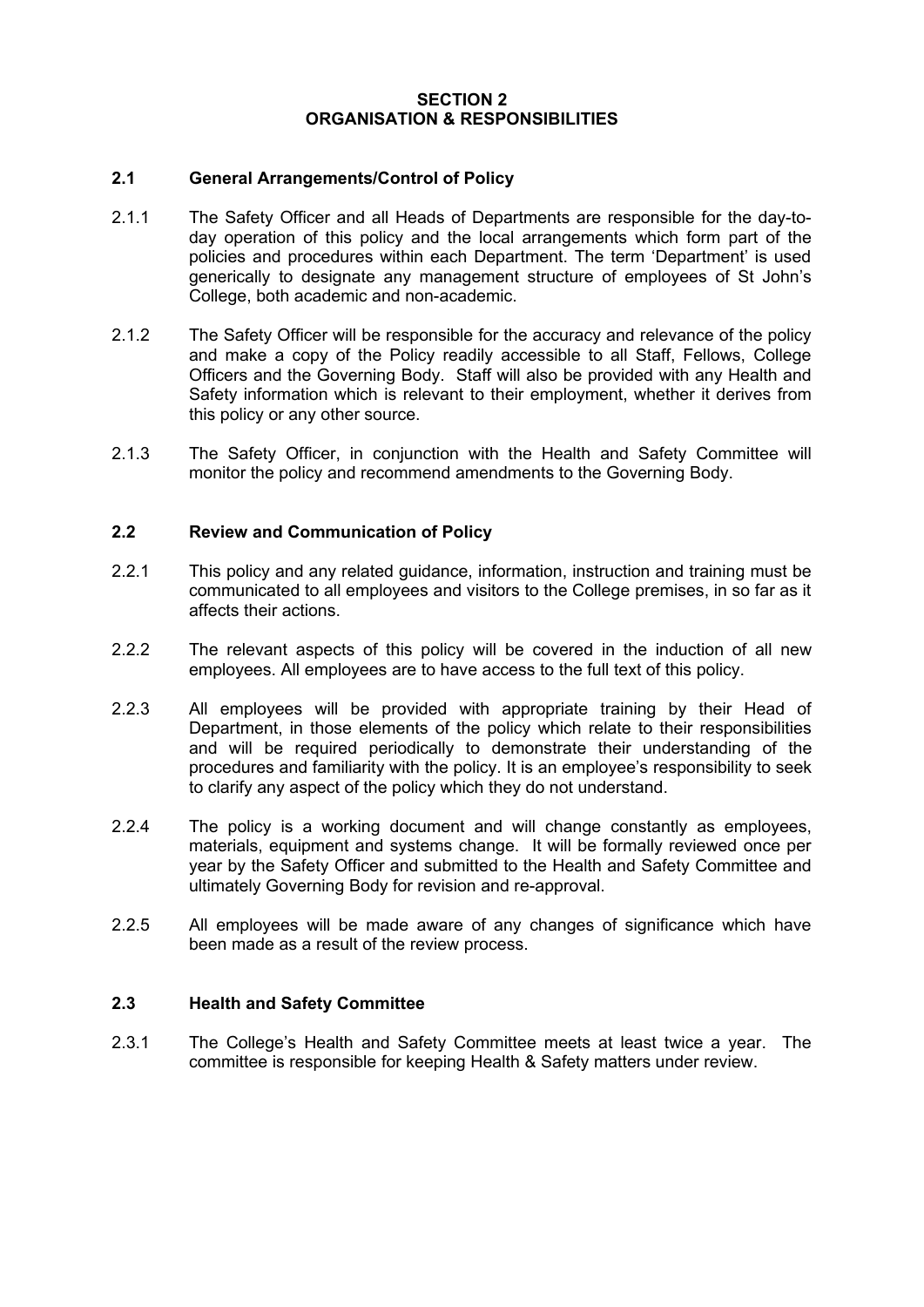# **2.4 Health & Safety Management Structure**

- 2.4.1 Staff employed by the College must know the lines of communication together with their responsibilities to ensure that Health and Safety matters are dealt with efficiently. Staff and Heads of Departments refer to all College staff, academic and non-academic.
- 2.4.2 College Officers are responsible to the Governing Body for the operation of the areas of the Health and Safety policy that relate to the Officer's post.

# **2.5 Responsibilities - The Governing Body**

- 2.5.1 The Governing Body takes ultimate responsibility for Health and Safety and is fully committed to implementing the Health and Safety Policy in accordance with the provisions of the act:
	- Provide a safe working environment including safe access to and egress from the college premises.
	- Provide adequate supervision and information to enable all staff to avoid hazards and also to contribute positively to their own health and safety.
	- Ensure that compliance with Health and Safety at Work etc. Act 1974 is the minimum safety standard to be achieved by this college.
	- Ensure as far as is reasonably practicable that all work undertaken by staff of the college is done so that the health and safety of themselves, students and the general public is not put at risk.
	- Consult staff and health and safety representatives on arrangements for cooperating in the promotion and development of health and safety at work on the college premises.
	- Ensure adequate resources, funds, materials and equipment are available to fulfil its legal obligations and the standards set out in this policy.
- 2.5.2 The Governing Body aims to achieve these minimum standards through the college management team and staff with the highest regard for the health and safety of students, visitors and the general public while on the college premises.

# **2.6 Responsibilities - Principal Bursar**

- 2.6.1 The Principal Bursar will continually monitor the effectiveness of the College Health and Safety Policy and ensure that any necessary changes are made and maintained in line with the College overall objectives for health and safety, whilst having special regard for the following:
	- Ensure that effective communication channels are maintained, so that information concerning health and safety is communicated to all staff and any matters concerning Health and Safety raised by staff are investigated and the appropriate action taken.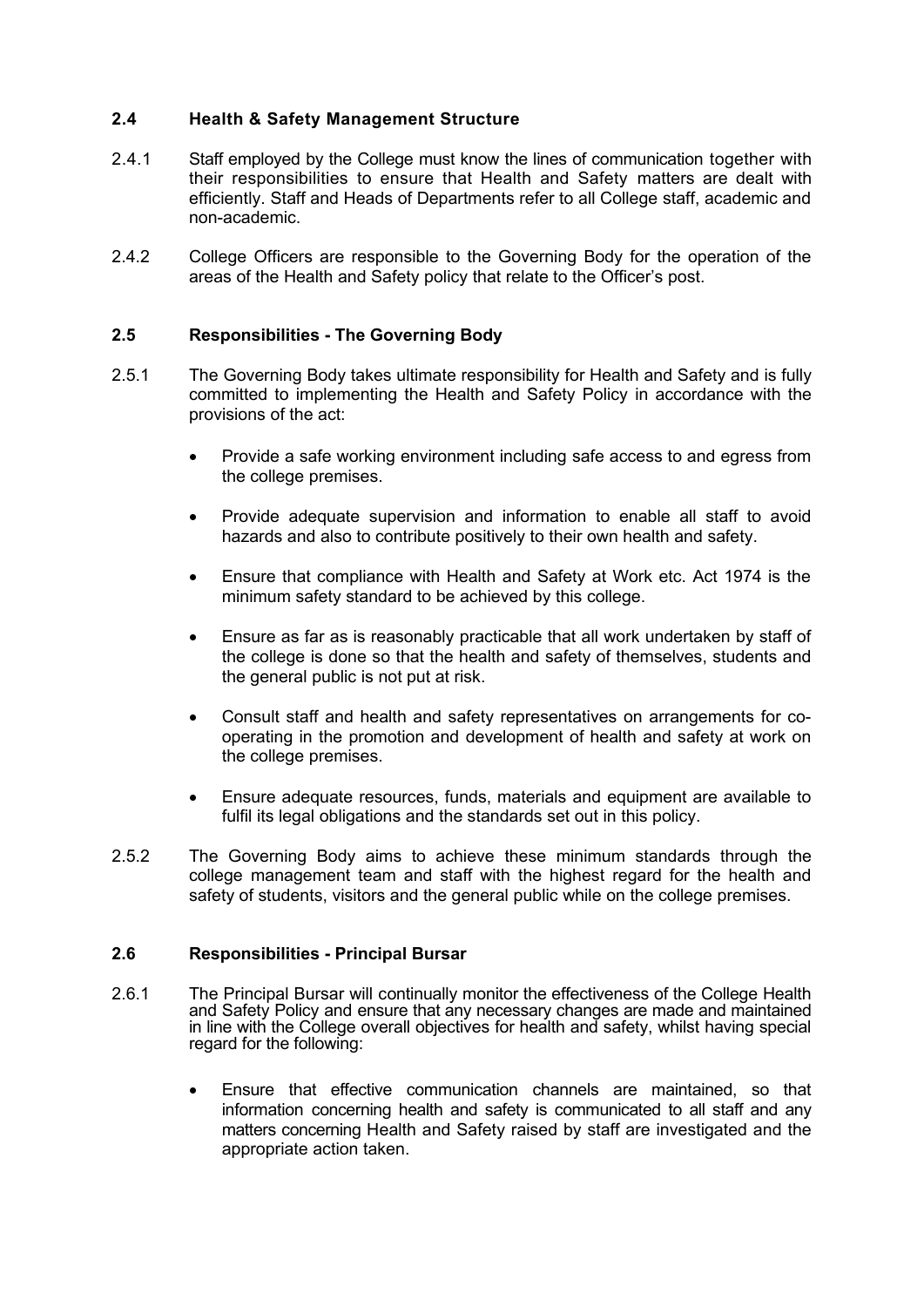- Ensure that safe systems of work are implemented so that all work within the control of the Bursar is carried out in accordance with statutory regulations and approved codes of practice.
- Ensure all accidents occurring at the College are thoroughly investigated, recorded and reported as detailed in the college accident reporting procedure.
- Ensure that monitoring procedures are undertaken and control measures are implemented where there is shown to be a health or safety hazard.
- Ensure that meetings regarding Health and Safety matters are convened on a regular basis.
- Ensure that Health and Safety is made a prime consideration in all project planning.
- Ensure that the appropriate cover, which embraces both statutory and business needs are met and maintained.

#### 2.7 Responsibilities - Safety Officer

- 2.7.1 The Safety Officer will encourage and support all Heads of Department and staff in maintaining high standards of Health and Safety.
- 2.7.2 The Safety Officer is responsible to the Governing Body for monitoring the general implementation of this policy.
- 2.7.3 The Safety Officer will take the lead role in updating and reviewing the College Health and Safety Policy once a year or whenever circumstances dictate.
- 2.7.4 The Safety Officer, with the assistance of the Lodge Manager and Master of Works, will be responsible for ensuring that all accidents are thoroughly and effectively investigated to ensure that a recurrence is avoided if at all possible.

#### 2.8 Responsibilities - Heads of Department

- 2.8.1 Heads of Department shall be responsible for Health and Safety within their area of control. Heads of Department will ensure that all employees under their control comply with the policies and procedures set out in this document.
- 2.8.2 Heads of Department will ensure that all persons under their control fully understand and observe all aspects of the Health and Safety Policies and Procedures and shall monitor for safe practice the conduct in any area for which they exercise responsibility and for any contractor or visitor to their area.
- 2.8.3 Heads of Department will attend all and any meeting regarding health and safety matters when requested.
- 2.8.4 Heads of Department shall ensure that any information regarding health and safety matters are communicated to all persons under their control, and regularly consult employees as and when necessary to identify matters relating to their Health and Safety that need to be addressed.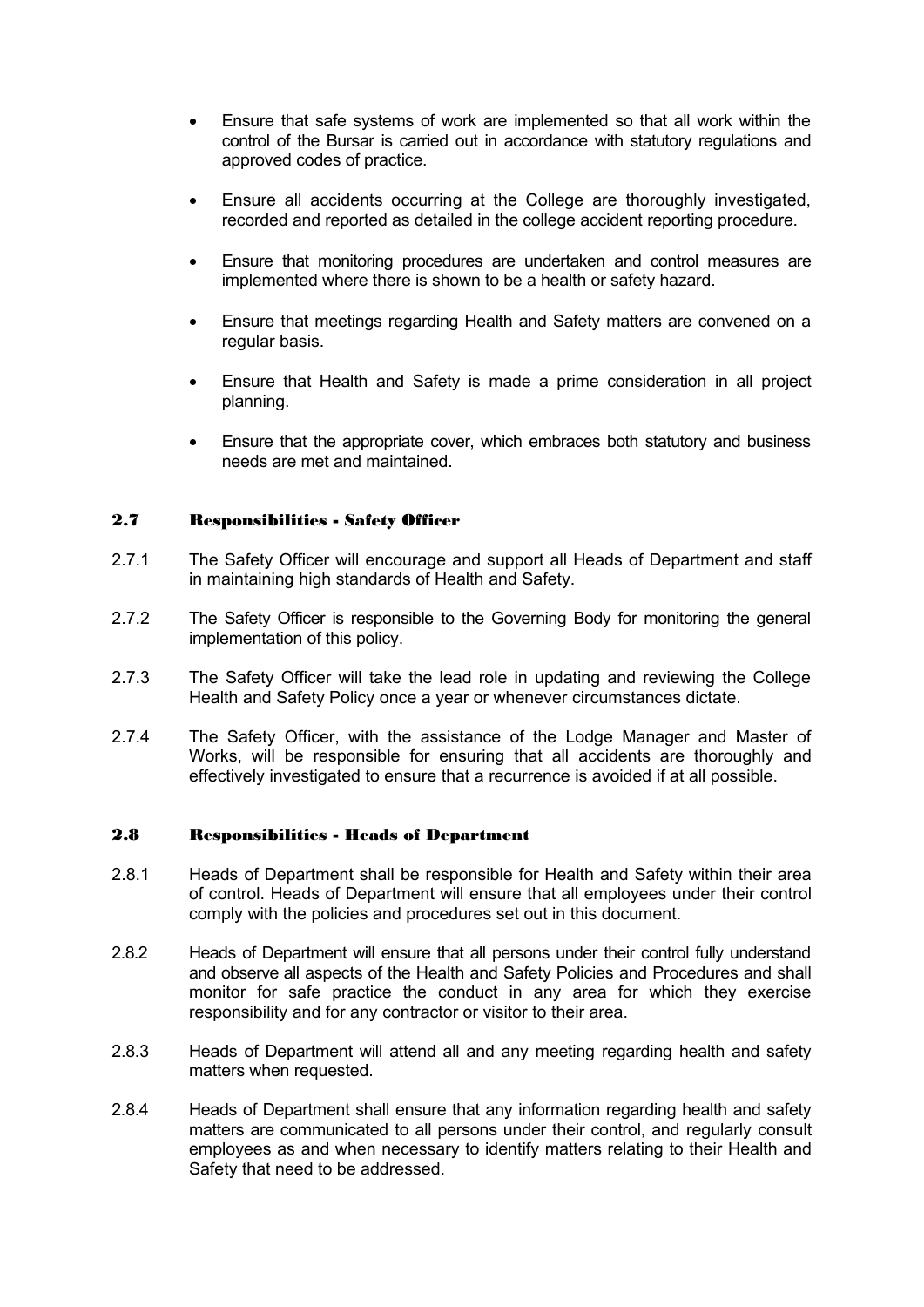- 2.8.5 Heads of Department will provide access and assistance to the Safety Officer in connection with his duties.
- 2.8.6 Shall ensure that, on a day-to-day basis, Health and Safety standards are maintained and that employees are not placed at risk. In particular Heads of Department will be responsible for:
	- Ensuring that their staff wear the appropriate personal protective clothing.
	- Shall be involved in the production of risk assessments relating to their responsibilities, in accordance with the Management of Health and Safety at Work Regulations 1999.
	- Keeping their area of the workplace clean and tidy and without obstructions or other potential causes of slips, trips and falls.
	- Adequately supervising staff to ensure that they do not exceed their experience, knowledge and training.
	- Ensuring that equipment used by staff is maintained in a safe condition. Ensuring that their staff use the correct procedures including guards or control measures. Ensuring that all persons under your control are instructed concerning relevant safe systems of work.
	- Setting an example to staff in all matters relating to Health and Safety.
	- Ensuring that all persons safely handle and store any hazardous substances in accordance with established rules and procedures.
	- Ensuring that all areas under your control are maintained in a condition that is safe and without risk to health and that any defective plant, equipment or facilities reported are, where necessary, taken out of use until repaired or replaced or appropriate action taken.
	- Ensuring that all persons under your control are instructed regarding the provision, location and use of safety equipment and making every practical and reasonable effort to ensure that employees use the safety equipment.

# **2.9 Responsibilities - Employees**

- 2.9.1 Employees have responsibilities in both criminal law and common law not to endanger themselves or others in connection with their work. In addition, employees have a responsibility under their contract of employment. Employees are required to have regard to their own Health and Safety and equally to look after the Health and Safety of others who might be affected by what they might or might not do.
- 2.9.2 The legal responsibilities are defined principally in the Health and Safety at Work Act (HASAWA) 1974 and Management of Health and Safety at Work Regulations (MHSWR) 1999. Employees in particular are required to: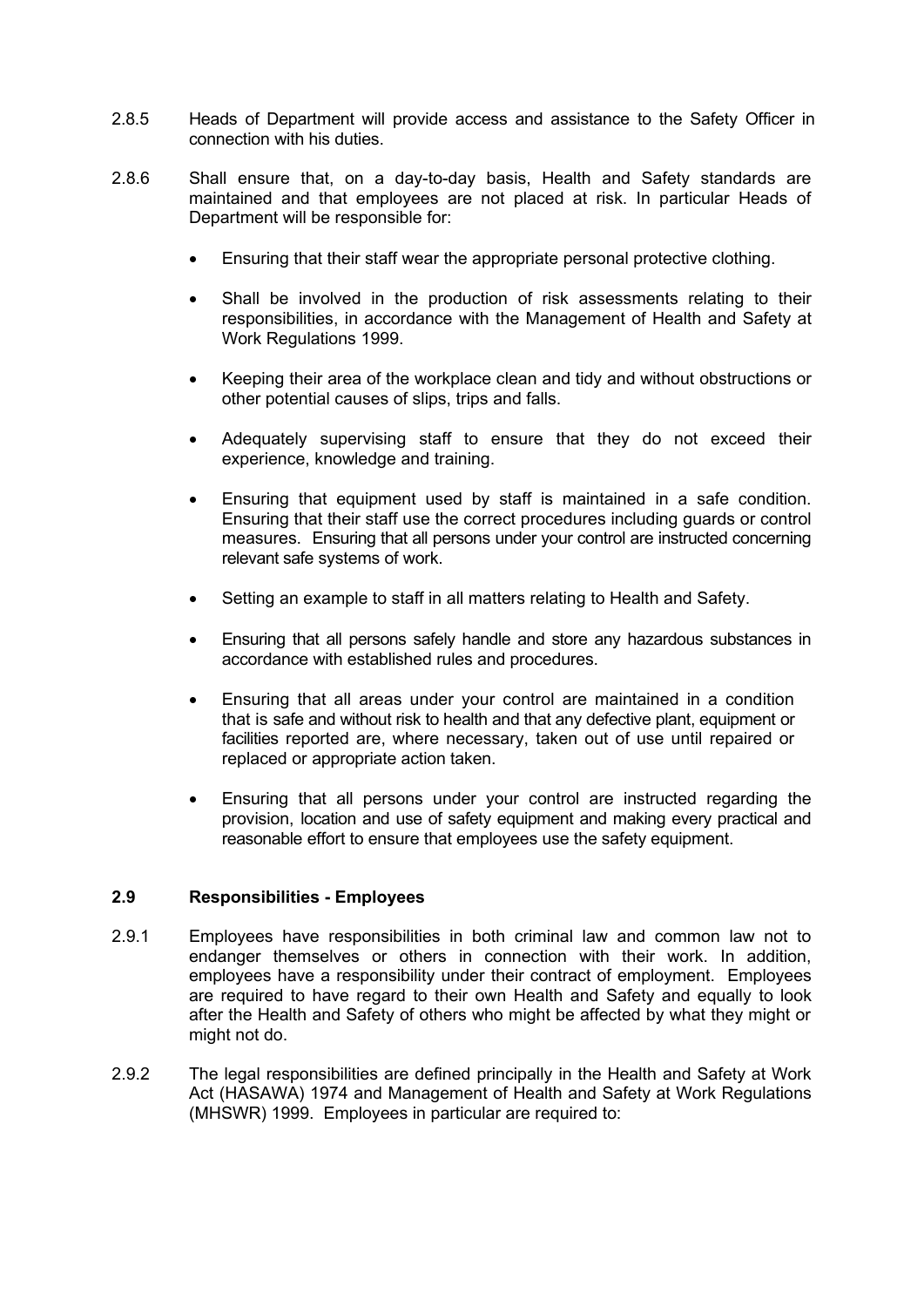- Follow the arrangements and information contained in this policy and any other guidance or training provided by the College; Read and understand the College Health and Safety Policy and Procedures for their department.
- Observe and have regard to the various signs and notices displayed on the College premises.
- Use correctly personal protective equipment provided by the College. Use the correct tools/equipment for the task. Keep tools and equipment in good condition at all times.
- In cases of doubt seek quidance from his or her Head of Department, or the Safety Officer.
- Not use plant or equipment for work for which it was not intended or if not trained or experienced to use it. Not to play dangerous or practical jokes (horseplay) on the college premises.
- Work in a safe manner at all times, not to take unnecessary risks which could endanger oneself or others who may be affected by your acts or omissions. Warn other employees, particularly new employees of the college of particular known hazards.
- Attend all training schemes provided by the college and comply with any control measures laid down within the risk assessments appropriate to their areas of work.
- Cooperate with your Head of Department and Safety Officer as far as is necessary to enable the college management to carry out the statutory duties imposed on them in respect of health and safety at work.
- Report any injury which results from accident while working on the college premises even if the injury does not stop you working.
- Report any hazards or defects to his or her Head of Department immediately.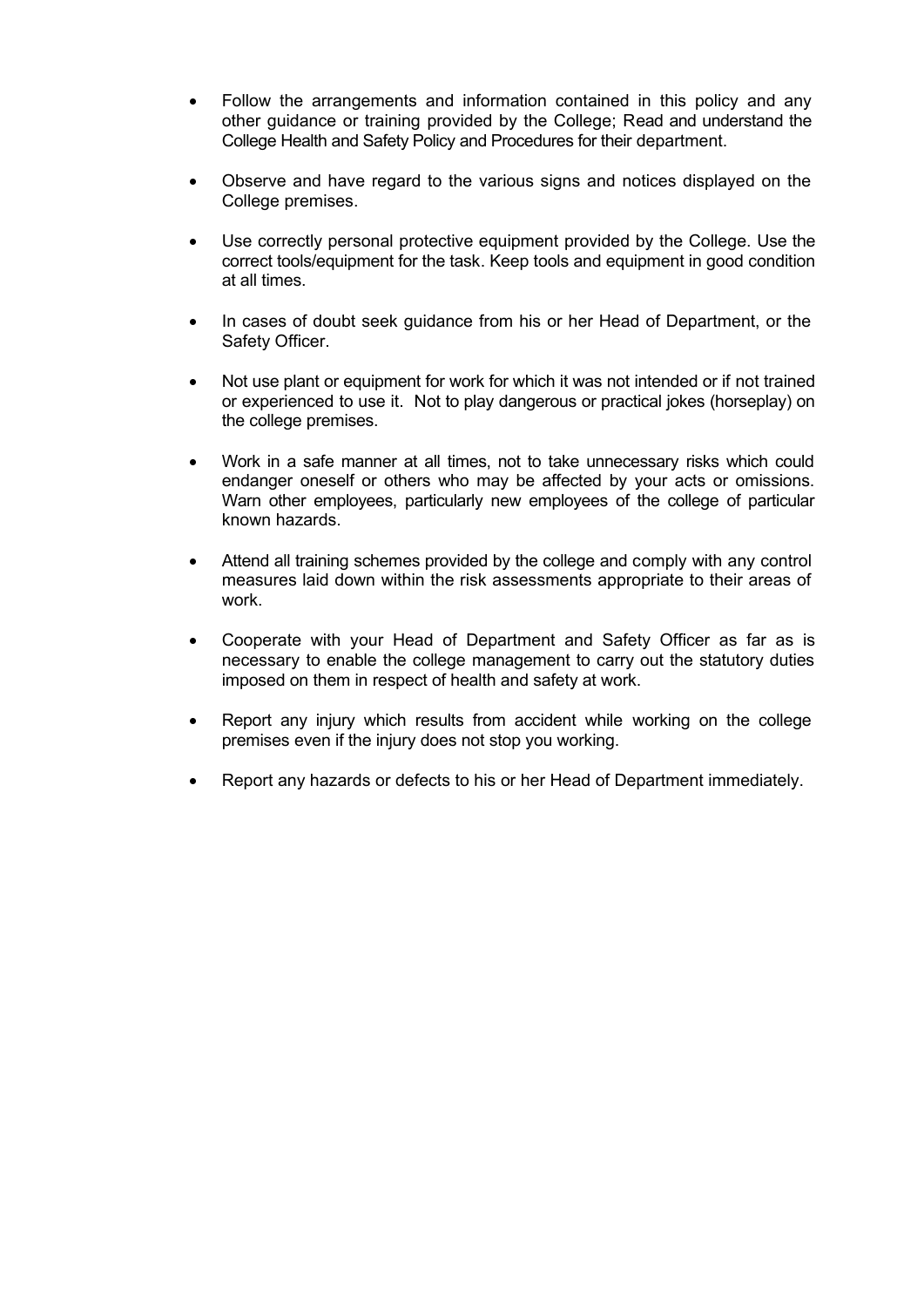# **SECTION 3 RISK MANAGEMENT**

# **3.1 Risk Management Strategy**

- 3.1.1 This section forms part of the College's risk assessment strategy and details the main prevention and protective measures required to reduce risks so far as is reasonably practicable.
- 3.1.2 The ways in which risks can be reduced are many but start with the College's intention to comply with the Health and Safety at Work etc. Act 1974 and its supporting Acts and Regulations, in particular the Management of Health and Safety at Work Regulations 1999.
- 3.1.3 Risks associated with the various hazards will depend on the employee's particular task. However, as some tasks are allocated only to certain workers, normally those trained to carry out the tasks, exposure to the hazards associated with those tasks will be limited to those employees who have the knowledge, skill and experience to understand the hazards and guard against them.
- 3.1.4 In general terms risks will be reduced by the following policies and arrangements:
	- A positive attitude towards Health and Safety from Senior Members of the College, supported by the statements made within this policy.
	- The College managing Health and Safety on a structured basis, including a formal Health and Safety organisation, with employees nominated to undertake certain Health and Safety responsibilities and tasks.
	- The establishment of formal arrangements for self monitoring and inspection of the College's premises, systems, machinery, equipment, etc. and of a system of reporting to Heads of Department.
	- Providing written policies, procedures and guidance to staff.
	- Providing written policies, procedures and guidance to students, such as The Student Handbook.
	- Removing the hazard by substitution.
	- Combating risks at source.
	- Adapting work where possible to suit the individual employee.
	- Exploiting technological developments to improve and make safer the College's working practices.
	- Progressively examining and identifying means of reducing risks which cannot be altogether prevented.
	- Giving priority to measures which protect the whole workplace and all those who work in it.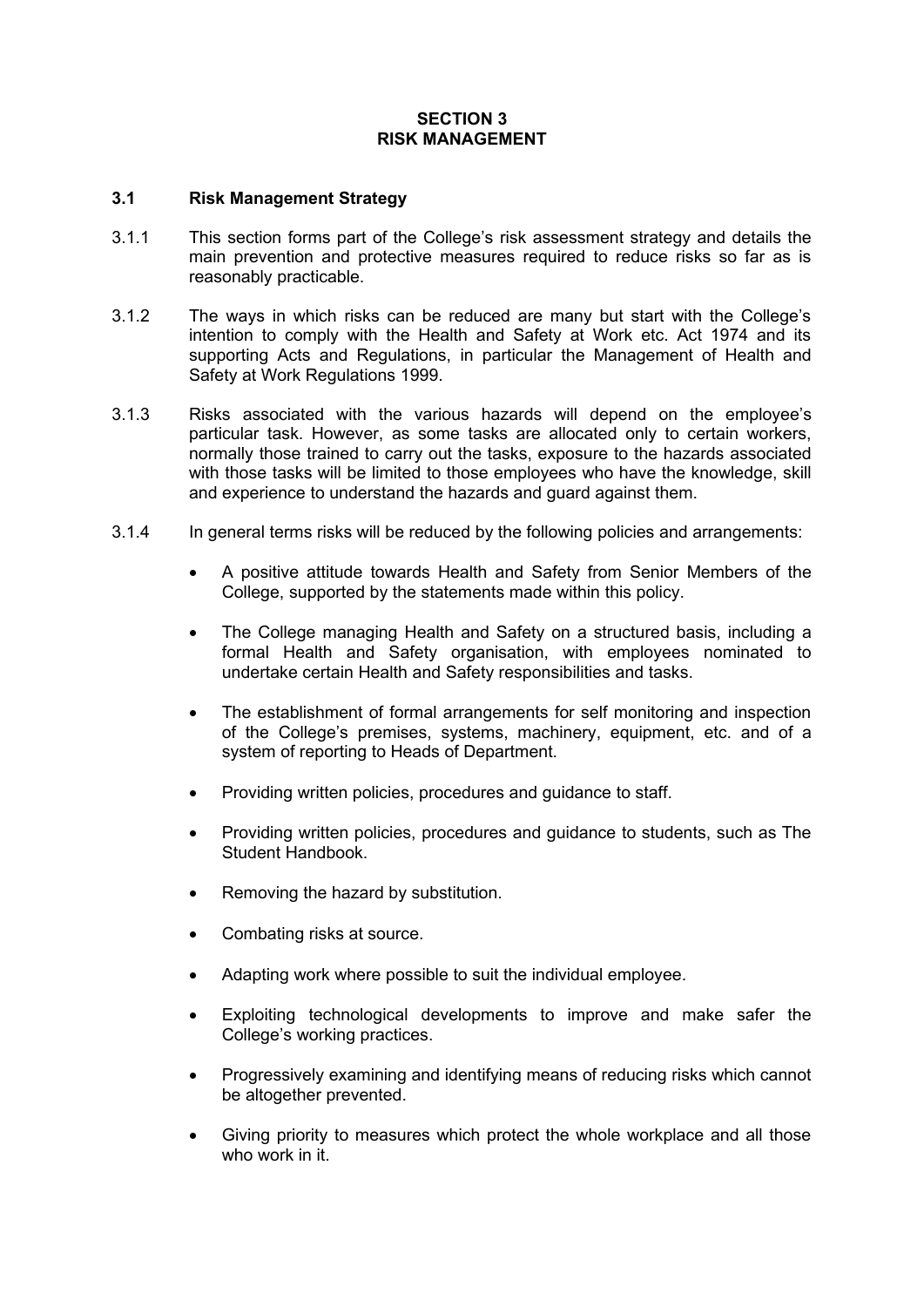- By training employees in Health and Safety awareness with respect to their own tasks and responsibilities.
- By an active Health and Safety culture.
- 3.1.5 In addition to approving general measures designed to identify hazards and reduce risk, the Governing Body will seek the advice when necessary of a competent person or authority in order to determine and assess hazards and to carry out particular risk assessments.
- 3.1.6 Health and Safety awareness is to be integrated within the College's overall management arrangements and includes the following four main elements; Planning, Organisation, Control & Monitoring.
- 3.1.7 A systematic approach will be adopted which will identify hazards and risks in the workplace. These assessments will determine priorities for eliminating risks to staff, visitors, contractors and all others affected by workplace activities. Where risks cannot be eliminated, appropriate controls will detail procedures that are designed to reduce such risks, satisfactorily. Detailed Risk Assessments will be carried out by the appropriate Head of Department.
- 3.1.8 Detailed compliance with the Risk Assessment will be the responsibility of the appropriate Head of Department.
- 3.1.9 The training of employees in respect to Risk Assessment awareness and control measures will be the responsibility of the appropriate Head of Department in accordance with Regulation 10 (MHSWR) 1999. In accordance with Regulation 4 of the MWSWR 1999, all employees will comply with the control measures outlined within the detailed Risk Assessment.
- 3.1.10 When carrying out the detailed Risk Assessment, appropriate provision will, at all times, be made for the safety of others who may be affected by the activity involved. Heads of Departments will ensure that any significant outcomes from Risk Assessments are communicated adequately to employees.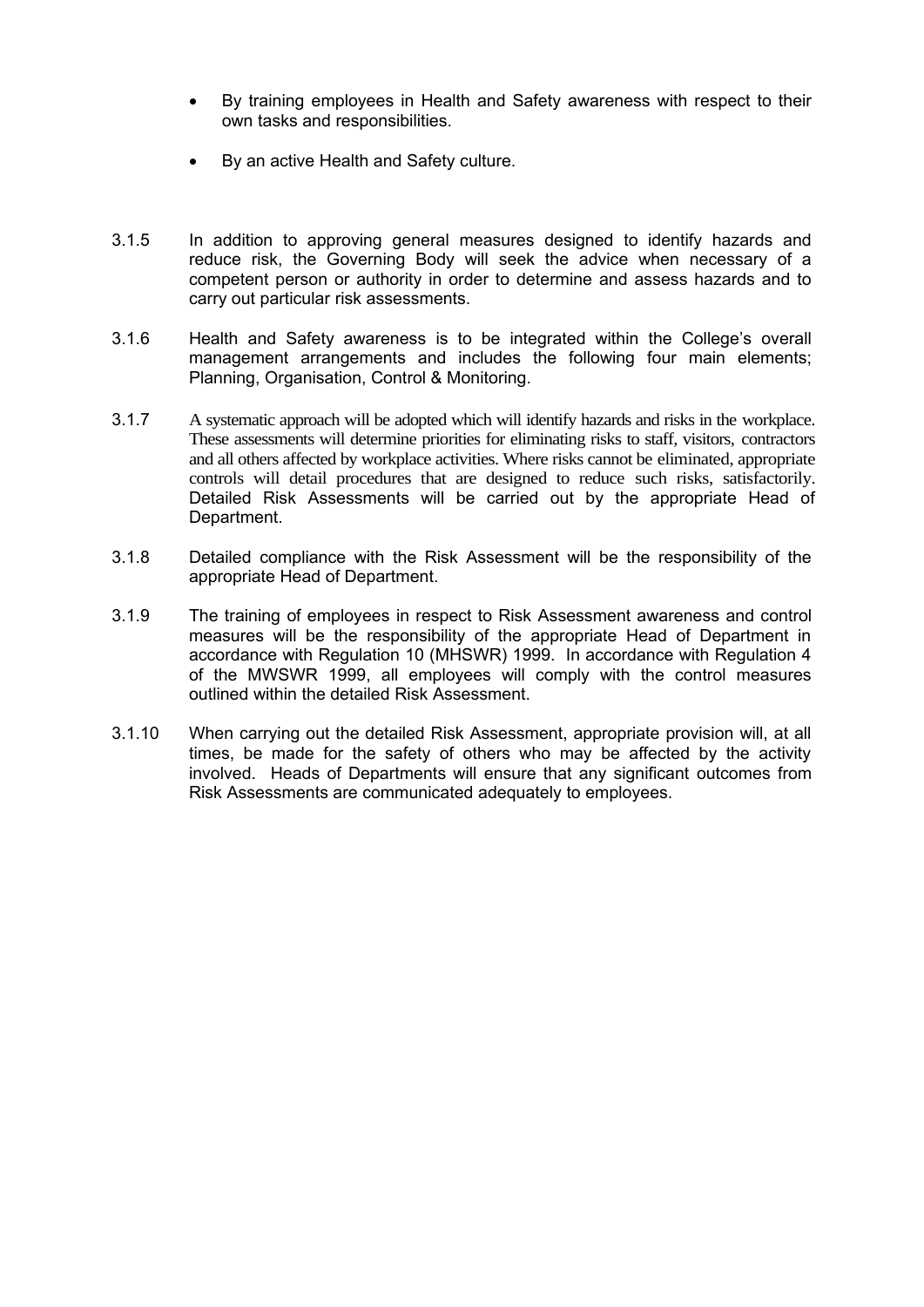#### **SECTION 4 GENERAL ARRANGEMENTS**

### **4.1 Training**

- 4.1.1 The Governing Body recognises the importance and value of Health and Safety training and is committed to providing adequate information, instruction and training. Training will be given in accordance with the requirements under Health and Safety at Work etc. Act 1974 and the Management of Health and Safety at Work Regulations 1999.
- 4.1.2 The College will ensure that all new employees receive departmental induction training as soon as is reasonably possible after commencing employment with the College. The induction training will cover the following in so far as each item is relevant to the employee's tasks and responsibilities.
	- Safety Policy
	- Accident, diseases and reporting
	- Fire arrangements
	- Emergency arrangements
	- First aid treatments
	- Electrical safety
	- Manual handling safety
	- Machinery and equipment
	- Safe use of display screen equipment
	- Safe use of hazardous materials
	- The College's Risk Assessment policy
	- Protective and preventative measures adopted as a result of the risk assessments
	- Use of personal protective equipment and clothing
	- Employee responsibilities
- 4.1.3 Information relevant to an employee's particular tasks or job will be provided by the relevant Head of Department or designated representative.
- 4.1.4 Employees will be made aware during inductions and continuation training of those elements of the College's Health and Safety policy which relate to their own responsibilities and tasks. Specifically the following matters will be included:
	- Fire Precautions
	- First Aid Arrangements
	- Security
	- Welfare Facilities
	- Manual Handling
- 4.1.5 The College will continually review the Health and Safety training needs of employees in the light of new legislation or professional guidance and will endeavour to ensure that employees are competent for the task they are required to perform. Any employee who wants further information, instruction or training should seek this in the first instance from his or her Head of Department.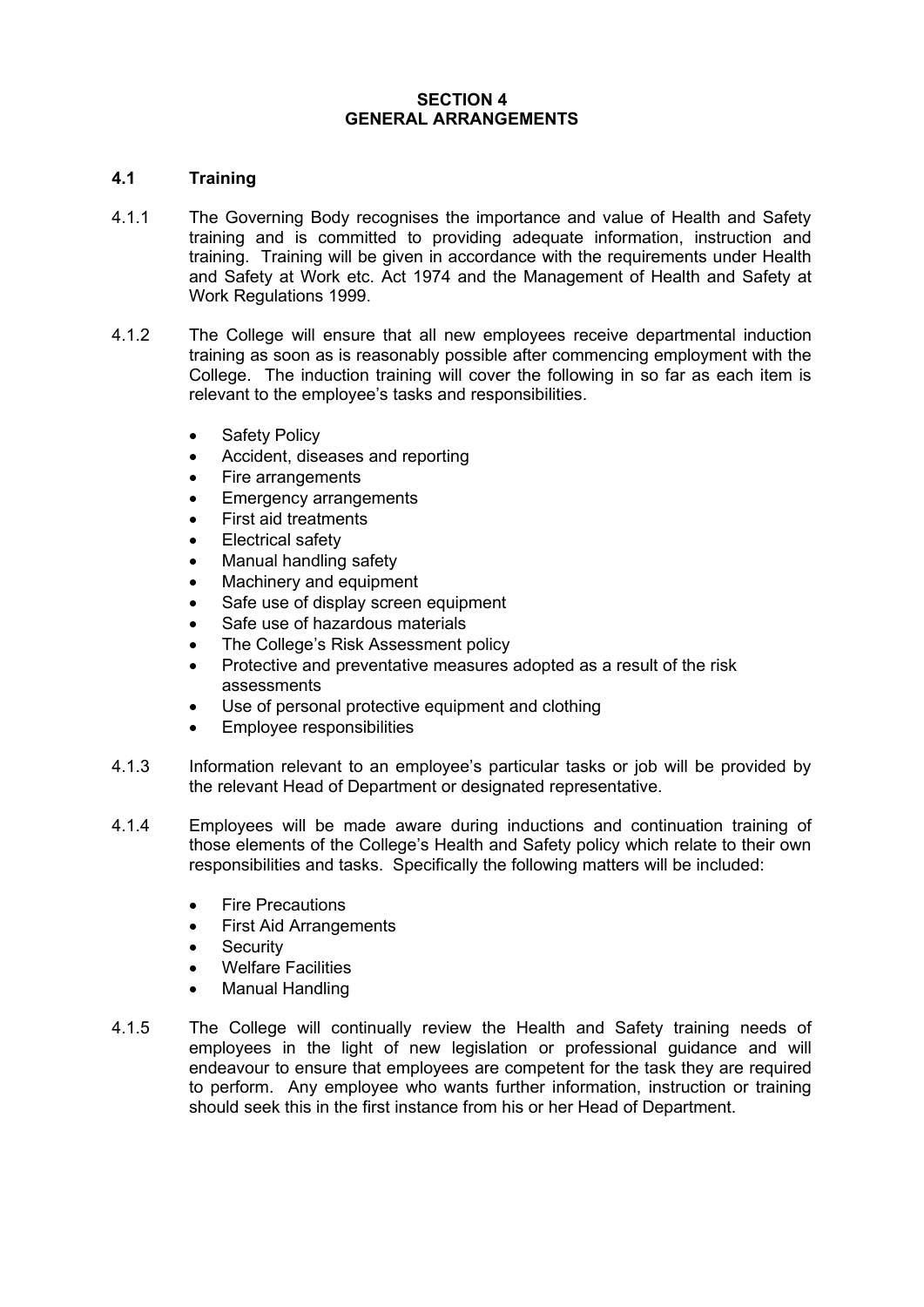- 4.1.6 Employees must not attempt any task that they are not trained or competent to perform. Heads of Department should first satisfy themselves that employees are adequately trained before allocating tasks to them.
- 4.1.7 Whenever appropriate, notices will define whether special procedures, training or arrangements are required for the conduct of task. Employees must have regard to such notices and must not remove or deface notices.
- 4.1.8 The College will ensure that managers receive adequate training, instruction and information to ensure that they can properly manage their Health and Safety responsibility and exercise due care in relation to the employees under their control.

# **4.2 Office Safety**

- 4.2.1 The risks within an office environment are generally of low, however the following points should be borne in mind since the College consists of old and historic buildings and therefore may present greater potential risk than contemporary working environments.
	- Floors and aisles should be kept clear at all times.
	- Floors should be kept free of materials or substances likely to cause persons to slip, trip or fall.
	- Anything heavy or awkward which is likely to cause injury should only be done so after having due regard for manual handling assessment and training.
	- Filing cabinets should not be overfilled and materials should not be stored on top of ledges, filing cabinets etc.
	- Interference with any electrical equipment should be avoided, and electrical faults and defects should be reported immediately
	- Guidance or instructions on notices or signs should be followed
	- Fire exits must be kept clear at all times
- 4.2.2 Office staff must make themselves familiar with the arrangements for dealing with emergencies including fire.
- 4.2.3 Employees are required to keep their own work areas clean and tidy at all times. Employees are advised not to drink and eat in the vicinity of electrical equipment.
- 4.2.4 Due care should be taken when persons have to lift or carry any load which have the potential to cause injury.
- 4.2.5 Employees must not use anything other than stepladders or other specifically designed aids to reach high shelves or other areas out of reach from the ground, e.g. files on shelves. 'indg402 - Safe use of ladders and stepladders: An employers' guide' provides useful guidance on the safe use of ladders and is available from the HSE website. Boxes and other items should not be stored on top of cabinets and cupboards. On no account should persons attempt to lift any weight which is too heavy for them.
- 4.2.6 Hazardous materials or substances used in the office must be treated as any other as chemicals, COSHH Assessments will be carried out and made available as appropriate.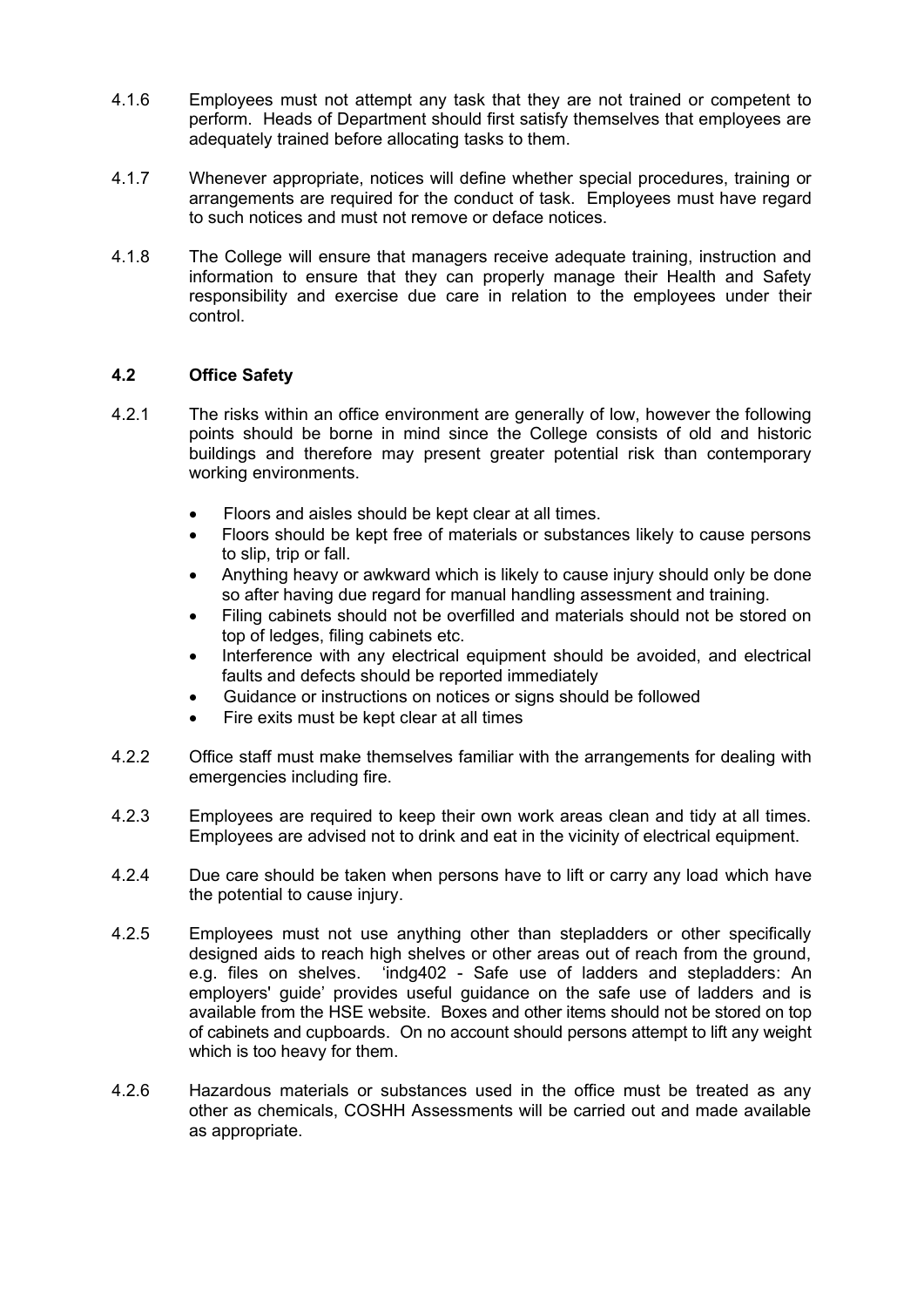4.2.7 Effective cable management procedures should be implemented where electrical equipment is in use.

#### **4.3 Premises**

- 4.3.1 All College premises will be maintained in a condition which so far as is reasonably practicable, is safe and without risk to health. When fulfilling this commitment reference will always need to be made to the age, Listing and structural features of the buildings.
- 4.3.2 All employees have a responsibility to maintain the premises and not to do anything to damage the College, its equipment, facilities or building fabric. Employees must report any defects or damage to their Head of Department.
- 4.3.3 Notices designed to protect the Health and Safety of employees will be displayed on the College premises. Such notices will be positioned in conspicuous places and employees are required to comply with them. Employees must not interfere with, remove or deface any signs or notices.

# **4.4 Housekeeping**

- 4.4.1 The general tidiness and cleanliness of the premises is a key factor in the promotion of Health and Safety and can contribute greatly to reducing risks and accidents.
- 4.4.2 All employees are responsible for the general state of the premises in respect of rubbish and debris. Employees must dispose of any waste material in the containers provided and should not allow accumulations of waste material.
- 4.4.4 Employees must keep their own areas of responsibility clean and tidy. Corridors need to be kept free not only from solid objects but also from any fluids or liquids. Spillages must be cleaned up immediately using appropriate materials and observing the relevant warning signs during and after the operation.
- 4.4.5 No combustible materials must be allowed to accumulate, and all entrances and exits must be kept free from any object which is likely to affect safe movement through them.
- 4.4.6 Employees are to ensure the correct containers for disposal are used, i.e. the appropriate recycling point is used. Hazardous Waste may require specialist removal and is not to be placed in general rubbish containers. Hazardous Waste includes paints, electrical items and light bulbs etc.
- 4.4.7 Employees will be responsible for clearing away any and all mess or surplus material of which they are the cause and for placing it in the relevant containers.

#### **4.5 Slips, Trips and Falls**

4.5.1 Slips, trips and falls are the single most common cause of injuries at work and account for over a third of major injuries reported each year. The Governing Body therefore requires strict observance of the Workplace (Health, Safety and Welfare)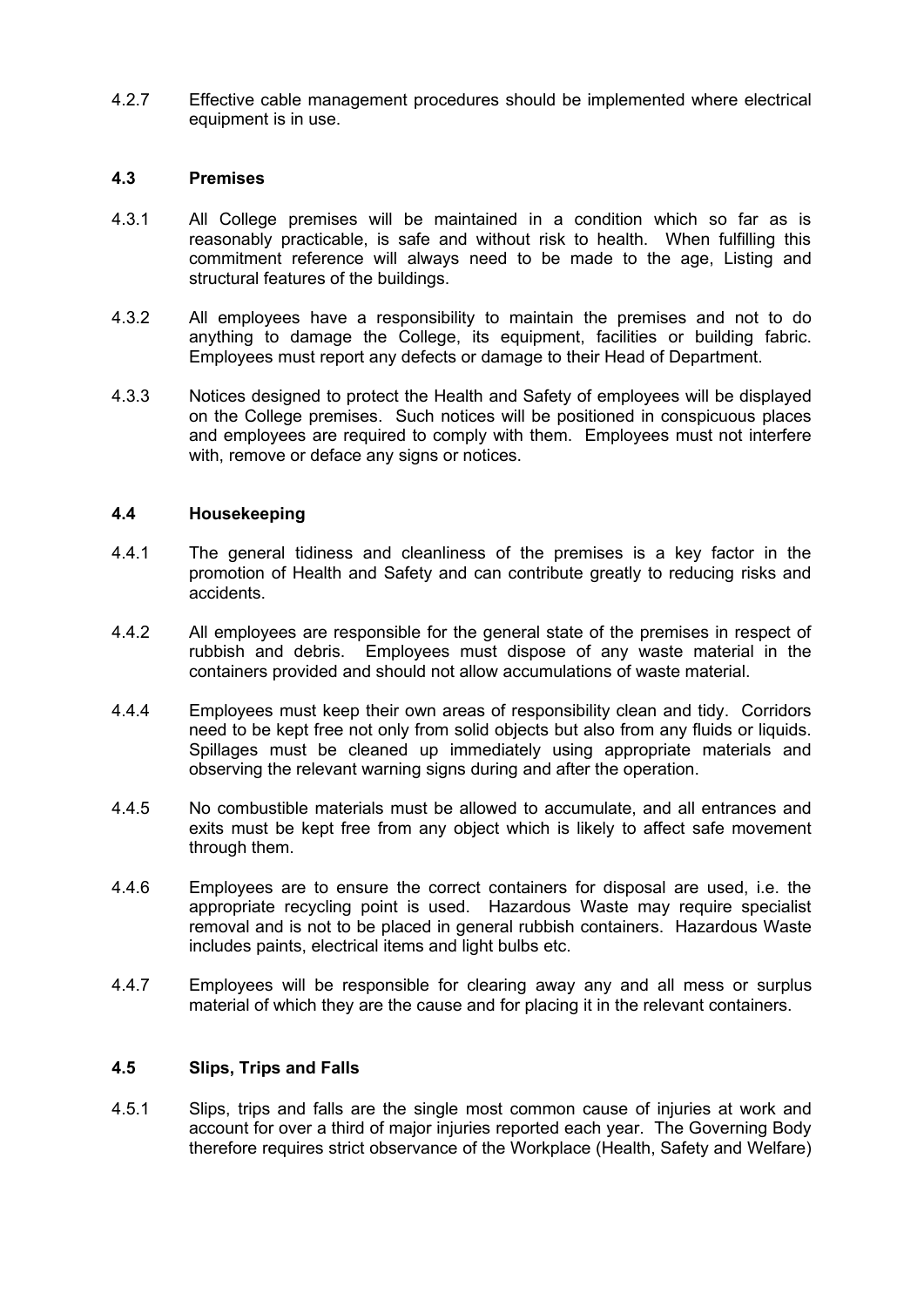Regulations 1992 which specify that floors must be suitably surfaced, in good condition and free from obstructions.

- 4.5.2 Employees are encouraged to report to their Head of Department any obvious hazards to safe movement, including:
	- Spillage of wet and dry substances
	- Trailing cables
	- Miscellaneous rubbish
	- Loose rugs or mats
	- Slippery surfaces
	- Poor Lighting
	- Smoke/steam obscuring view
	- Unmarked changes of level or slopes
- 4.5.3 Notices are to be prominently displayed when floors are being cleaned and staff carrying out floor cleaning are to wear appropriate footwear. Signage is to be used sparingly to identify the hazard of flooring cleaning operations, but is no substitute for good practice, and adequately removing the risk of slipping through drying the floor to an acceptable level. Signs are to be removed as soon as the risk of slipping has been removed.
- 4.5.4 Pedestrian routes and emergency entrances and exits are to be kept free from avoidable obstructions.
- 4.5.5 Unavoidable ground-level obstructions are to be cordoned off.
- 4.5.6 Warning signs are to be prominently displayed when hazards exist from overhead working, and areas into which objects from overhead working might fall are to be cordoned off to prevent pedestrian or motor access.

#### **4.6 Prevention and management of work-related stress**

- 4.6.1 In line with the University's policy, the College is committed to protecting the health, safety and welfare of all employees and seeks to maintain a positive and supportive working environment.
- 4.6.2 The College has adopted the Health and Safety Executive's (HSE) definition of stress as "the adverse reaction people have to excessive pressure or other types of demand placed on them", and which makes an important distinction between pressure, which can be a motivating factor, and stress, which can occur when pressure becomes excessive.
- 4.6.3 The College aims to ensure, as far as reasonably practicable, that employees work in a positive, safe and supportive working environment by seeking to:
	- promote sound management practice;
	- provide a framework of employment, health, and safety policies systems and monitoring to employees to ensure effective work performance and minimise the risk of work-related stress;
	- provide advice and information to employees about stress in order to promote preventative measures and ensure early intervention in cases of work-related stress;
	- promote equality of opportunity, and provide a workplace free from harassment and bullying;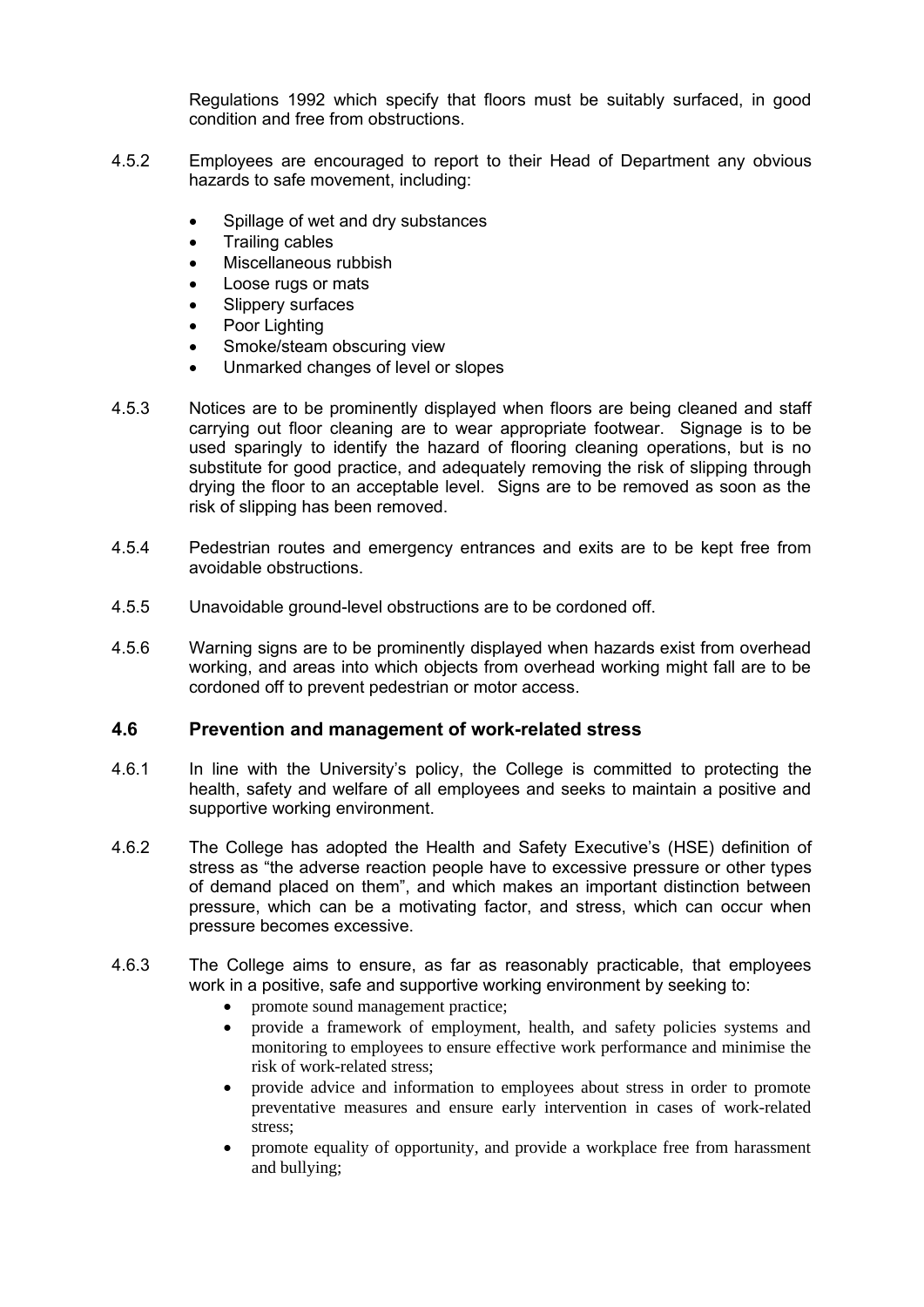- foster effective workload allocation and feedback on performance;
- promote good communication throughout the College;
- provide information and training to enable employees to develop their skills and maximise their contribution to the success of the College;
- ensure effective and timely consultation with staff representatives (*staff representatives include safety representatives and staff representatives serving on consultative bodies.*) on proposed actions relating to the prevention of workrelated stress;
- recognise the positive role that staff representatives can play in the prevention and management of work-related stress by ensuring their effective and timely involvement in the monitoring and review of the College's policy on workrelated stress
- provide appropriate employee support services.
- 4.6.4 The College recognises that Line Managers and Heads of Departments play an important role in supporting employees to carry out their jobs effectively and contribute to the success of the Departments and College. To support staff to minimise work-related stress, managers should:
	- ensure good communications, particularly where there are organisational or procedural changes;
	- ensure that jobs are properly designed, with realistic demands and workload, and that expectations and job role are clear;
	- ensure that employees are trained to undertake the demands of their job and are able to contribute to decisions about how the job is done;
	- ensure that there are regular opportunities to discuss the work and obtain feedback on performance, *eg* regular one-to-one meetings and/or team meetings;
	- monitor working hours and holidays to ensure that employees are not overworking and are taking appropriate breaks;
	- identify or respond to issues of concern promptly and seek constructive solutions;
	- ensure employees are provided with meaningful training and development opportunities;
	- ensure that bullying and harassment are not tolerated;
	- be alert to signs of problems and offer additional support to any employee who is known to be experiencing stress;
	- seek advice and support at an early stage from a line manager if difficulties arise.
- 4.6.5 The College recognises the HSE's six Management Standards, which represent a set of conditions that, if present, are associated with good levels of health, productivity and decreased accident and sickness absence rates. The six standards are summarised below:
	- Demands: employees are able to cope with the demands of the job, including workload, work patterns and the work environment
	- Control: employees are able to communicate and have a say about how their job is done
	- Support: employees receive adequate information, resources and encouragement from their Line Managers, Heads of Department and College
	- Relationships: the promotion of good working relationships, dealing with conflicts and unacceptable behaviour (*eg* harassment and bullying)
	- Role: employees understand their roles and responsibilities
	- Change: organisational change (large or small) is communicated and managed effectively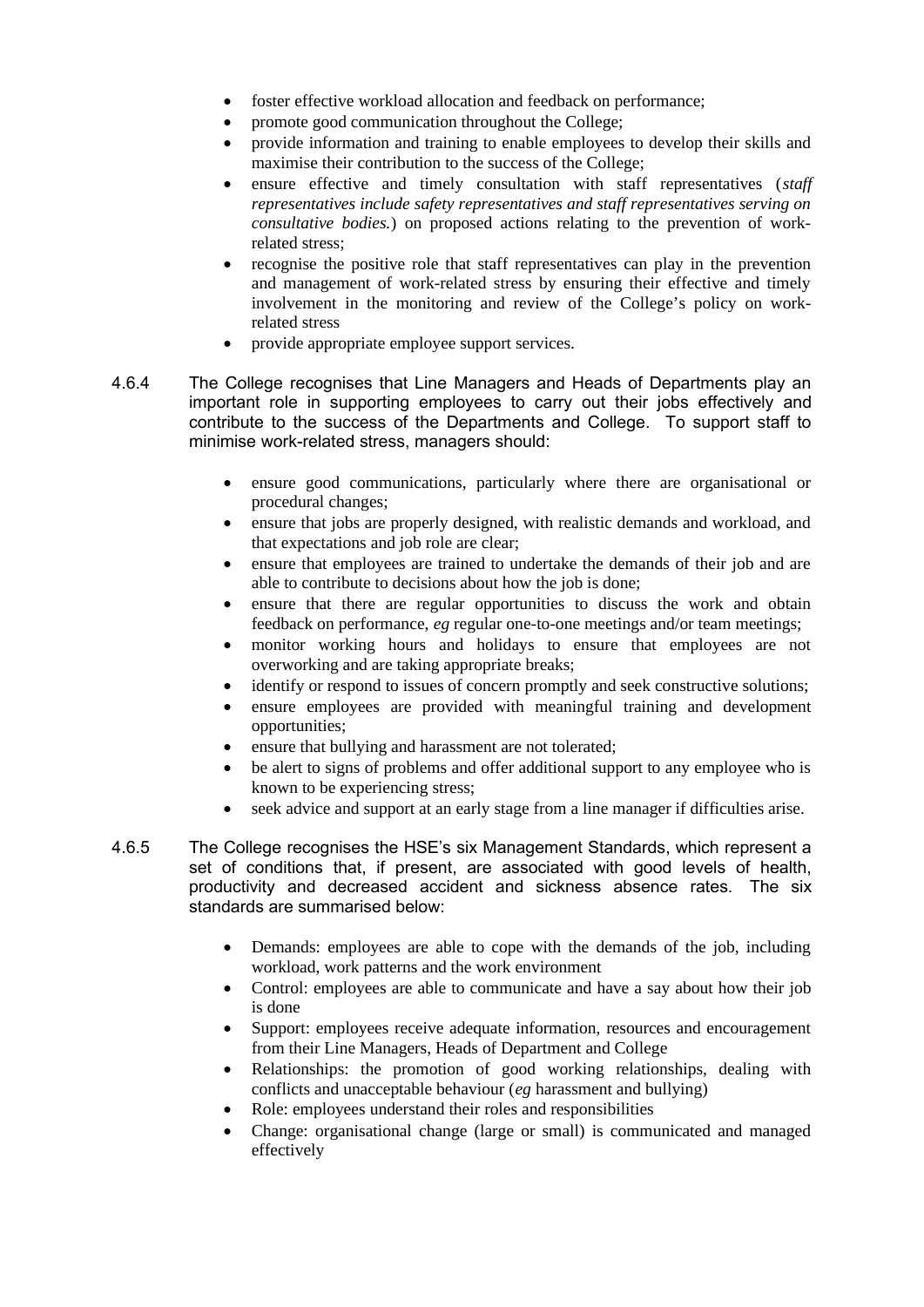- 4.6.6 All employees may experience short periods of pressure from time to time and this is not necessarily of concern. It is the risk from sustained and/or of successive pressure, without the opportunity to recover, that needs to be assessed and measures put in place to control the risk of adverse effects. The College will regularly assess the potential for work-related stress, and how this can be mitigated, *eg* by the provision of adequate training and support, ensuring effective and timely communication, ensuring demands on employees are not otherwise excessive, and by seeking to ensure a supportive management culture.
- 4.6.7 Line managers and Heads of Departments should have arrangements in place to identify and address potential stressors in the workplace *eg* sickness absence records/certificates, employee turnover rates, issues arising/emerging from individual and staff meetings, personal development reviews.
- 4.6.8 Where individual cases of workplace stress are identified, line managers should seek information from the individual as to the contributory factors perceived by the individual and possible remedies. Departmental managers and individuals are encouraged to seek advice and support as early as possible. The management of employees affected by work-related stress will be the responsibility of the Line Managers in liaison with the College and other support services including Occupational Health and Personnel Services.
- 4.6.9 All employees have a duty to take care of their own health and safety at work and play an active role in contributing to their own well-being and development. To minimise the risk of work-related stress, employees should:
	- Ensure good communication with their colleagues and Line Manager
	- Support colleagues by providing appropriate information and by sharing knowledge and resources where appropriate
	- Talk about their performance and act on feedback
	- Raise issues of concern as early as possible and seek constructive solutions
	- Make use of the support and training uses available
	- Ensure that harassment and bullying are not tolerated
	- Seek advice and support at an early stage if difficulties arise.
- 4.6.10 Where an employee feels under pressure, the employee should raise the issue/alert their line manager, or another appropriate person (*eg* staff representative, College Advisor, College Harassment Advisor, Occupational Health Service clinician etc), or seek assistance as soon as possible.

# **4.7 Employee Dress**

- 4.7.1 All employees must dress in such a manner that is appropriate for their job, wearing the appropriate where provided by the College.
- 4.7.2 Employees should be aware of the dangers of wearing any loose, baggy or hanging clothing which can become trapped or entangled causing serious injury. Long hair should be tied back when using equipment where entanglement is possible. Specific departmental policy and procedures will detail where Employees must not wear any jewellery which is liable to cause danger or increase the risk of injury.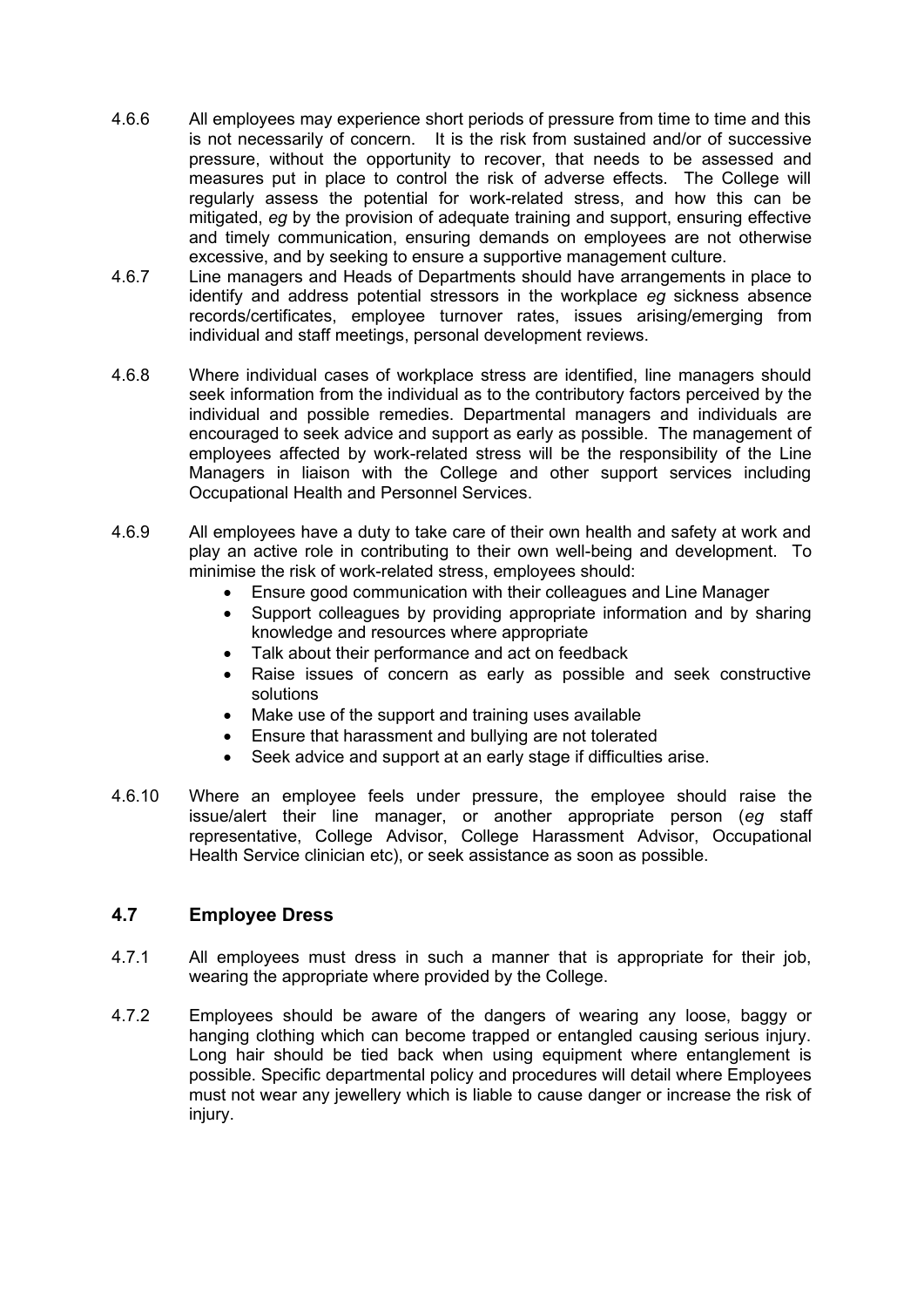- 4.7.3 Slippers, backless footwear, heels or open-toed sandals are considered inappropriate in certain locations such as kitchens and workshops, or where specific tasks are being carried out. Heads of Departments will advise through departmental procedures where sensible footwear providing good grip and foot protection are required.
- 4.7.4 Where appropriate, items of Personal Protective Equipment (PPE) must be worn whilst the task for which the PPE has been provided is being carried out. All PPE must be maintained in a clean and serviceable condition.

# **4.8 Visual Display Units (VDU's) and Display Screen Equipment (DSE)**

- 4.8.1 It is the policy of St John's College to provide a safe and healthy working environment for employees, including particular measures to protect their health and safety when working with Display Screen Equipment (DSE). The College will endeavour to comply with the Health and Safety (Display Screen Equipment) Regulations 1992 and follow guidance produced by the HSE.
- 4.8.2 A user is an employee who uses equipment for continuous spells of more than an hour at a time; in the same way more or less daily, who has a requirement for fast transfer of information between individual and screen. Users will have no discretion as to use or non-use of equipment.
- 4.8.3 All employees including agency and temporary staff using College equipment who are classed as users will receive training in the Health and Safety aspects of using their workstations, and the best postural positions to adopt.
- 4.8.4 Heads of Departments will assess workstations in association with the user, and maintain a record of findings and actions. DSE Assessments will take into account the following:
	- $\bullet$  DSE
	- Desk and work surfaces
	- Lighting
	- **•** Chair
	- Environment
	- Type of work
	- User

Identified users will be issued with additional guidance notes about correct use and set up of equipment.

- 4.8.5 Where a problem arises in the use of display screen equipment e.g. eye strain, upper limb pains, headaches etc., employees must inform their Heads of Department. The College will take all necessary steps to investigate the circumstances and take corrective measures where appropriate.
- 4.8.6 All employees identified as users are entitled to have the cost of eye tests paid for by the College. Employees of users of DSE are encouraged, in order to avoid the possibility of visual discomfort, to have their eyes tested as soon as possible on commencement of employment and again on a regular basis.

# **4.9 Purchasing Policy**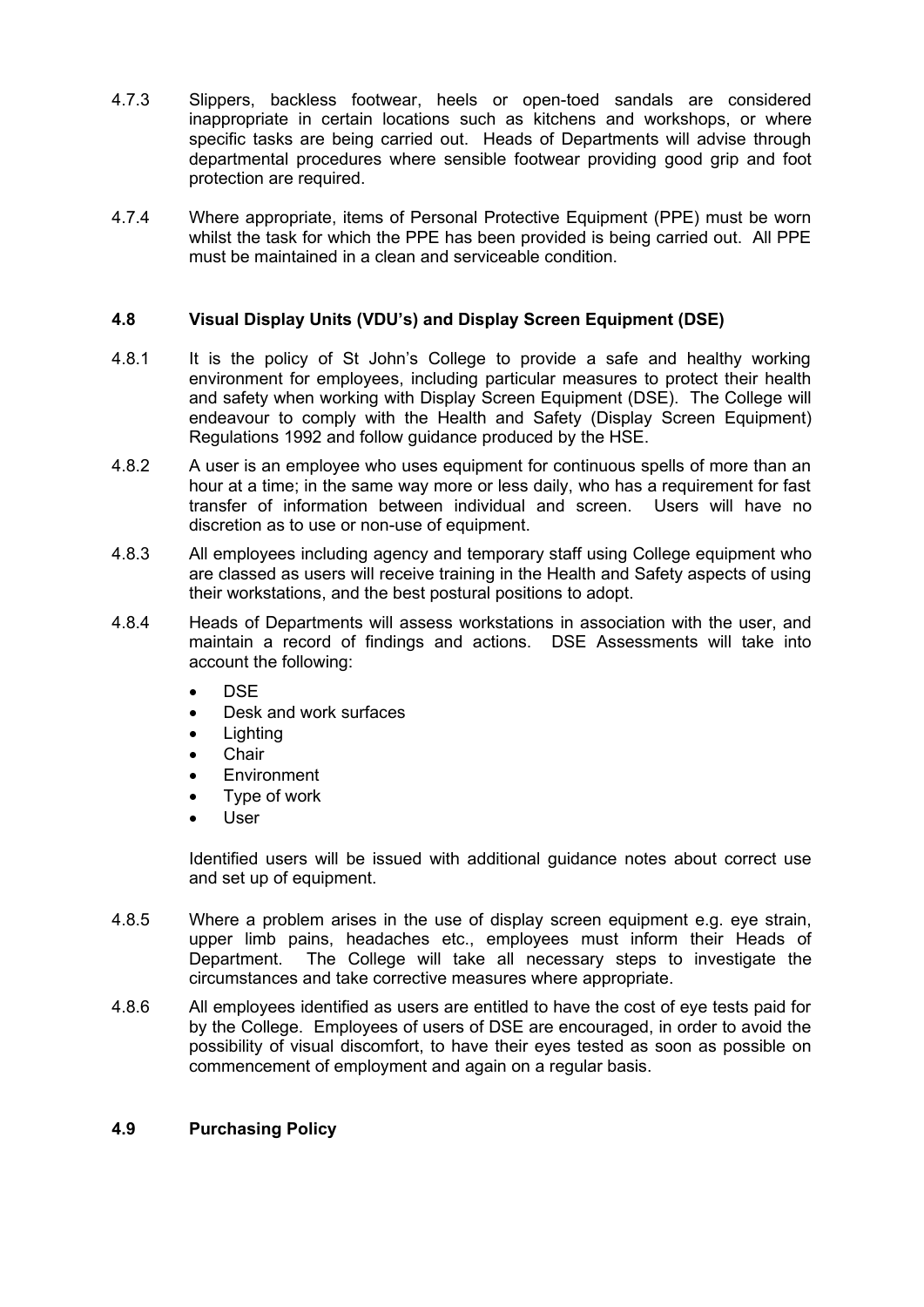- 4.9.1 It is the policy of the Governing Body to purchase articles or services which will meet the Health and Safety standards expected by the College or the standards set by official bodies, including the European Community (EC) and British Standards (BS).
- 4.9.2 In purchasing any articles or services, regard shall be given to Health and Safety and relevant quality standards.
- 4.9.3 Purchases should take into account whole life costs rather than just cpaitial costs and include the cost of disposal and/or recycling. All purchases should have regard for the WEEE Directive aims to reduce the amount of electrical and electronic equipment being produced and to encourage everyone to reuse, recycle and recover it.
- 4.9.4 All tenders will include adequate clauses on Health and Safety and must be consistent with the relevant contractor's Risk Assessments and the College's Health and Safety Policy.
- 4.9.5 No item of machinery shall be purchased unless it meets the requirements and specifications of the Provision and Use of Work Equipment Regulations 1998.
- 4.9.6 All equipment must have regard for The *Control of Noise Regulations 2005*. The choice of equipment should take account of noise levels to protect workers exposed to noise levels, and the choice of equipment should have the lowest possible noise output.
- 4.9.7 When any equipment or article is purchased, the purchaser must seek adequate Health and Safety, instruction and maintenance information.
- 4.9.8 Before the purchase of any equipment or article, whenever necessary, consultation will take place with the appropriate Head of Department with respect to Health and Safety.
- 4.9.9 Any hazardous substance purchased from a supplier will be required to include the Material Safety Data Sheet (MSDS) specifying the ingredients etc. of the substance, in order to assist Heads of Departments in producing a relevant COSHH Risk Assessment.
- 4.9.10 When purchasing any article or substance, the College will endeavour to acquire items presenting least risk in terms of Health and Safety and environmental protection.
- 4.9.11 Furniture and Furnishings will be flame retardant and passed the appropriate fire tests as required under The Furniture and Furnishings (Fire) (Safety) Regulations 1988.
- 4.9.12 Environmentally preferable products are ones that are less harmful to human health and the environment when compared with competing products that serve the same purpose. They should be energy and resource efficient, not from endangered species (flora and fauna) with minimal use of virgin materials, be non or reduced polluting, reusable and recyclable.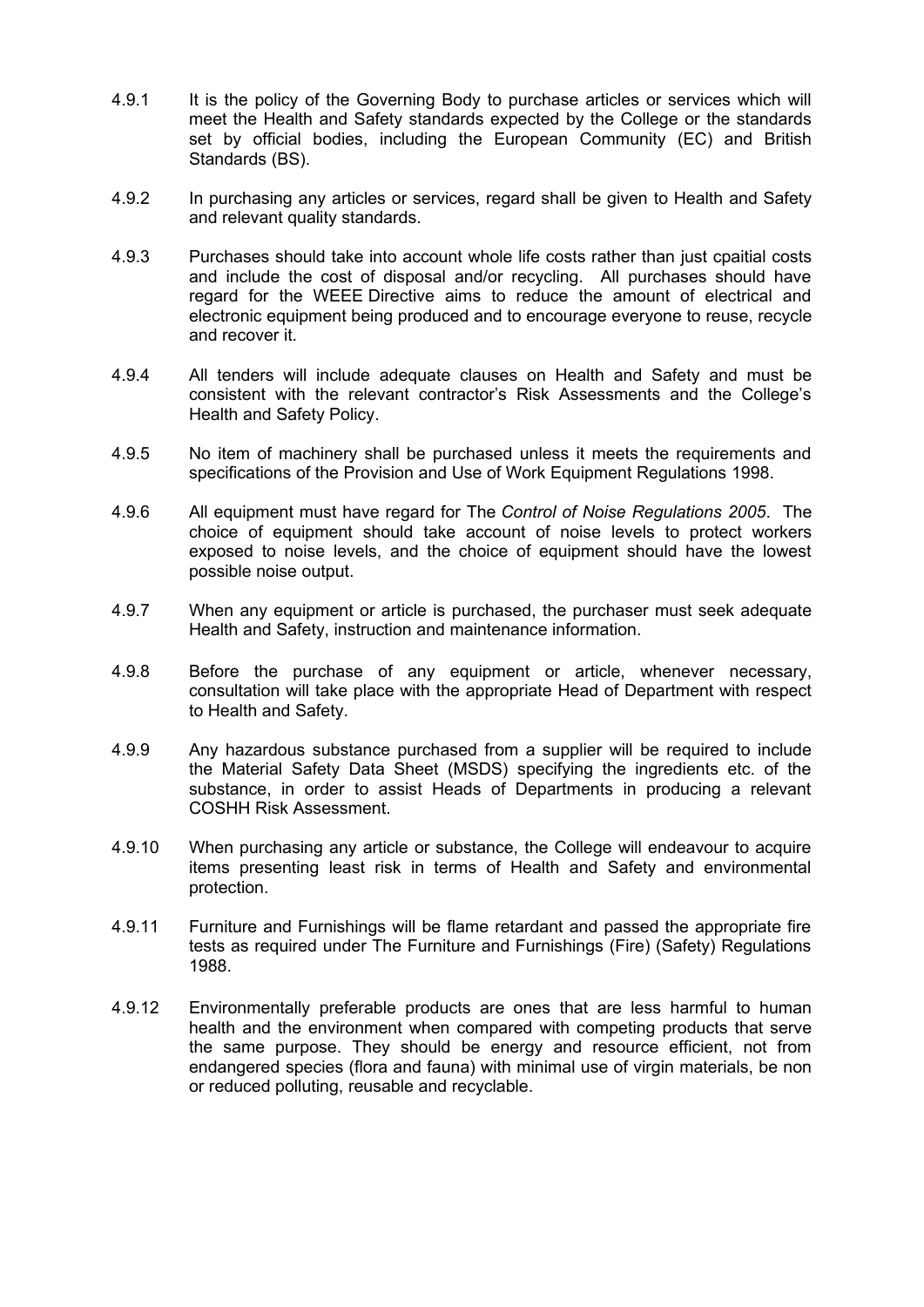4.9.13 The Works Office should be contacted for advice, prior to the purchase or installation of any significant assets to ensure the correct power supplies are available, and access for maintenance etc.

# **4.10 The Disability Discrimination Act (DDA)**

- 4.10.1 The Governing Body recognises its obligations under The Disability Discrimination Act (DDA). The College aims to comply with the requirements of the Act, making all reasonable adjustments to College access and circulation arrangements. Alternative arrangements and managed solutions will be employed where such adjustments are not practicable.
- 4.10.2 The College aims to provide full and fair opportunity for employment for disabled applicants and to ensure, through full and practical assistance where required, their continued employment and promotion. Employees who become disabled will be accorded every possible opportunity for maintaining their position or for re-training if appropriate.

# **4.11 Young Persons**

- 4.11.1 The Governing Body is aware of the risks of employing young persons, i.e. under 18s, and will take all measures necessary to minimise those risks so far as is reasonably practicable.
- 4.11.2 Young people, especially those new to the workplace, encounter unfamiliar risks from the jobs they will be doing and from the working environment. In addition they may lack experience and/or maturity or be unaware of how to raise concerns.
- 4.11.3 Heads of Departments will assess the risks and develop Risk Assessments for young persons, detailing the activities that will be carried out, level of supervision and instruction required.
- 4.11.4 Young persons will be given the necessary level of information, instruction, training and supervision required to enable them to work safely.
- 4.11.5 Heads of Department will ensure work is properly supervised by a competent person.
- 4.11.6 The College will restrict young persons from using specific items of equipment, such as circular saws, sanders, spindle moulders, planes, and other such equipment within departments.

# **4.12 Pregnancy**

- 4.12.1 The Governing Body aims to meet the requirements of the Management of Health and Safety at Work Regulations 1999 and will ensure that sufficient and appropriate Risk Assessments relating to pregnant employees and nursing mothers are carried out and maintained on file awaiting notification of pregnancy by an employee.
- 4.12.2 Where a risk to a pregnant employee, the foetus or (in the case of pregnancy that has come to term) the mother and child is identified then every step possible will be made to remove the risk. In the event that the risk cannot be removed then the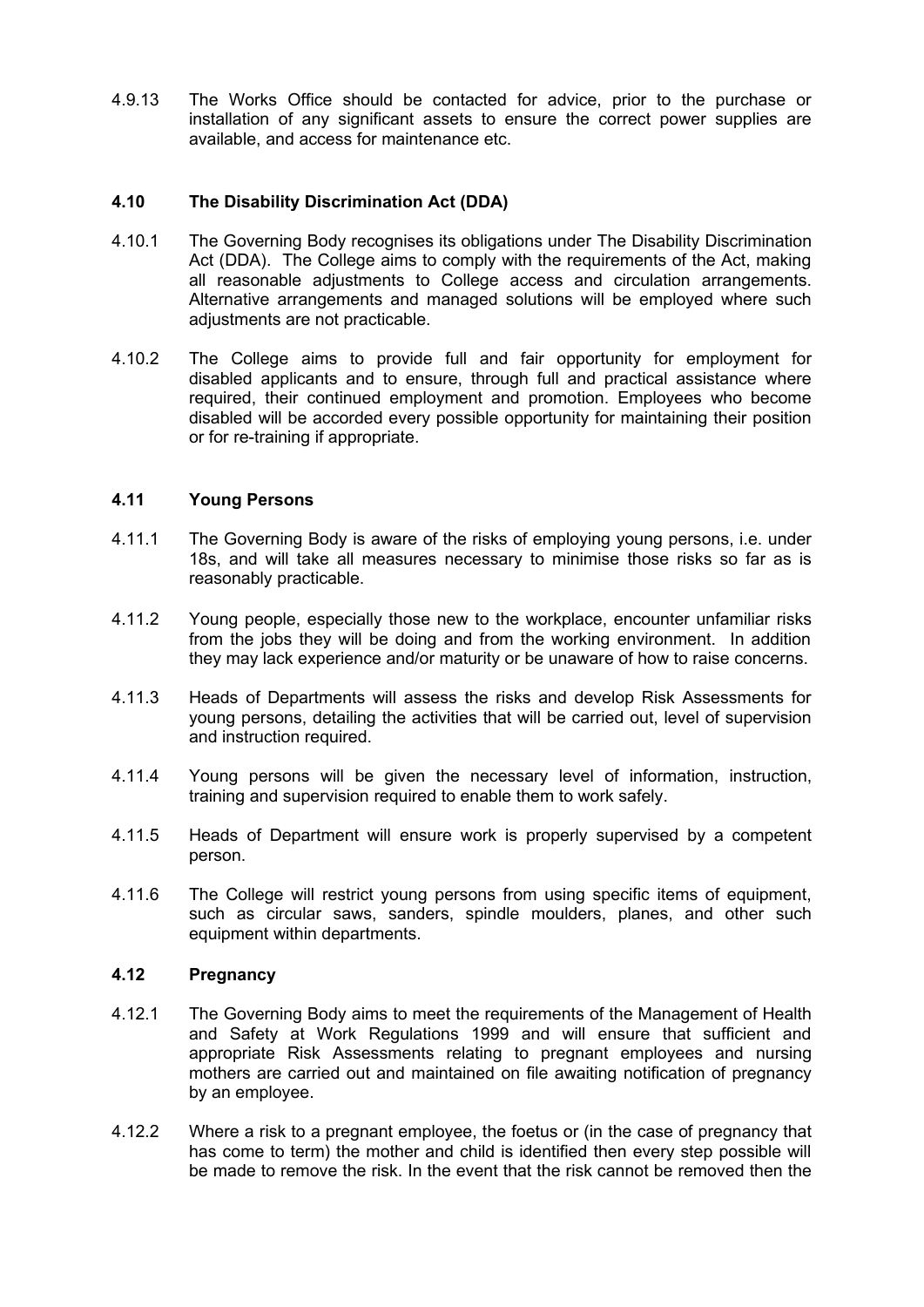employee will be relocated to a job that is free of such risks. In the event that neither course of action is possible then the employee will be suspended from work on full pay.

- 4.12.3 It is the duty and responsibility of the employee to notify the college that she is pregnant and to provide medical proof of the pregnancy.
- 4.12.4 Once notified of a pregnancy, the relevant Head of Department will undertake specific Risk Assessments relating to the pregnant worker's work tasks. These will be discussed with the pregnant worker and any alterations necessary to her work schedule will be agreed.
- 4.12.5 No employee who is either pregnant or who has recently come to term should undertake any activities or use any hazardous substances that might put herself, the foetus or new born baby at risk of harm.

#### **4.13 Lone Working**

- 4.13.1 The College will ensure, so far as is reasonably practicable, that employees and contractors who are required to work alone or unsupervised for significant periods of time are protected from risks to their health and safety.
- 4.13.2 Measures will be adopted to protect anyone else affected by solitary working.
- 4.13.3 Solitary working exposes employees and others to risks from certain hazards. The College's intention is either to entirely remove the risks from these hazards, or where complete elimination is not possible, to reduce them to an acceptable level.

#### **4.14 Crowds and Crowd Control**

- 4.14.1 Overcrowding can lead, in emergency, to congestion of evacuation routes, panic, trampling and fatality.
- 4.14.2 For standard and reoccurring events in College involving large numbers Risk Assessments will be developed.
- 4.14.3 For events held for the first time, specific Risk Assessments will be developed by the Lodge Manager in consultation with the relevant Heads of Department, Student representatives or Fellows.
- 4.14.4 Fire Risk Assessment will identify approximate numbers expected to use a certain building or section of a building. In addition, buildings may be licensed for specific numbers for entertainment or alcohol consumption. Relevant Heads of Departments are to ensure that numbers are not to be exceeded.
- 4.14.5 All such Risk Assessments will consider the numbers, including maximum safe numbers, vulnerable groups such as children and disabled, event timing and duration, parallel events and alcohol consumption.
- 4.14.6 The relevant Risk Assessment will form part of the event planning briefing. Refer to the HSE publication IND (G) 142L "Managing Crowd Safety in Public Venues".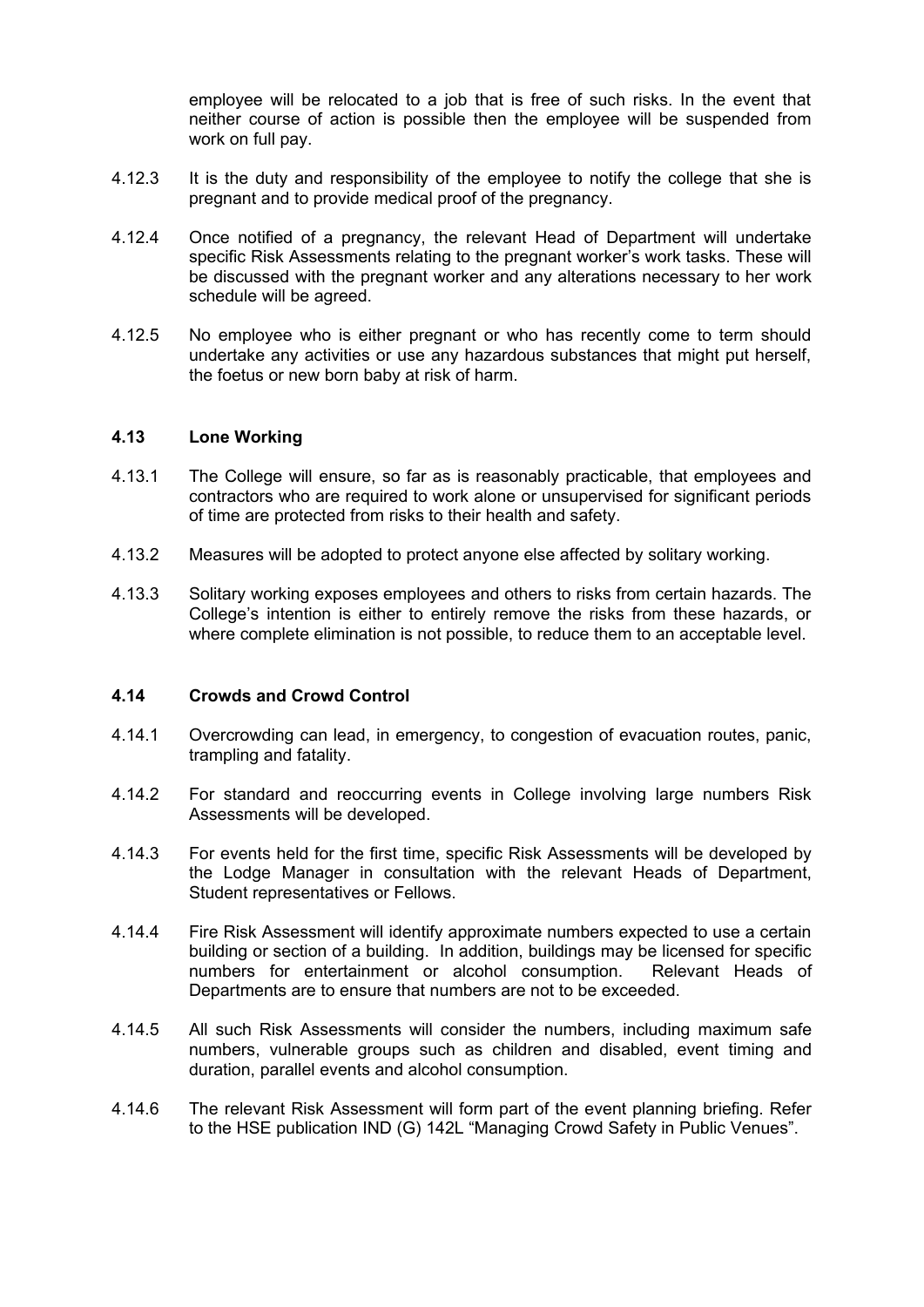# **4.15 Personal Protective Equipment (PPE)**

- 4.15.1 The Governing Body aims to fully meet the requirements of the Health and Safety (Personal Protective Equipment) Regulations (PPE) 1992.
- 4.15.2 PPE is to be used as the last resort in reducing and preventing risk, and should only be considered after all other measures have been exhausted. Provision for use of PPE will be specified in Risk Assessments.
- 4.15.3 Employees must co-operate with the College in the use of PPE and must wear the correct PPE if instructed to do so, and continue to do so where the hazard is present. Employees must not misuse any PPE.
- 4.15.4 Employees must report any damaged, expired or defective PPE immediately to their Heads of Department.
- 4.15.5 Employees are responsible for looking after and safely storing and handling PPE, and will make sure that it is only used for the intended purpose at the workplace.

# **4.16 First Aid**

- 4.16.1 The College, in making adequate arrangements for first aid, will comply with the Health and Safety (First-Aid) Regulations 1981 and HSE Approved Code of Practice, L74 "First Aid at Work".
- 4.16.2 The College will maintain an adequate number of qualified first aiders in order to provide first aid cover at all times. The names of all first aiders will be displayed throughout the College.
- 4.16.3 A fully equipped first aid box will be available at each place of work.
- 4.16.4 No medicine, drugs or other medications will be administered by any member of staff other than a doctor or the College nurse, except where a qualified First Aider is under the direct guidance of a doctor.
- 4.16.5 Adequate training and information will be provided to employees so that they are aware of the above arrangements including the location of equipment, materials and personnel.
- 4.16.6 All accidents, injuries, diseases and dangerous occurrences involving employees, students or others on College premises must be reported immediately. The College is required to comply with the Reporting of Injuries, Diseases and Dangerous Occurrences Regulations 2013 (RIDDOR) and HSE guidance HS (R) 23 "A Guide to RIDDOR". Employees are encouraged to make themselves aware of accidents and disease reporting.
- 4.16.7 Employees must report all such accidents/incidents immediately to their Line Manager or Head of Department. All such reports will be recorded in the College accident book, held in the Porters Lodge. Normally the College accident book will be completed by the affected person or a first aider or witness if they are not able. Accidents will be investigated as soon as practicable as per section 2.7.4.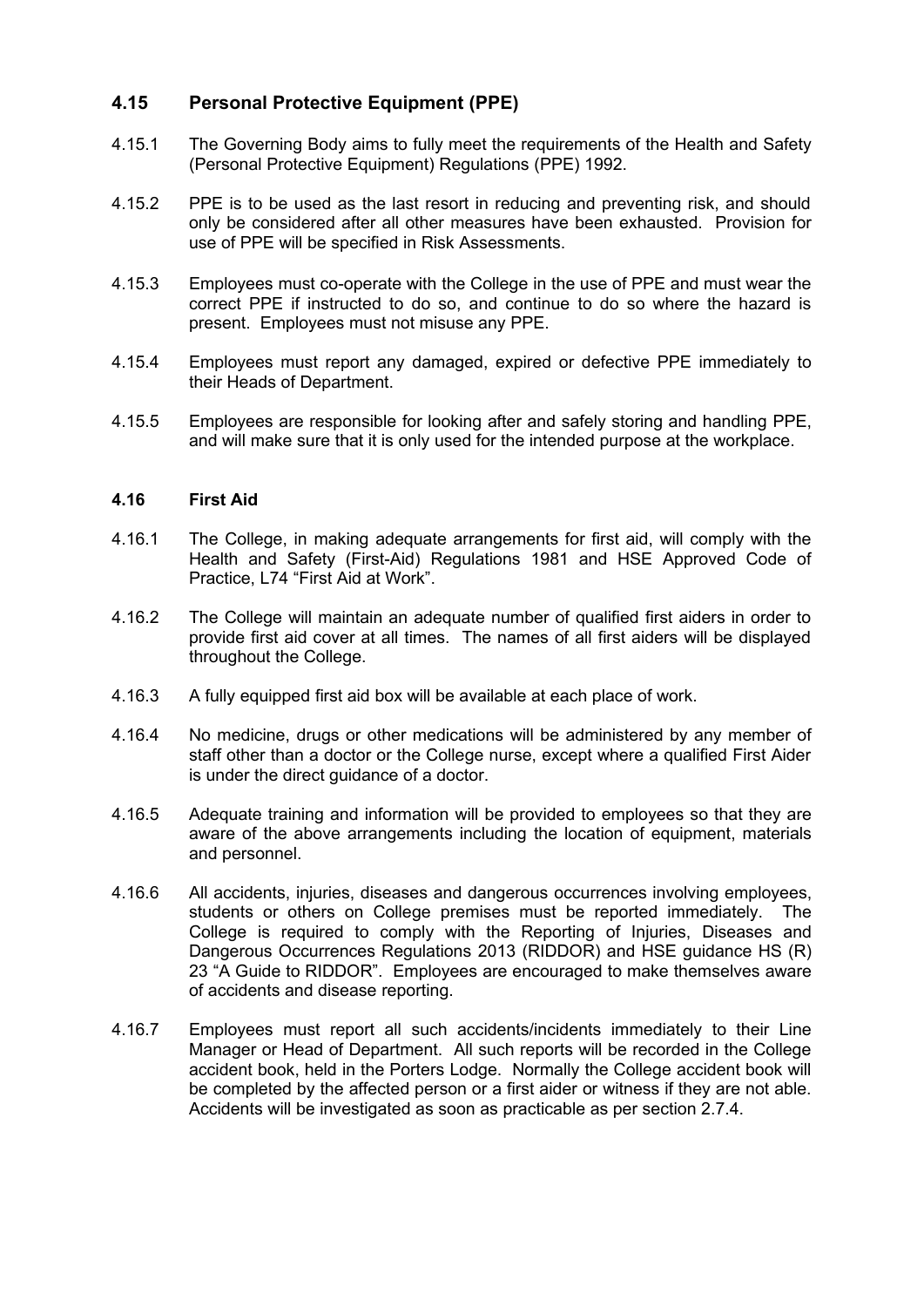- 4.16.8 In the event of a serious injury, the area in which the accident occurs must not be changed in any way following the removal of the casualty to hospital. Clear up operations will only commence after the HSE have deemed this appropriate.
- 4.16.9 The College will ensure that Heads of Department report injuries that are *reportable* as classified by the Reporting of Injuries, Diseases and Dangerous Occurrences Regulations 2013 (RIDDOR) and lead to an employee being away from work, or unable to perform their normal work duties, for more than seven consecutive days as the result of an occupational accident or injury (not counting the day of the accident but including weekends and rest days). The report must be made within 15 days of the accident.
- 4.16.10 All employees will report any disease or occupational ill health as soon as they are aware or suspect they are suffering ill effects as a result, or in connection with, their duties as employees.
- 4.16.11 The College Nurse will provide First Aid and medical care to students whilst on the college premises, record surgery attendance and treatments given and ensure all accidents are recorded accurately.
- 4.16.12 Accidents and cases of ill health will be investigated to endeavour to identify the cause of the accident or ill health. Measures for prevention will be devised wherever possible, in order to attempt to prevent recurrences. Full co-operation is required from all employees during any investigation by the College, insurers or enforcing authority inspectors.
- 4.16.13 All entries in the accident book will be checked periodically by the Safety Officer with the aim of noting recurrences or trends.

# **4.17 Motor Transport within College Premises**

- 4.17.1 Due to the continual heavy pedestrian use at the College particular care must be taken when manoeuvring cars, vans, contractors' vehicles, motorised trolleys or trucks within the premises. All drivers must confine their speed to a normal walking pace and whenever necessary should seek assistance in manoeuvring by a member of staff.
- 4.17.2 Vehicle operators will ensure that vehicles are maintained in a satisfactory condition, and notify Heads of Department of any defects. User checks will include lights, oil and washer fluid levels, tyres & seatbelts.
- 4.17.3 Using a hand-held mobile phone when driving is illegal and an endorsable offence. Although using a hands-free phone when you're driving is usually allowed by law, employees may face the same risks of being distracted and losing concentration. The use of hands-free equipment is not recommended and staff are discouraged from using such equipment.
- 4.17.4 All drivers must be trained and authorised, with the appropriate and valid licence. Drivers must meet the necessary insurance requirements.
- 4.17.5 No person should normally enter the space beneath the raised body of a tipping vehicle. Where this is necessary for maintenance or repair, the body must be securely blocked and supported and notices displayed.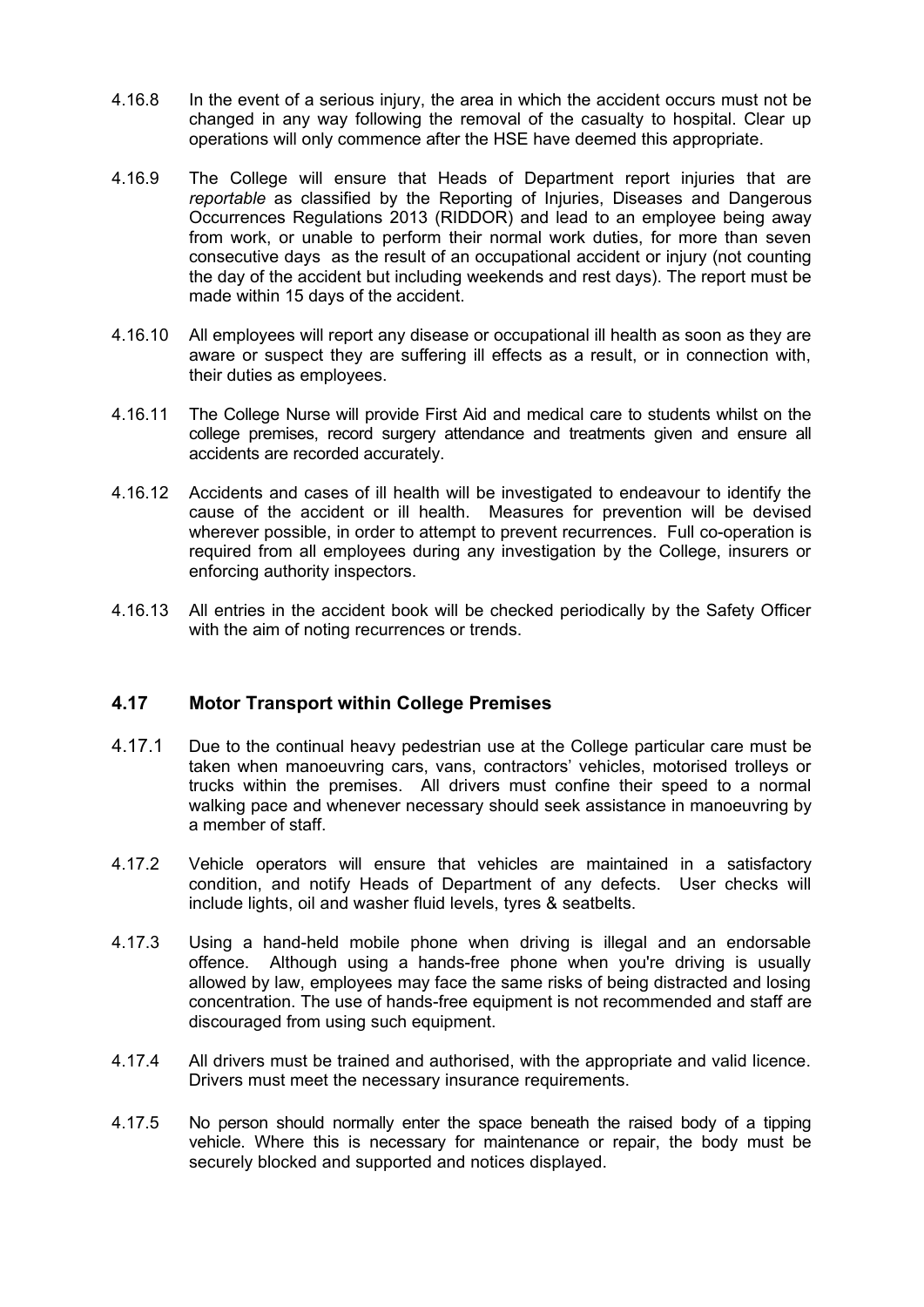- 4.17.6 Under no circumstances should tipping vehicles be driven with the body in a raised position. Particular attention must be paid to any overhead obstructions and services when operating tipping vehicles.
- 4.17.7 Persons must not remain on a vehicle that is being loaded, unless adequate protection is provided. Passengers are not permitted to be carried on vehicles unless there is a suitable fixed position. Persons must not mount or dismount from a moving machine, and should use the proper hand/foot holds.
- 4.17.8 Vehicles are not to be overloaded. Loads are to be checked to ensure they are secure and evenly distributed. Floors of cabs to be kept tidy, free from oil and trip hazards.
- 4.17.9 Before reversing, a check must be made that the rear of the vehicle is clear. If the rear view is obstructed, a banksman should be provided
- 4.17.10 Keys, should not be left with any vehicle/machines, and are to be left secured when unattended. Unattended vehicles should be left on firm level ground, in neutral, hand brake engaged, and engine switched off with keys removed.
- 4.17.11 Passengers are not permitted to ride any dumper, tractor or in any trailer, unless the driver is under competent instruction and a fixed seat is provided. Trailers must not be towed on public roads unless the towing vehicle is suitable for the purpose, and fitted with the correct towing hitch, registration plate and appropriate lamps, indicators, reflectors etc.

#### **4.18 Workshops and Maintenance Facilities**

- 4.18.1 There are a number of risks associated with Workshops and Maintenance Facilities, including, noise, fumes, dust, manual handling, power tools, abrasive wheels and various machinery. Particular attention needs to be given to good housekeeping.
- 4.18.2 All substances and liquids must be stored correctly, employees must never leave tins open or put any substances in unmarked tins or containers.
- 4.18.3 All materials should be stored in a safe and secure manner. Tools should be stored in designated storage areas when not in use.
- 4.18.4 Access to workshops will be restricted to only those employees and visitors who need access to it and are authorised to do so.
- 4.18.5 Floors must be kept clear at all times. Spillages must be cleared up immediately.
- 4.18.6 Suitable safe access and egress must be provided and maintained.
- 4.18.7 Hand tools must be maintained in a safe and good condition, paying particular attention to handles on files and shafts on hammers, and the avoidance of "mushroom headed."
- 4.18.8 All machines must be adequately guarded, and guards must be kept in position. Fixed grinders will be fitted with a permanently fixed eye shield and maintained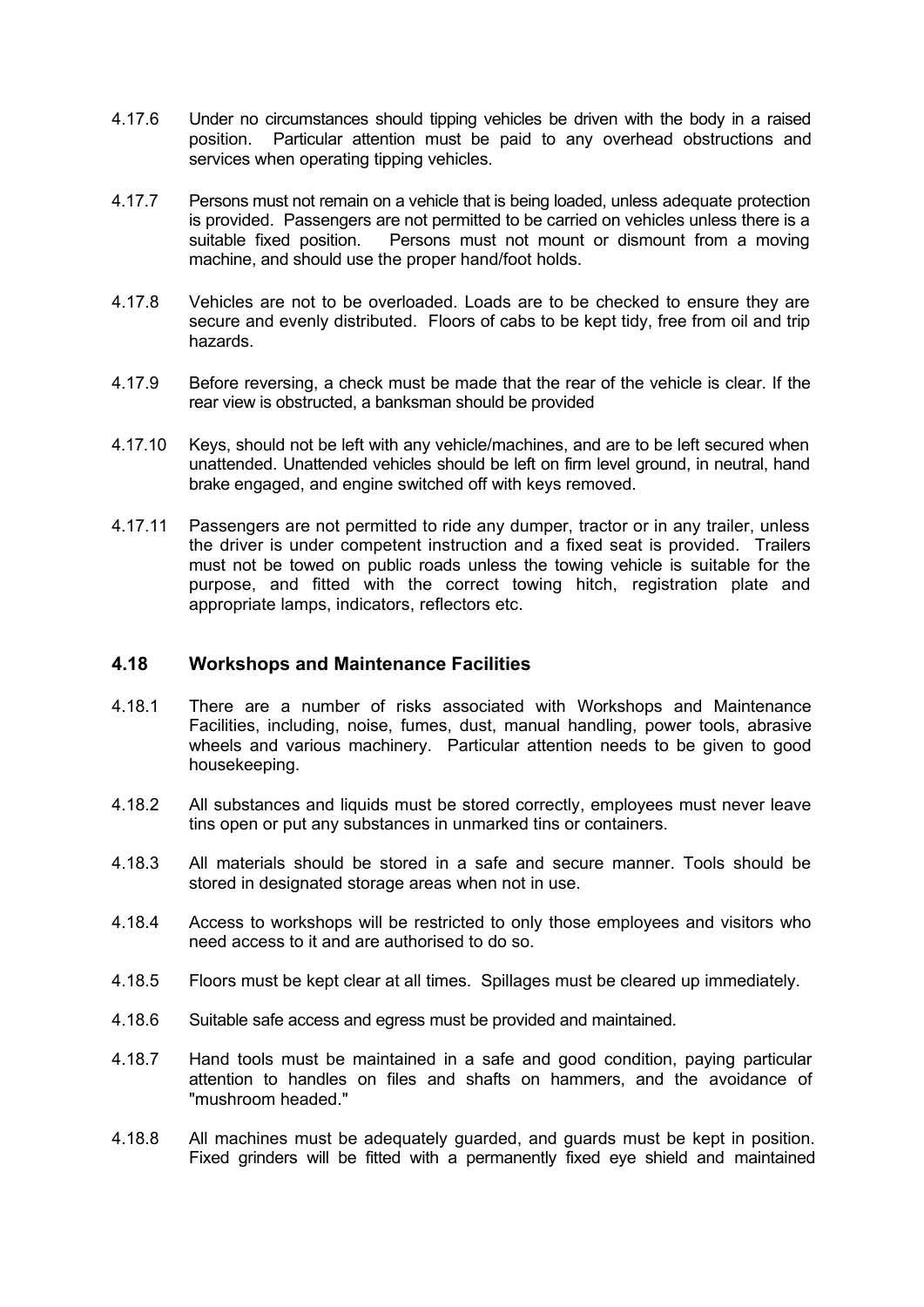regularly. Bench mounted tools will be securely fastened to a bench of adequate strength.

- 4.18.9 Effective extraction will be provided and maintained to keep fitting shops clear of all fumes, exhaust gases, etc.
- 4.18.10 Any damage to the workshop, fixtures or equipment must be reported immediately to the Works Office.
- 4.18.11 Periodic inspections of the workshop and associated areas will be undertaken by the Works Department.

#### **4.19 Asbestos**

- 4.19.1 The Governing Body aims to comply with the Control of Asbestos Regulations 2012.
- 4.19.2 All types of asbestos can be dangerous if disturbed. The danger arises when fibres, as a very fine dust, become airborne and are breathed in. Exposure can cause diseases such as lung cancer.
- 4.19.3 Asbestos is known to exist in some areas of the College. The Works Office holds an up to date Asbestos Register which records location, type and condition of Asbestos Containing Materials (ACMs). The Asbestos Register is based on a survey carried out by a competent & approved contractor.
- 4.19.4 If Asbestos Containing Materials are, or believed to be discovered, they should not be disturbed or touched, the area affected should be sealed and the discovery reported to the Master of Works.
- 4.19.5 The Works Office will arrange for a qualified contractor to undertake survey work, removal, or sealing when appropriate. The remedies, permanent sealing or removal are not to be undertaken by employees of the College without authorisation and prior specialist advice.
- 4.19.6 For in-house works, only trained and competent College employees are allowed to carry out non-licensed works, with prior approval of the Master of Works. Licensed works must be carried out by a HSE Licesned contractor.
- 4.19.7 Non-licensed work will be subject to a Risk Assessment which will decide if the works is in addition notifiable.
- 4.19.8 A plan will be prepared, in conjunction with the competent organisation, setting out how the risks from these materials are to be managed.
- 4.19.9 The College will attempt to remove all asbestos, where practical to do so, on major refurbishment of buildings, staircases or College properties.
- 4.19.10 To ensure no employees, visitors or students are put at risk from ACMs, only authorised College staff or contractors are permitted to carry out building operations or maintenance to the college fabric, however minor i.e. nails, hooks and screws in walls.
- 4.19.11 Information on the location and condition of the ACMs will be provided to anyone who is liable to work on, or disturb them.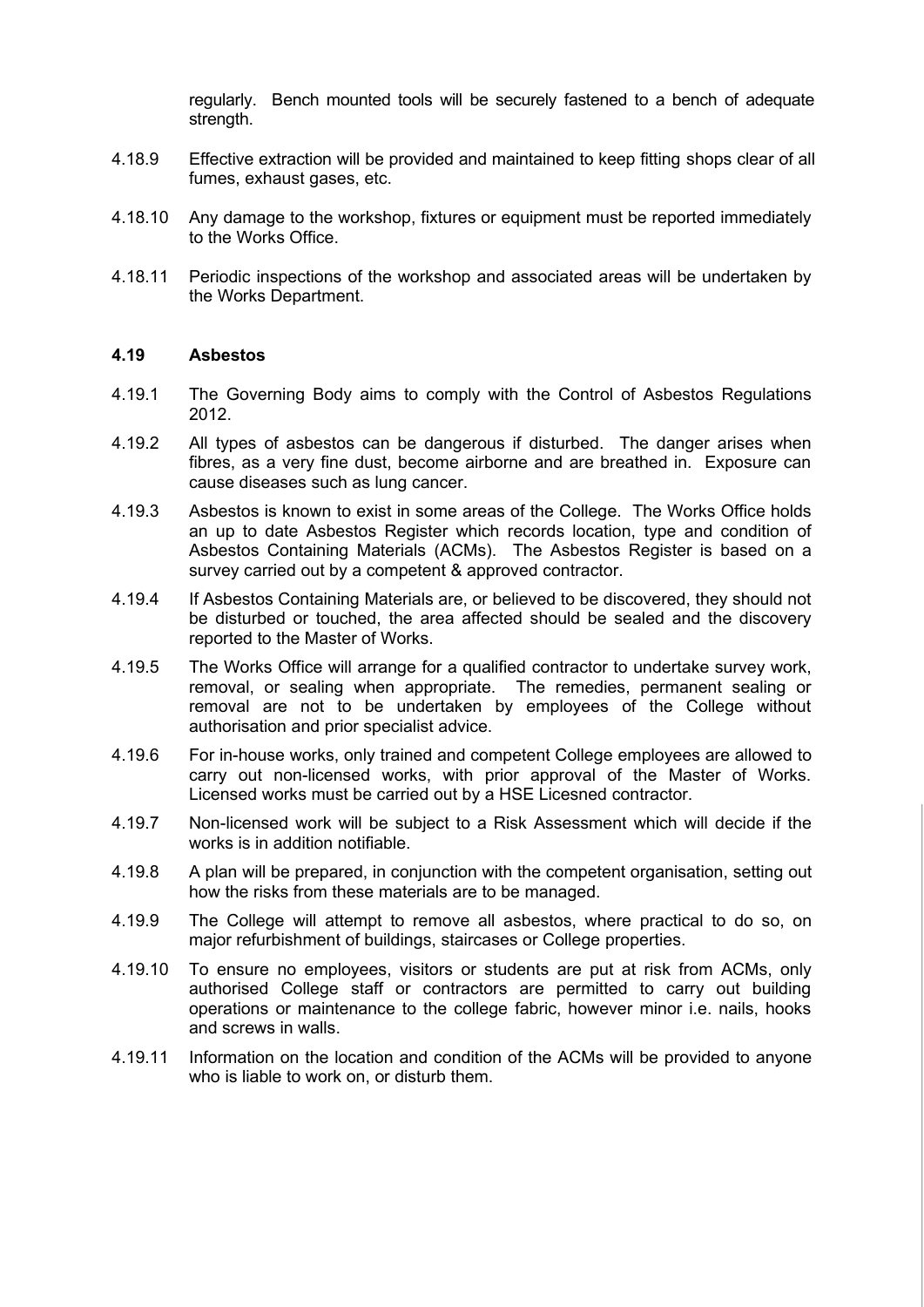# **4.20 Control of Substances Hazardous to Health (COSHH)**

- 4.20.1 The College will comply with all legislation in relation to hazardous substances in particular the Control of Substances Hazardous to Health Regulations 2002 and the Codes of Practice and guidance issued by the HSE.
- 4.20.2 The College will identify all hazardous substances and assess the risks associated with their use to identify preventative measures that will be brought to the attention of all employees.
- 4.20.3 An appropriately detailed COSHH Assessment will be carried out by the relevant Head of Department for all potentially hazardous substances to include all those substances classified as harmful, toxic, very toxic, corrosive or an irritant, or combinations of substances which may become hazardous if mixed. Substances will include not just liquids but also dusts, fumes, solids and any composition that can be hazardous to health.
- 4.20.4 In addition to the above, all substances that are classified as having a workplace exposure limit (WEL) will be included. Reference should be made to the latest edition of HSE EH/40.
- 4.20.5 To identify hazardous substances and produce suitable & sufficient Risk Assessments the College will use information supplied with the product, obtain and use Material Substance Data Sheets (MSDS), and observe all warning notices and labels. In addition the College will have regard to HSE guidance and other guidance from trade associations, consultants or other competent persons, taking into account experience in the use of substances.
- 4.20.6 Risk Assessments will consider the hazardous properties of the substance, information on health effects, the level, type and duration of exposure, the circumstances of the work, including the amount of substance involved.
- 4.20.7 The following methods of preventing or controlling hazardous substances will be considered and followed where appropriate, elimination of the use of the substance, substitution of the substance with a less hazardous one. Control will, wherever possible, be by methods other than by the use of personal protective equipment (PPE) which will be the last resort.
- 4.20.8 The College will ensure that where relevant, any control measures provided are maintained in an efficient state, in efficient working order, in good repair and in a clean condition.
- 4.20.9 Substances will be stored in a safe manner and their use restricted to designated personnel. Employees will use hazardous substances only in accordance with the information and instruction that they have been given.
- 4.20.10 The College will provide appropriate training for using COSHH, first aid and clean up materials for use in the event of an accident, incident or emergency.

# **4.21 Manual Handling**

4.21.1 The Governing Body accepts its responsibilities under the Manual Handling Operations Regulations 1992, and acknowledges that there are risks of injuries to employees from manual handling operations; to prevent and reduce those risks, it will comply with appropriate legislation and guidance given by the HSE.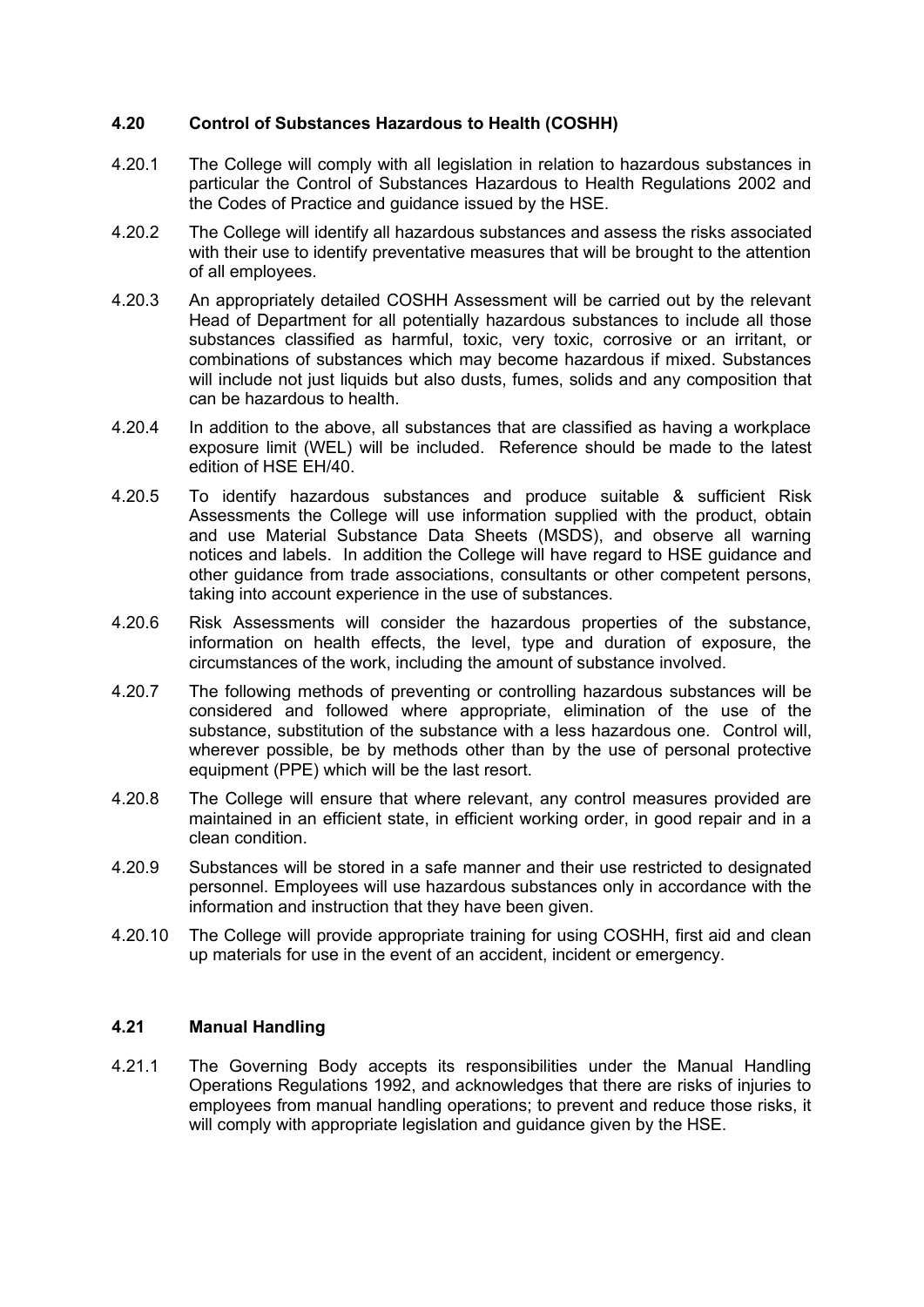- 4.21.2 Employees who have to carry out manual handling operations will be adequately trained in the process and the best way to move loads so as to reduce the risk of injury.
- 4.21.3 The College will identify manual handling operations by the means of Risk Assessments, assessments will include activities involving pushing, pulling, lifting, carrying and supporting a load. Manual handling assessments will be carried out by the relevant Head of Department and will examine the manual handling operations and determine the measures that need to be put into place to prevent or reduce the risk. These Risk Assessments and the preventative and protective measures will be made available to all employees who need them
- 4.21.4 Assessments may need to have regard for PPE; gloves to assist with grip or for use with objects are sharp or hazardous, and suitable footwear and not lifting from a slippery or unstable position
- 4.21.5 If the task can be avoided then it should be. If the task can be automated or mechanised it will be assessed to reduce the risks to the lowest level reasonably practicable.
- 4.21.6 All remaining manual handling operations which involve a risk of injury and cannot be avoided, automated or mechanised, will be assessed to reduce the risks to the lowest level reasonably practicable.

#### **4.22 Fire**

- 4.22.1 The Governing Body acknowledges its responsibilities under The Regulatory Reform (Fire Safety) Order 2005. The College attaches great importance to the proper and pro-active management of fire-related risks.
- 4.22.2 The College will provide appropriate resources and procedures for dealing with emergencies such as fire and major incidents.
- 4.22.3 The College will be provided with fire protection in accordance with the Fire Safety Order, associated regulations, recommendations made by the local authority Fire Prevention Officer, all based on a Fire Risk Assessment approach.
- 4.22.4 Fire alarm activators and sounders will be tested and maintained to a prearranged schedule.
- 4.22.5 Fire-fighting equipment will be provided and maintained throughout the College. Extinguishers that are appropriate to the circumstances will be provided. All staff will be made aware of the position of fire extinguishers. Fire-fighting equipment will be checked annually by a competent person or organisation.
- 4.22.6 Means of escape in case of emergency will be clearly marked and be kept clear and unobstructed at all times. All staff will be required to be aware of the exits in their area and the location of their assembly point. All staff are responsible for maintaining escape routes and reporting any defects or obstructions.
- 4.22.7 As part of staff inductions and ongoing training, all staff must be made aware of general fire prevention principles, action to take on discovering a fire, means of raising the alarm and evacuation procedures.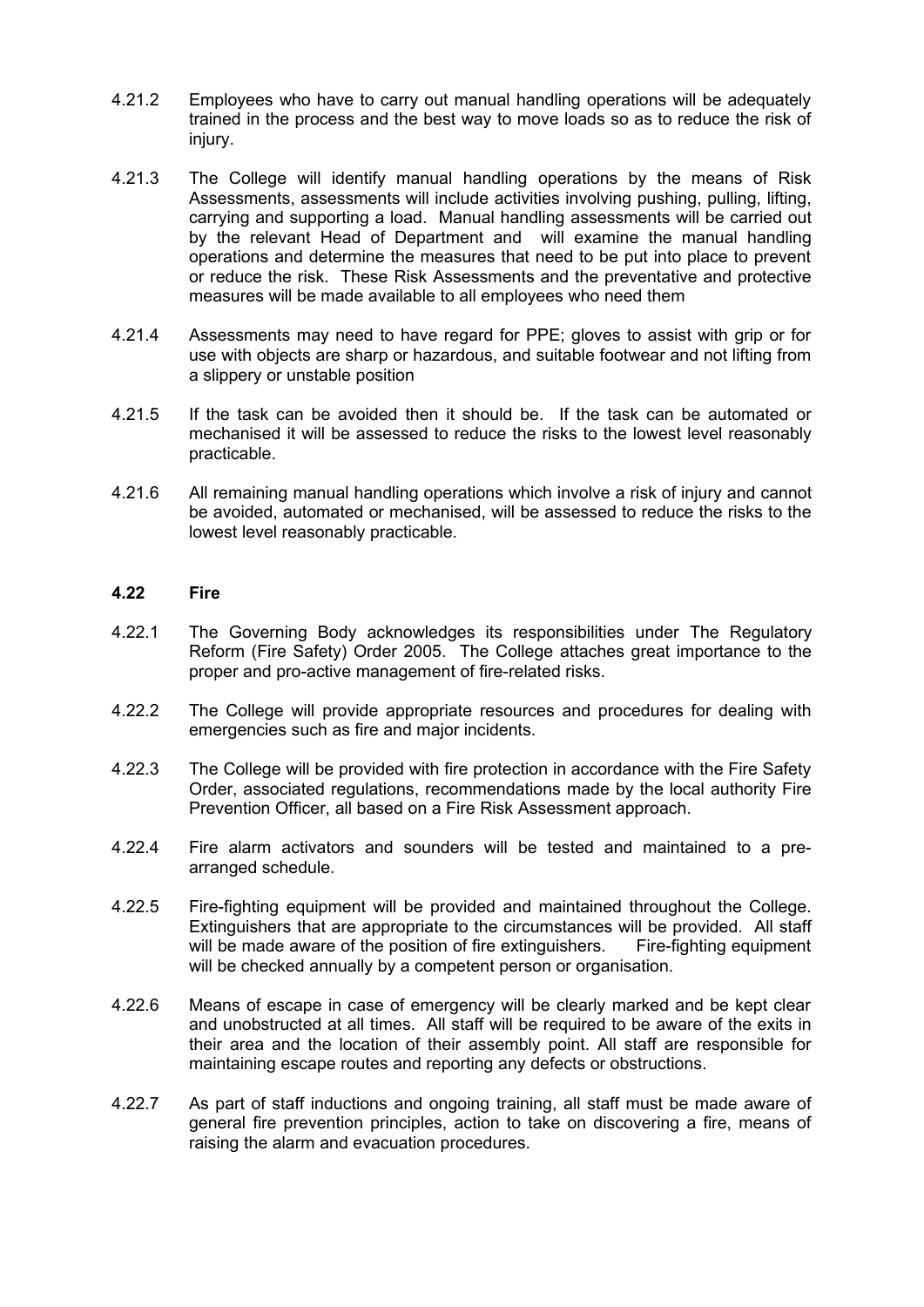# **4.23 Bomb Threat**

- 4.23.1 In certain circumstances an evacuation will be ordered by the emergency services or other legal bodies. These include a crime scene or an accident resulting in serious injury or death.
- 4.23.2 A decision to evacuate will either be obvious as in the case of a fire, gas leak, flooding or structural failure to a building or one that will require a decision from a Designated Senior Member of College.
- 4.23.3 The College may receive threat or bomb warnings, it is most likely that the duty Porter at the Lodge will to have to deal with telephone bomb warnings but any member of staff who has a direct line might also receive a threat.
- 4.23.4 The evacuation of the College could be either total or partial dependent upon the nature and scale of the threat or incident. Evacuations should never involve persons moving through an area of danger, or within the danger zone of a suspect device.
- 4.23.5 University Security Services (OUSS) ext72944 or 89999, will assist in the assessment of any threat and will contact Thames Valley Police. It is strongly recommended that the decision to evacuate buildings should not be taken until the incident has been evaluated by Thames Valley Police.
- 4.23.6 Lodge Porters will be trained how to recognise suspected letter and parcel bombs and raise the necessary alarm.
- 4.23.7 When dealing with telephone threats Porters will obtain as much detailed information as possible about the caller, location, device etc.
- 4.23.8 Details of threats made by email will be kept and provided to Thames Valley Police to be analysed. Emails will not be deleted. IT Services will be informed and can investigate to provide police with the IP address of the sender.
- 4.23.9 All actions resulting from a bomb threat will be co-ordinated by the Home Bursar or, in their absence, the Lodge Manager.
- 4.23.10 The College will hold and maintain an evacuation plan, providing the procedure to be adopted in the event of a bomb threat becoming apparent in any of the College buildings or properties
- 4.23.11 In all cases where there is a need for outside assistance the Oxfordshire Emergency Planning Officer (EPO) can be contacted on 01865 815064. They will be able to provide temporary accommodation, meals, bedding, heating, transport, clothing etc.

### **4.24 Contractors**

4.24.1 The College acknowledges and accepts its statutory responsibilities to ensure, so far as is reasonably practicable, the health, safety and welfare for all who are employed or contracted to work within any College premises and also those affected by their work, through identifying the potential for harm arising from the proposed work, identifying who may be affected and instigating appropriate controls.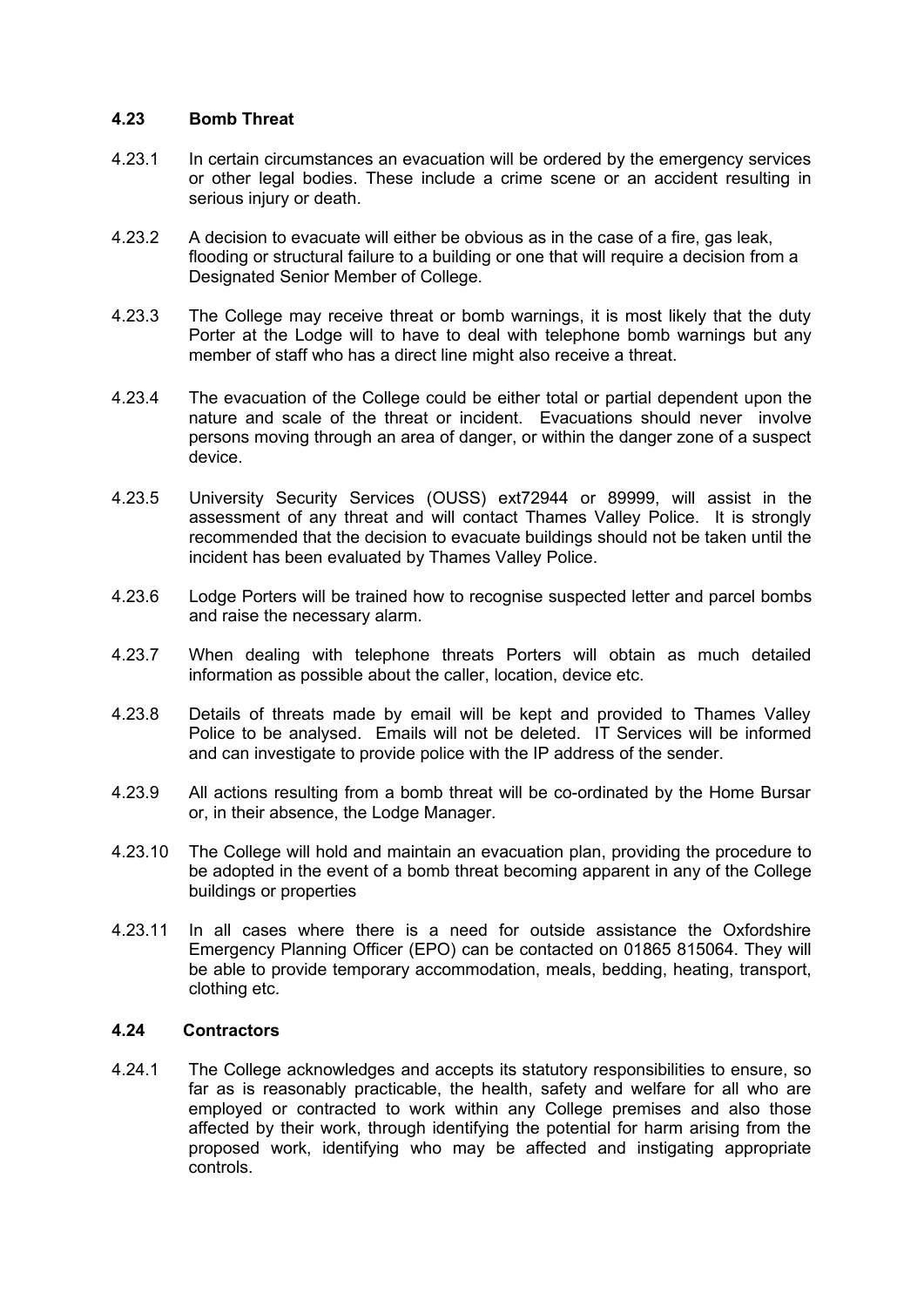- 4.24.2 There can be a number of different types of contractor; short term one off, employed for a particular task; short term repetitive, employed for a recurring task; medium term, such as to carry out a refurbishments and projects and long term, continuing functions.
- 4.24.3 In cases where work is required at the College by external contractors, those departments that then engage contractors will have a nominated coordinator who shall be responsible for ensuring that all applications to undertake works are considered by a suitably competent contractor. The level of competence required will depend on the complexity of the work.
- 4.24.4 The College coordinator will take steps to ensure that the contractor is not only sufficient competent but also arrangements are in place to review risk assessments, method statements and safe systems of work before work commences to ensure that contractors and anyone else that could be affected by their activities are not at risk of harm.

# 4.24.5 **HSE Notifiable Projects & CDM**.

- 4.24.5.1 The Construction (Design and Management) Regulations 2015 (CDM 2015) cover the management of health, safety and welfare when carrying out construction projects, refurbishments, small-scale building works, certain maintenance activities, and temporary structures as required for College events, and works involving more than one contractor.
- 4.24.5.2 The Regulations apply to every construction project, and the whole construction process on all construction projects, from concept to completion, although only projects over a certain threshold require notification to the HSE.
- 4.24.5.3 The coordinator will ensure that a principal designer and principal contractor are appointed, in writing for all projects involving more than one contractor.
- 4.24.5.4 The addition the coordinator will provide pre-construction information to every contractor and designer (i.e. relevant, reasonably obtainable information relating to the project, its planning and management, its potential hazards, any existing health and safety file for the site and any relevant safety policies)
- 4.24.5.5 Furthermore the coordinator will ensure that the contractor or principal contractor prepares a construction phase plan before work begins, ensure that the principal designer prepares a health and safety file and take reasonable steps to ensure that designers and contractors comply with the remainder of their duties.
- 4.24.5.6 Before work commences, the coordinator must be satisfied that all risks have been identified and that the appropriate controls are in place and are to be followed.

#### 4.24.6 **Contractor selection**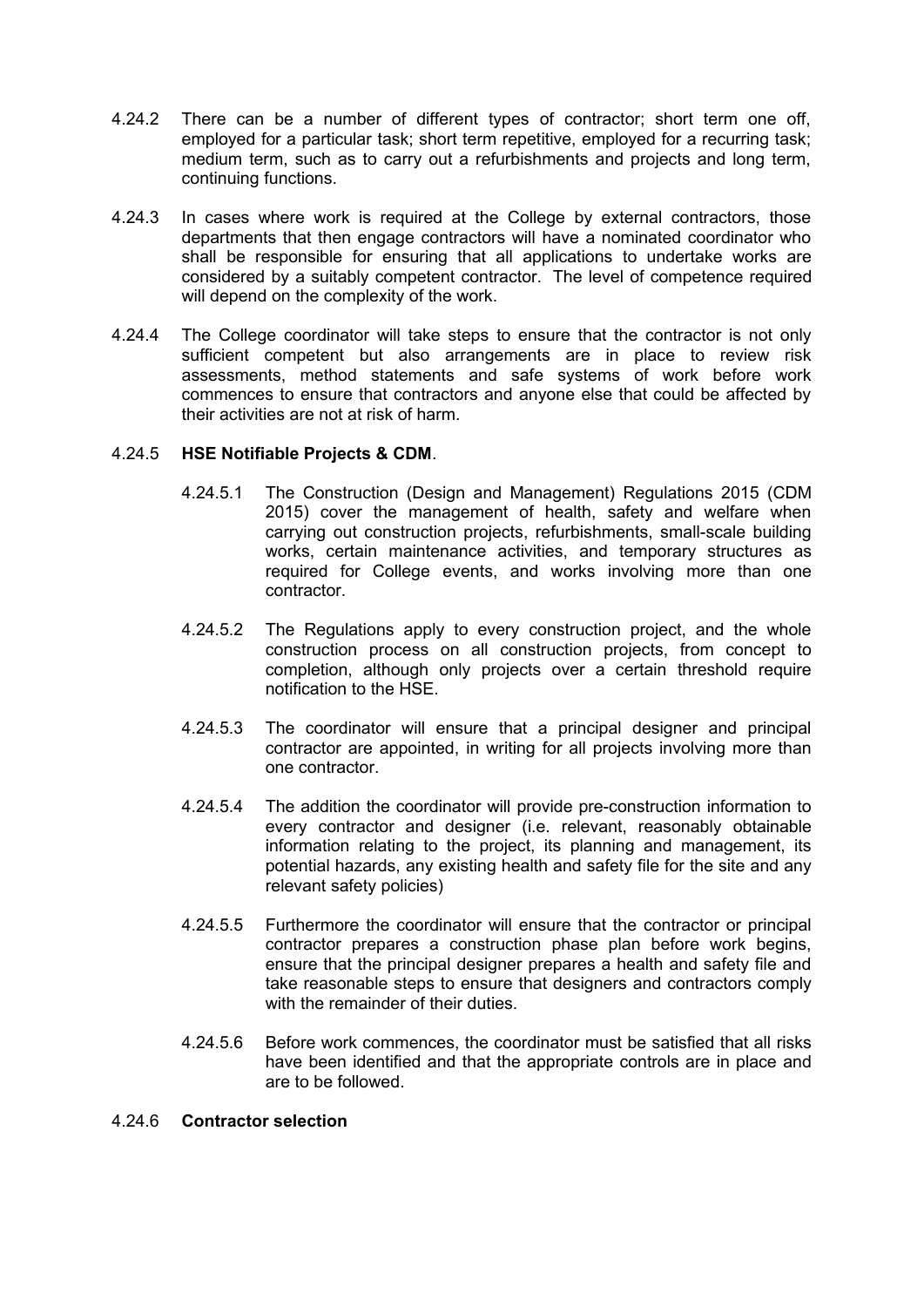- 4.24.6.1 The College will satisfy itself that the chosen contractor can do the job safely and without risks to health by making enquiries about the competence of the contractor. The degree of competence required will depend on the work required. The coordinator will check the qualifications, skills and experience the contractor has and membership of any trade association or professional body.
- 4.24.6.2 The College will ensure that the contractor holds adequate insurance cover. The coordinator is responsible for checking that contractors have appropriate insurance policies. As a minimum, contractors must have public liability insurance with a limit of indemnity to be determined based in the project, risks, location of work.
- 4.24.6.3 Contractors must be able to demonstrate health and safety competence. Depending on the scale of the works, the College may wish to ask potential contractors about their accident record and for information about any enforcement action. The College should ask to see a copy of the potential contractor's health and safety policy and existing risk assessments.

# 4.24.7 **RAMS**

- 4.24.7.1 Prior to commencement of any works the coordinator will ensure that the contractor has considered any hazards associated with the works, who might be harmed and provide details of how any risks will be controlled. The contractor will be expected to provide Risk Assessments and Method Statements (RAMS) for review that describe in a logical sequence exactly how a job is to be carried out in a safe manner, without risks to health and include all the risks identified in the risk assessment and the measures needed to control those risks.
- 4.24.7.2 A Permit-to-Work is a formal system of control which is issued for any significantly high-risk activity. Certain works at the College require a permit-to-work (PTW), such as hot works, work at height and works to confined spaces (see section 4.27). Permits-to-Work are issued by the Works Office and require RAMS to be reviewed and discussed prior to the issue of the PTW.

# 4.24.8 **Supervision**

- 4.24.8.1 The coordinator will be required to have an ongoing responsibility to monitor contractor compliance in accordance with any submitted risk assessments and method statements and ensure that the agreed controls are being followed and are working effectively. The level of monitoring will be proportionate to the hazards and risks associated with the job. If there is any doubt, the work should be stopped or readjusted to ensure the continuing health and safety of all concerned.
- 4.24.8.2 At the end of a period of work, it will be agreed that the work has been completed to each other's satisfaction. If the work has not been fully completed and residual risks still remain, then the area and equipment will be made safe before it is left unsupervised. This may require the temporary reinstatement of guarding and other controls or the isolation of equipment and areas by barriers or lockout systems.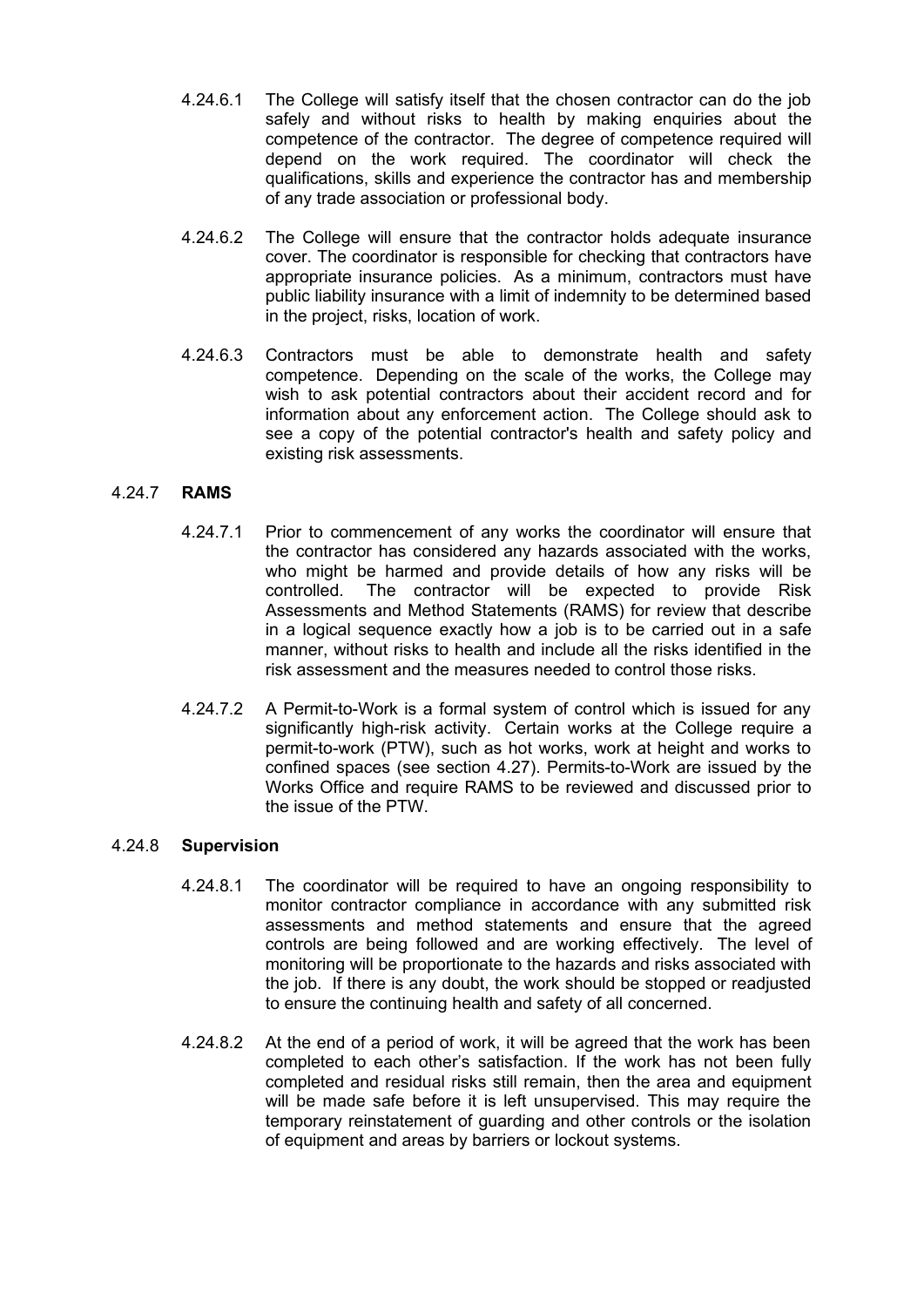### 4.24.9 **Site Information**

- 4.24.9.1 Contractors may be at particular risk as they may be strangers to the College and therefore unfamiliar with the organisation's procedures, rules, hazards and risks. Even regular contractors may need reminding. The level of control needed will be proportionate to the complexity of the task. Contractors must therefore be made aware of potential hazards (e.g. presence of hazardous chemicals, flammable liquids, compressed gases etc.) in the area in which they are working. The coordinator will ensure that contractors brought onto the premises are provided with information on risks to Health and Safety on the premises including risks specific to the works or the area in which the works will be carried out.
- 4.24.9.2 In the case of CDM projects the information will generally be provided as part of the Pre-construction Information.

# 4.24.10 **Induction**

4.24.10.1 Contractors will be provided with an induction prior to starting work; for project work this may be formalised into a prestart meeting, and should consist of, although not limited to, parking arrangements, access arrangements, sign-in and sign-out procedures, fire safety, evacuation procedures, Permit-to-Work (PTW) arrangements, First-aid arrangements, waste disposal arrangements etc.

# 4.24.11 **Accidents**

4.24.11.1 All accidents and incidents involving a contractor must be reported via their own arrangements. However, the College should also investigate the cause of any incident and identify if there is a need to modify existing departmental procedures. In that regard, details of the accident should be gained from the contractor before they leave site. Contractors will be informed to report all accidents, incidents and near misses to the College.

#### **4.25 Noise at Work**

- 4.25.1 The College recognises its responsibilities under The Control of Noise at Work Regulations 2005.
- 4.25.2 The College will take a risk management approach to noise in the workplace and to prevent or reduce risks to health and safety from exposure to noise.
- 4.25.3 Heads of Department will carry out Risk Assessments and record details, to assess the risks to their employees from noise at work; take action to reduce the noise exposure that produces those risks, provide employees with hearing protection if they cannot reduce the noise exposure enough by using other methods. In addition, procedures will be put in place to ensure legal limits on noise exposure are not exceeded, and provide employees with information, instruction and training
- 4.25.4 As part of the assessments Heads of Department will consider measures to reduce exposure to noise and provide protective measures for employees.
- 4.25.5 Employees must make use of the protective measures supplied.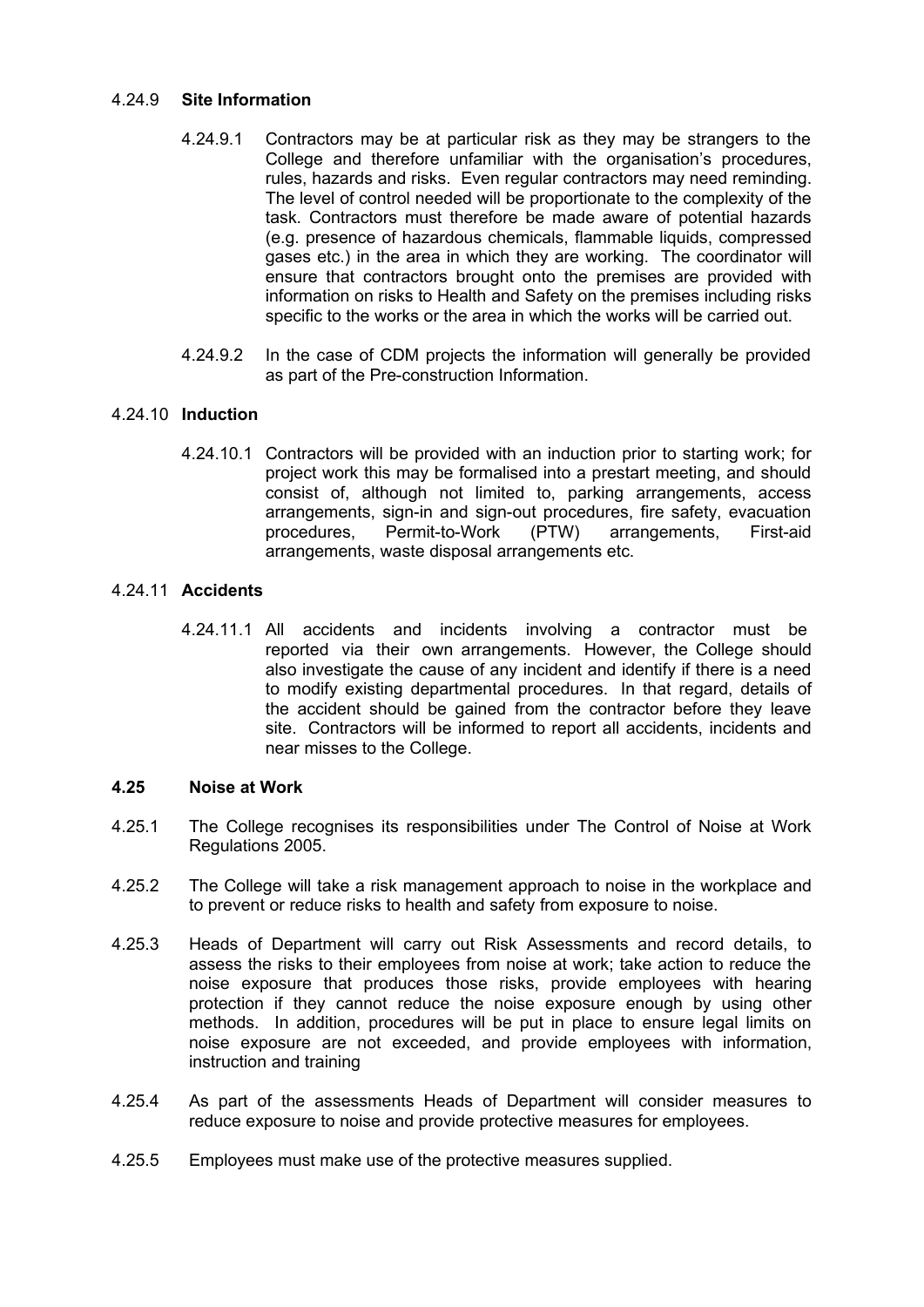4.25.6 The Control of Noise at Work Regulations requires employers to take specific action at certain action values. These relate to the levels of exposure to noise of their employees averaged over a working day or week; and the maximum noise (peak sound pressure) to which employees are exposed in a working day.

The values are:

 **Lower Exposure Action Values**: – daily or weekly exposure of 80 dB; peak sound pressure of 135 dB

 **Upper Exposure Action Values**: – daily or weekly exposure of 85 dB; peak sound pressure of 137 dB.

 **Exposure Limit Values** - There are also levels of noise exposure which must not be exceeded which are daily or weekly exposure of 87 dB; peak sound pressure of 140 dB.

These exposure limit values take account of any reduction in exposure provided by hearing protection.

- 4.25.7 The College will consider the following controls to reduce risks of noise:
	- **Engineering controls** purchasing equipment which has low vibration and noise characteristics
	- **Orientation and location** moving the noise source away from the work area, or turning the machine around
	- **Enclosure** by surrounding the machine or other noise source with soundabsorbing material
	- **Use of silencers** these can suppress noise generated when air, gas or steam flows in pipes or is exhausted to the atmosphere
	- **Lagging** this can be used on pipes carrying steam or hot fluids as an alternative to enclosure
	- **Damping** this can be achieved by fitting proprietary damping pads, stiffening ribs or by using double skin construction techniques
	- **Screens** these are effective in reducing direct noise transmission
	- **Absorption treatment**  in the form of wall applications or ceiling panels
	- **Isolation of workers**  in acoustically-quiet booths or control areas which are properly enclosed
	- **Personal protection**  the provision and wearing of ear muffs (defenders) or plugs. This must be regarded as the last line of defence, and engineering controls should be considered in all cases. Areas where personal protective devices must be worn should be identified by signs, and adequate training should be given in the selection, fitting and use of the equipment, as well as the reasons for its use.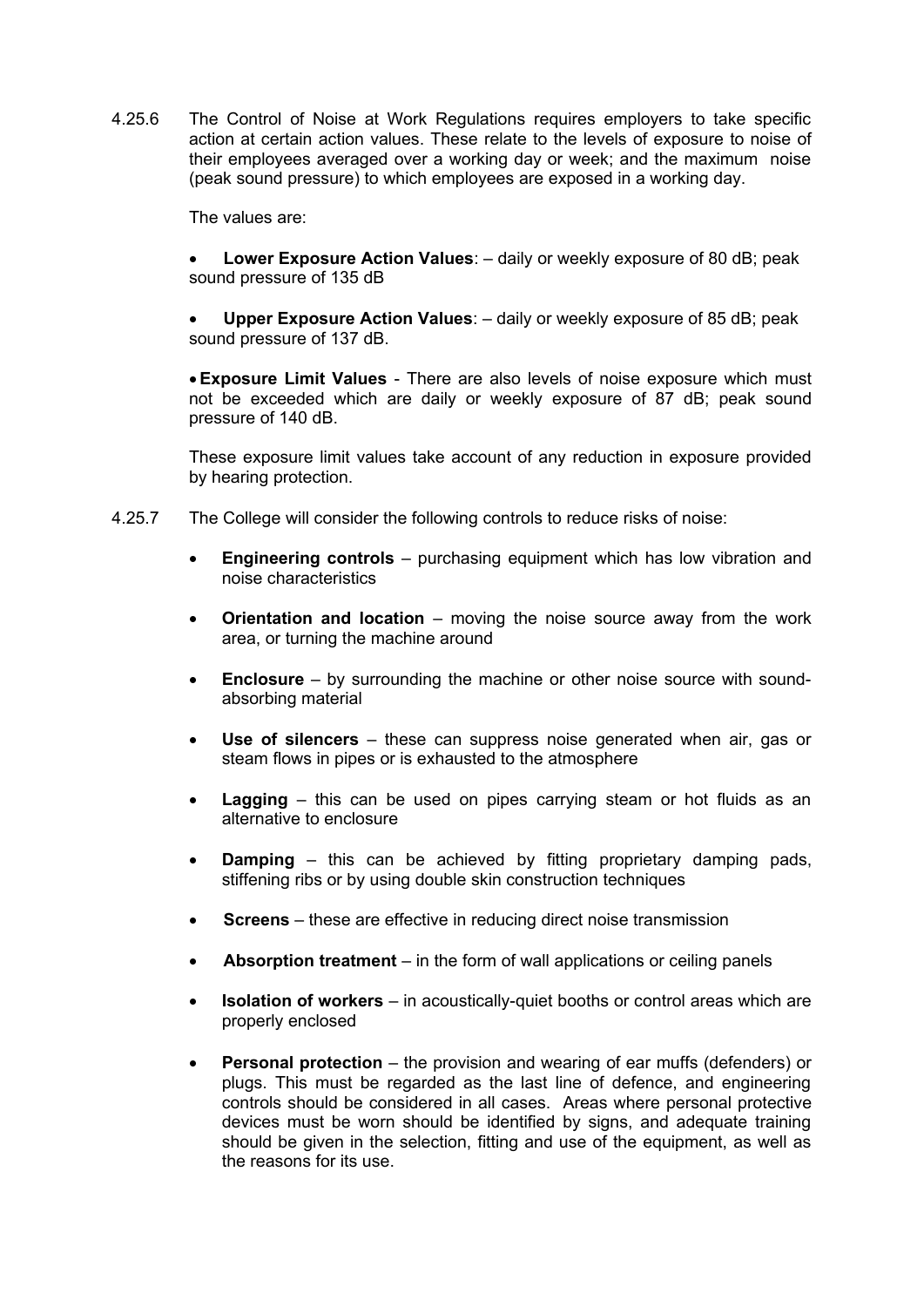- 4.25.8 The Regulations do not apply to members of the public exposed to noise from their non-work activities, or making an informed choice to go to noisy places, and low-level noise which is a nuisance but causes no risk of hearing damage. The College will also give consideration to the people who may visit these places and may be at risk.
- 4.25.9 If employees are likely to be exposed to noise at or above the **Lower Exposure Action Value** the College will:
	- Identify which workers are at risk from hearing damage.
	- Inform employees and make hearing protection available.
	- Determine the daily personal noise exposure of the workers.
	- Identify whether noise control measures or hearing protection are needed and if so, the type of hearing protection required and in which area.
	- Record the noise assessment and review regularly or if something changes.

If employees are likely to be exposed to noise at or above the **Upper Exposure Action Value** you should reduce their exposure to noise, so far as is reasonably practicable, in ways other than by providing hearing protection.

You must ensure that:

- Areas where these levels are reached are clearly identified as areas where hearing protection must be worn.
- The immediate risk is tackled e.g. by providing hearing protection as a stop gap.
- All exposed personnel are informed and adequately trained.
- Ways of reducing noise exposure by engineering controls or organisational means are identified.
- Priorities for action are established; consider where changes could be made to produce immediate benefits and what your future strategy should be.
- Arrangements for health surveillance are made for employees.
- Someone is responsible for ensuring any necessary action is taken.
- 4.25.10 Risk Assessments will detail necessary PPE, with considerations to include, Earmuffs (ear defenders), Earplugs, which are inserted in the ear canal and semiinserts which cover the entrance to the ear canal. Hearing protection must reduce the employees' noise exposure to below the new action values, be suitable for the environment that they work in and be compatible with other protective equipment used by the employee.
- 4.25.11 The College will provide health surveillance as appropriate under the regulations for any employees who are likely to be exposed to noise above the Upper Action Value or who may be at risk for any other reason (e.g. they already suffer from hearing loss or are particularly sensitive to noise).
- 4.25.12 The College will provide information, instruction and training for employees who are exposed to noise above any of the action levels.

#### **4.26 Vibration**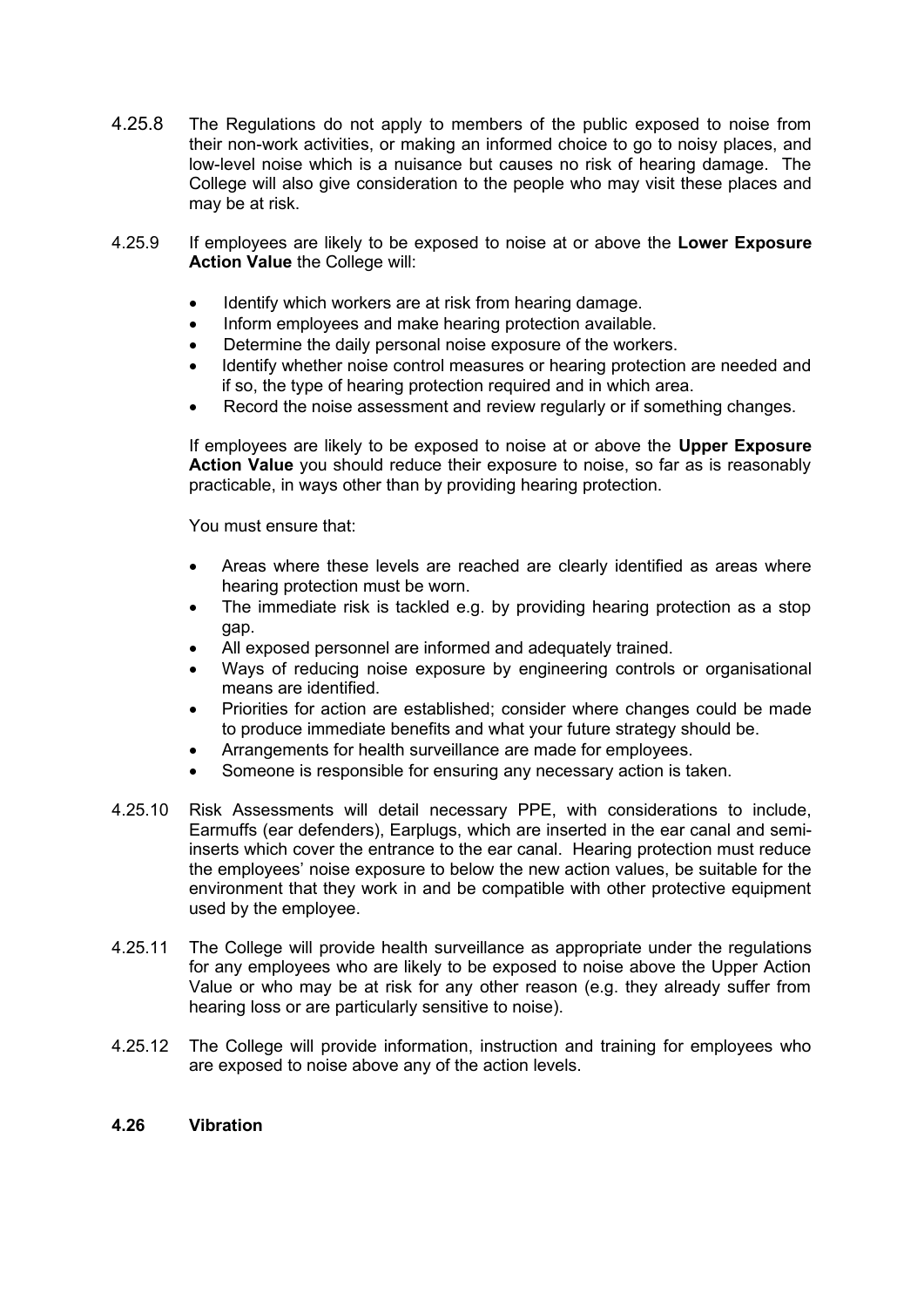- 4.26.1 The College recognises its responsibilities under The Control of Vibration at Work Regulations 2005.
- 4.26.2 Regular and frequent exposure to hand-arm vibration can lead to permanent health effects, known collectively as hand-arm vibration syndrome (HAVS), as well as specific conditions such as carpal tunnel syndrome and vibration white finger (VWF). Hand-arm vibration can be caused by operating certain hand-held power tools or by holding materials being processed by machines.
- 4.26.3 The College will adopt a risk management approach to vibration to ascertain the risk to employees. A risk assessment will be carried out to identify who is at risk and to what extent. Risk Assessments will ascertain if employees are likely to be above the daily exposure action value EAV or daily exposure limit value ELV, and to highlight which tasks need to controlled.
- 4.26.4 Where staff are exposed above the EAV the College will take action to eliminate or reduce exposure to as low as is reasonably practicable and provide health surveillance. The daily exposure action value is  $2.5 \text{ m/s}^2$ .
- 4.26.5 The exposure limit value (ELV) is the maximum amount of vibration that an employee may be exposed to on a daily basis. The regulations set this at  $5m/s^2$ which corresponds to a high risk which employees should not exceed. Where staff are likely to be exposed above the ELV immediate action will be taken to reduce their exposure below that limit.
- 4.26.6 The College will consider one or more of the following techniques for controlling exposure to vibration, selection, use and maintenance of tools, use of protective equipment etc, eliminate exposure by adopting alternative work methods, and ensuring that equipment is suitable for the task and purchase tools to the lowest vibration level available.
- 4.26.7 Heads of Department will maintain and monitor the condition of tools to ensure that there is no rise in the exposure level as a result of use. Work activities will be planned to reduce exposure, for example through job rotation.
- 4.26.8 Regularly checks and monitoring of the measures that have been implemented will be carried out by Heads of Department to ensure they remain effective at controlling the risk.
- 4.26.9 The College will provide information and training for employees who are exposed to vibration.
- 4.26.10 The College will provide health surveillance for all employees who are likely to be regularly exposed above the EAV. Where an employee reports the onset of any symptoms it will be assumed there is a risk of HAVs and will refer the employee to an Occupational Health Practitioner and act upon any advice given.

#### **4.27 Working at Height**

4.27.1 The Governing Body recognises its duties under The Work at Height Regulations 2005 and subsequent amendments, and will ensure that the College does all that is reasonably practicable to prevent anyone falling and ensure that all work at height is properly planned and organised.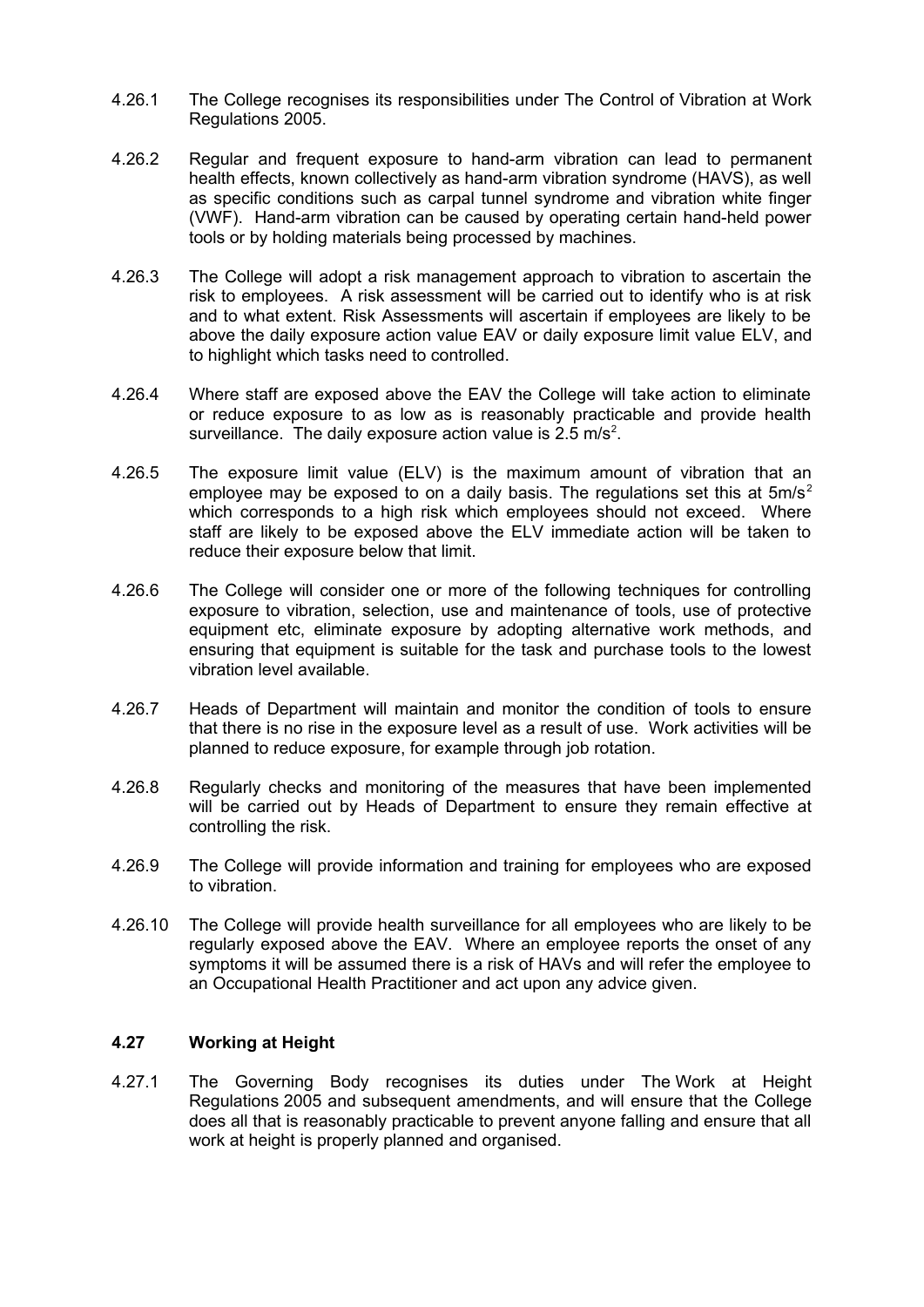- 4.27.2 Falls from height are the single most frequent cause of work-place fatalities, whilst falling objects cause a high proportion of reported injuries. Working at height is defined as any work being undertaken at a height from which a person could fall and injure themselves even if it is at or below ground level, it includes maintenance staff working on roofs and ladders and office staff working from step ladders.
- 4.27.3 Whenever work is to be undertaken at height on College premises, Risk Assessments will be completed for circumstances where there is a risk of falling where significant injury may occur. The safest possible method for working at height will be used at all times.
- 4.27.4 Everyone involved in work at height will be competent and suitably trained and/or supervised by a competent person. Employees will use supplied equipment and any safety devices properly, following any training and instruction. Any safety hazards or concerns will be reported immediately to the employee's Head of Department.
- 4.27.5 When selecting equipment for work at height, the most suitable equipment must be chosen. Collective protection measures such as guard rails will be given priority over personal protection measures such as safety harnesses.
- 4.27.6 Equipment such as ladders and steps are required to be inspected at suitable intervals and for a record of the inspection to be kept until the next inspection takes place. Such inspections will be carried out by Heads of Departments at intervals determined by frequency of use. In addition, users will carry out daily visual checks prior to ascending ladders.
- 4.27.7 A safe system of work should be operated which may include the use of a fallarrest system or safety lines and harnesses and secure anchorage points.
- 4.27.8 Risk Assessments for work at height using fall arrest systems should include adequate consideration for emergency release without the need to call the emergency services, which can no longer be relied upon to provide an immediate response to incidents such as where a fall arrest system has been deployed.
- 4.27.9 Scaffolding may only be assembled on site by competent and qualified contractors or staff. Arrangements will be made for independent safety inspections at the statutory intervals.
- 4.27.10 Work will be postponed while weather conditions endanger Health and Safety.

# **4.28 Food Hygiene**

- 4.28.1 Contamination caused by disease, inadequate procedures, poor personal hygiene, pest infestation or chemicals, can lead to illness and, in extreme cases of food poisoning, to death.
- 4.28.2 The College's kitchen, food handling areas and processes are inspected at regular intervals by Oxford City Council's Environmental Health Officers.
- 4.28.3 All employees who handle food must have a Basic Food Handling certificate.
- 4.28.4 All staff must be COSHH trained and attend regular refresher training.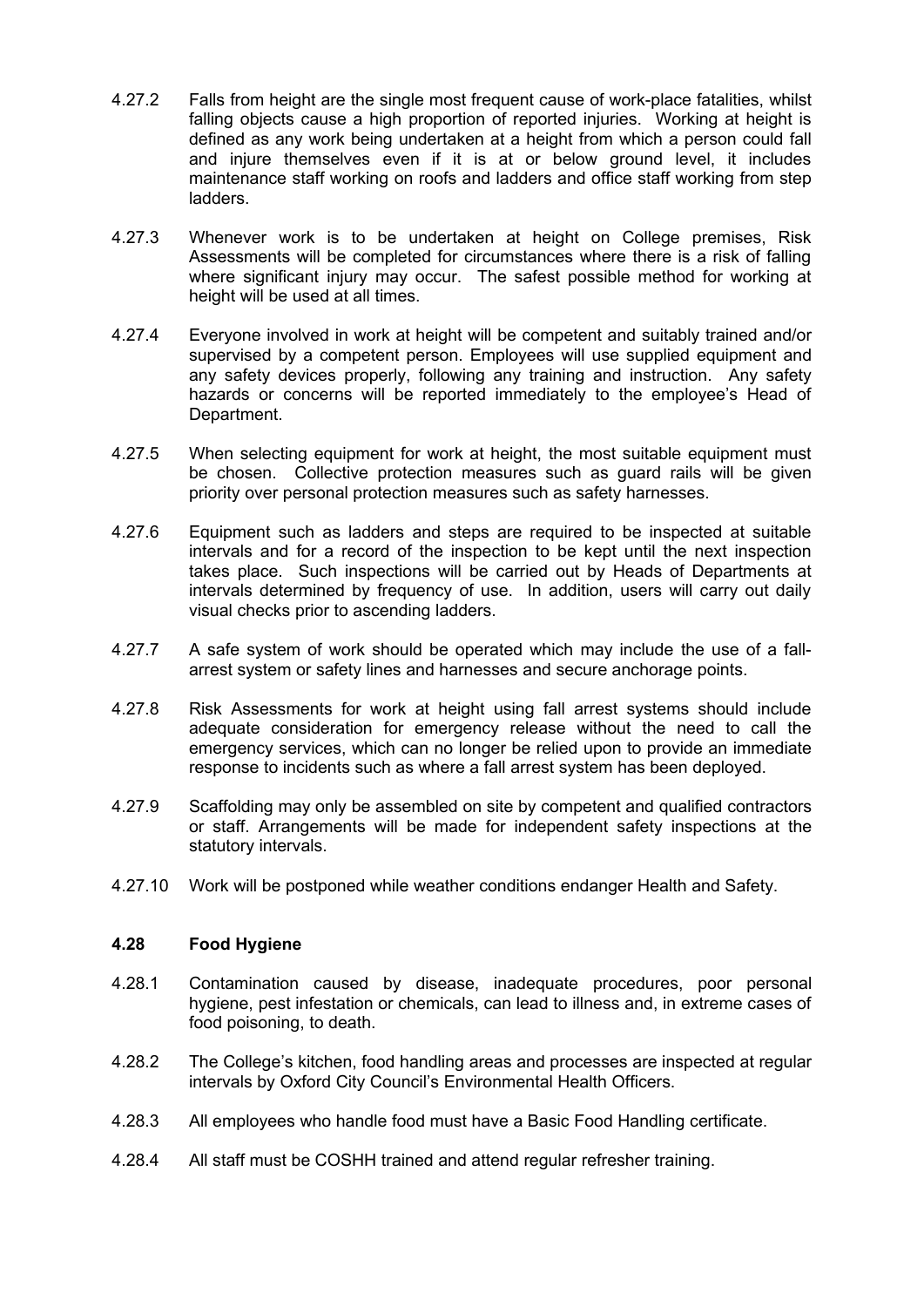- 4.28.5 The Catering Manager will arrange for regular deep cleaning to be undertaken in all food handling areas once a year.
- 4.28.6 Food is purchased only from approved sources which can satisfy the Catering Manager's food hygiene audit trail.
- 4.28.7 In all food production and service areas, food temperature probing and monitoring programmes will be maintained.
- 4.28.8 Food Hazard Analysis and Critical Control Points (HACCP) assessments will be carried out for all food preparation activities. All food preparation staff will be instructed upon the outcomes of HACCP assessments.

#### **4.29 Permit-to-Work (PTW) System**

- 4.29.1 The Permit-to-Work Procedures held and maintained by the Works Office are aimed at providing a formal control system for the prevention of accidents and damage to property where specific and foreseeable hazardous work is carried out.
- 4.29.2 The College requires Permits-to-Work to be issued for hot works, which are all temporary activities including gas/electric welding and cutting; blowtorches; tar boilers; grinding wheels and cutting discs. Hot work to be carried out only by people trained in use of equipment, hazards and precautions to prevent fires.
- 4.29.3 Permits-to-Work may also be required, when identified by a Risk Assessment for activities such as confined spaces, roof works, restricted and hazardous areas and river works.

#### **4.30 Statutory & Non-Statutory Inspections**

- 4.30.1 The College recognises it responsibilities under the Gas Safety (Installation and Use) Regulations 1998, Lifting Operations & Lifting Equipment Regulations 1998 and The Provision & Use of Work Equipment Regulations 1998
- 4.30.2 Statutory inspections which need to be carried out on the College premises for boilers & pressure vessels, fire detection & alarms, emergency lighting, lifts and lifting equipment will be carried out by competent persons, within the time-scale and a record kept of the result of the inspection.
- 4.30.3 Where inspections identify any unsafe equipment or practice, equipment will be decommissioned or practice suspended until the required standard can be achieved.
- 4.30.4 Annual insurance inspections will also be carried out at regular intervals as required by the College's insurers.
- 4.30.5 The respective Heads of Department are responsible for the periodic inspection of processes, equipment and materials which are detailed in this policy. Some of these inspections are not required by law but will be undertaken in order to maintain the highest standards of Health and Safety.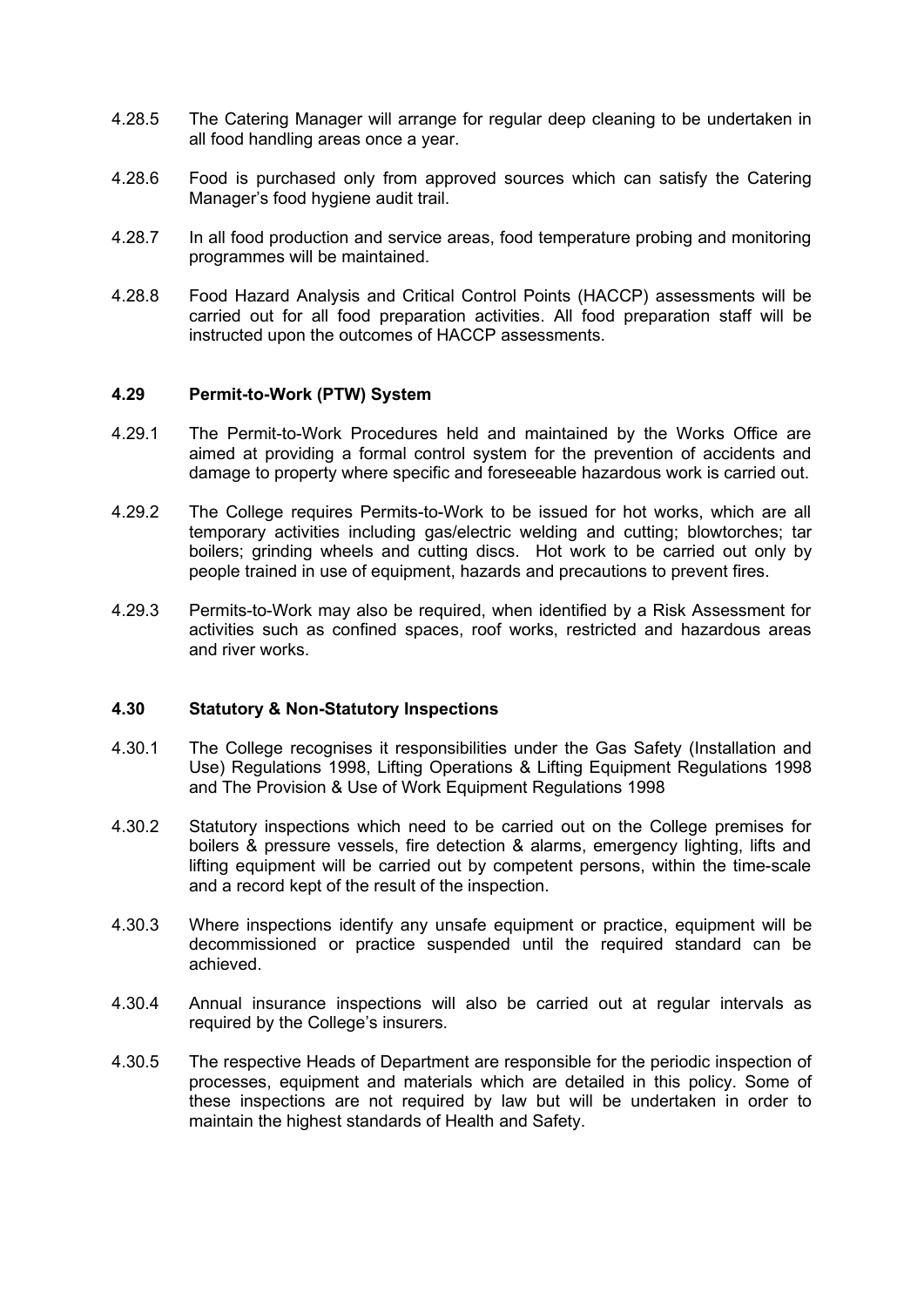4.30.6 All employees will be responsible for examining any equipment or machinery before they use it.

#### **4.31 Gas Safety**

- 4.31.1 The risks associated with the use of gas depend on the circumstances. These risks include carbon monoxide poisoning, fire, explosion and asphyxiation.
- 4.31.2 It is Governing Body's policy to comply with the Gas Safety (Installation and Use) Regulations 1998, which are designed to achieve safety in relation to gas installations, servicing and use of fittings and appliances.
- 4.31.3 All gas-related work shall be carried out only by a competent person or contractor. The Master of Works maintains an approved list of contractors who are Gas Safe registered, and authorised to work on the College's gas installations.
- 4.31.4 Gas fittings will be of correct construction, material, strength and size and should be regularly maintained by a competent person or contractor.
- 4.31.5 Employees, unless competent and authorised to do so, must not interfere in any way with any gas appliances or fitting.
- 4.31.6 Any employee who smells gas should initiate evacuation procedures (as for fire).
- 4.31.7 Any fault or defect in any gas appliance or fitting must be reported immediately to the appropriate Head of Department.

#### **4.32 Electrical Safety**

- 4.32.1 The Governing Body recognises its duty to comply with the Electricity at Work Regulations 1989. In addition the College will also comply with other codes of practice, quidance and the current edition of the IEE Regulations ( $17<sup>th</sup>$  Edition).
- 4.32.2 Electrical hazards arise from poor design, construction and installation, inadequate standards of maintenance, or misuse and incorrect operation. The College will reduce these hazards to a minimum by the use of competent persons, using safe systems of work, approved materials and equipment and through regular testing and inspection.
- 4.32.3 Staff who use electrical equipment must report any fault or defect immediately to their Head of Department. Staff must not attempt to carry out any repairs or interfere with any equipment unless they are designated competent to do so.
- 4.32.4 Electrical work, installation, repairs and maintenance will be carried out only by those persons deemed to be competent to do so.
- 4.32.5 Portable Appliance Testing (PAT) Electrical systems are required to be constructed, maintained and used in such a manner as to prevent danger, and in consequence a system of inspection and testing of systems is required to determine what maintenance is required.
- 4.32.6 The College considers it the responsibility of all students to ensure the suitability and safety of electrical equipment they bring to campus, and does not track student equipment due to the transient nature. Students should contact either the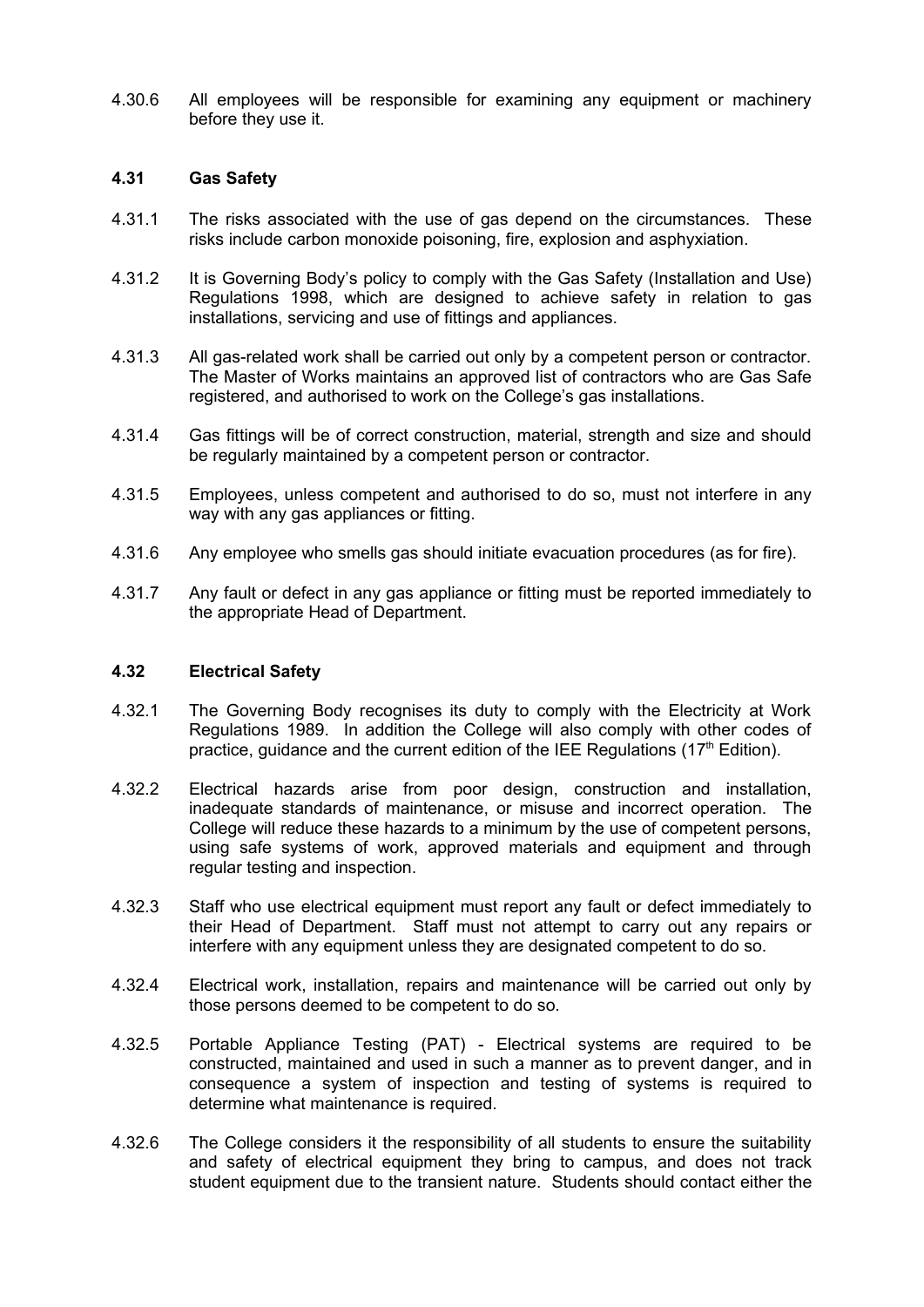Works Office or Domestic Stores if there is any doubt about the state or suitability of equipment.

- 4.32.7 College owned items of equipment, will be PAT Tested to include both visual and electrical testing. The frequency of the recall, and area of responsibility (Domestic Office & Works Office) will depend on the type, location and use of the apparatus based on an assessment of risk.
- 4.32.8 Daily checks (visual inspections) are expected to be carried out by all staff, students and occupants, prior to use of any items of equipment.
- 4.32.9 Any electrical shocks suffered by any employee, student, visitor etc. must be reported immediately and entered into the accident book.
- 4.32.10 Only competent and authorised contractors and/or College electricians will work on HV systems (above 600v AC or 900v DC). Works to Low Voltage and Extra-Low Voltage will be carried out in accordance with Risk Assessments, best practice and relevant regulations and codes by competent staff or contractors.
- 4.32.11 Wherever possible electrical tools and equipment should be rated at 110v. This significantly reduces the risk of harm from electrocution.
- 4.32.12 Although the risks of harm are reduced, care must still be taken to ensure that plant, transformers and tools are properly maintained, inspected and tested at regular intervals.

#### **4.33 Machinery and Equipment**

- 4.33.1 The Governing Body's aim is to provide, for employees' use, equipment which is, so far as reasonably practicable, safe and without risk to health. The College will therefore satisfy the requirements of all legislation in relation to equipment and in particular the Provision and Use of Work Equipment Regulations (PUWER) 1998 and associated Regulations and information.
- 4.33.2 The College will endeavour to ensure that the right equipment is purchased. Prior to use, equipment will be checked and any manufacturer's guidance will be considered. Information, instruction and training will be given to employees who will use the equipment. Such training will include risks, the preventative and protective measures, the correct use of guards, systems of work and any requirement for personal protective clothing.
- 4.33.3 Employees must not use any equipment unless they are competent to do so and have received the necessary information, instruction and training.
- 4.33.4 Employees must report any damage, malfunction or unsafe equipment to their Head of Department. Employees must not interfere with or repair any equipment unless competent and authorised to do so.
- 4.33.5 All equipment will be maintained in efficient working order. Particular items of equipment will have a routine and planned maintenance programme.
- 4.33.6 Machinery and Equipment are not to be loaned out, or other employees, students, contractors and visitors allowed to use such equipment without the express permission of the relevant Head of Department to ensure they have the correct training and authorisation.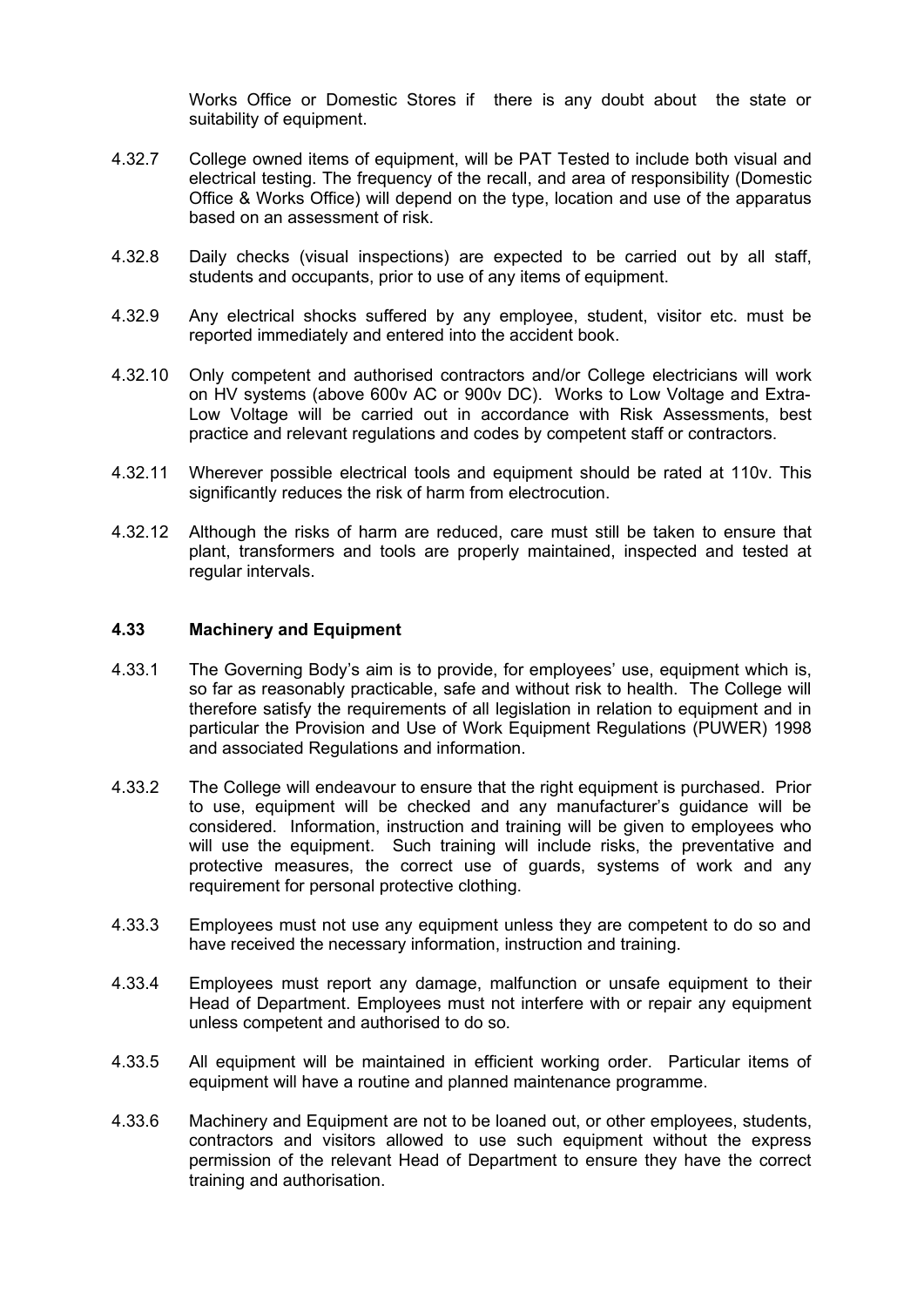- 4.33.7 All hand tools must be used for the job for which they are intended. Appropriate tools will be provided by the relevant Head of Department. Employees must use hand tools in a safe manner and in accordance with any training given in their use.
- 4.33.8 Hand tools must be maintained in an efficient working condition. Defects must be reported and repaired. Only staff competent and authorised to carry out repairs to tools shall do so.
- 4.33.9 Hand tools must be stored appropriately and not be subject to substances or articles which will affect their safe use.
- 4.33.10 When using hand tools employees must take appropriate care not to expose themselves or others to undue risk. Any employee who is unsure of the correct use of hand tools should consult his or her Head of Department or request training.
- 4.33.11 Tools will not be loaned to other Departments, employees, students or contractors without the express agreement of the relevant Head of Department.

# **4.34 Legionella**

- 4.34.1 The College will comply with the requirements of the HSE's L8 Approved Code of Practice for the control of legionella in water systems, The College will provide a safe place of work in which the management and control of Legionella is such that the risk of infection to employees, visitors and staff, is so far as reasonably practical reduced to a minimum.
- 4.34.2 Legionella pneumophila and other bacteria can cause an infection known as Legionellosis. Legionnaire's disease is a pneumonia that principally affects those who are susceptible, due to age, illness, immunosupression, smoking, etc, and may be fatal. However it is a significant health issue for anyone who is exposed to the spores of the bacteria. Legionella bacteria are present in water systems and do not pose a health concern if the appropriate control measures are in place and maintained. The risk from Legionella bacteria increases if the water in the systems is stagnant and bio-film can develop on the inside of the water pipes, this bio-film provides nutrients and encourages proliferation of the bacteria. Legionella proliferation can be suppressed by controlling the water temperature and by keeping the flow of water through the system consistent. The spores of the bacteria have to be airborne, such as the aerosol spray from a shower and breathed in to cause the pneumonia associated with Legionnaires disease.
- 4.34.3 The College will employ a competent contractor to carry out the necessary risk assessments, temperature checks, sampling and biological testing, and provide written reports detailing the findings of the assessment.
- 4.34.4 Cleaning and sterilising showerheads will be carried out on a regular basis.
- 4.34.5 The College will arrange to carry out such remedial work as is required to remove the hazard of legionella, if identified, from any parts of the water systems.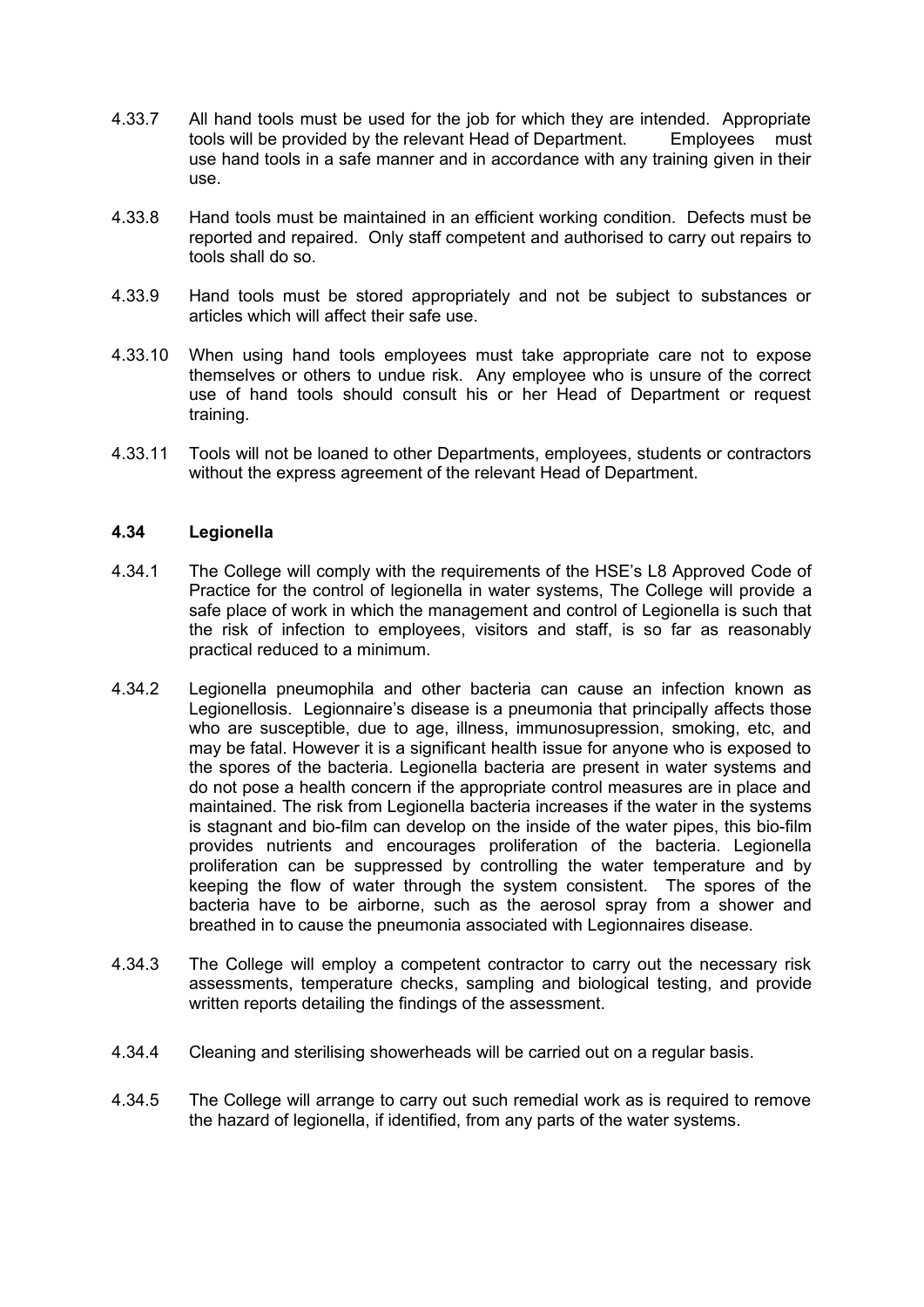- 4.34.6 The majority of outlets, including basins, toilets, showers etc will be flushed on a regular basis through normal use, cleaning or maintenance. Heads of Department will ensure all outlets are flushed regularly within their area of responsibility.
- 4.34.7 The Boatman, Head Gardener, Woodsmen and Head Groundsman in particular will be responsible for flushing outlets within premises they operate out of.
- 4.34.8 Outlets should be flushed regularly; at least once a week, and for at least two minutes. Staff flushing outlets should obtain a rate of flow that flows rather than sprays to produce as little aerosol as possible and to avoid breathing in the aerosol. If outlet is a mixer (TMV) set to midway point to allow both hot and cold water to flow through the valve. Run outlet at normal operating flow. If the shower has a flexible hose attachment then place the head and hose as low in the shower cubicle/bath as possible. Shower/spray outlets should be turned on to a level that achieves as high a flow as possible with the minimum aerosol production.

#### **4.35 Snow and Freezing Conditions**

- 4.35.1 Whilst it is expected that members and employees of the College, and visitors, will take due care for their own safety in adverse conditions, The College aims to maintain safe passage through main external routes as far as is practicable within available resources; provide safe pathways for pedestrians, and some vehicle access.
- 4.35.2 The severity and length of such weather conditions will determine, to some extent, how quickly and effectively snow clearance operations can be carried out. The College will prioritise areas as per the Snow and Freezing Weather Clearance Policy Dated November 2011.
- 4.35.3 The Duty Porter will make a determination to close entrances where it is felt necessary on Health & Safety grounds/apply salt where appropriate to make safe until support from Gardens and Works staff are available.

#### **4.36 Trees**

- 4.36.1 St John's College holds great diversity of trees, exhibiting examples from a wide variety of species, some protected under Tree Preservation Orders . The College recognises that trees provide numerous benefits, enhancing the College community, including: beauty and landscape, wildlife habitats, and environmental benefits (absorbing atmospheric pollutants).
- 4.36.2 The College's policy is to protect, care, nurture and renew its tree stock and will therefore make all reasonable efforts to maintain, preserve and protect trees and to keep them pruned, stabilised, and free from damage from the elements and disease.
- 4.36.3 College trees are subject to ad hoc and routine safety inspections, based on professional advice, taking into account degree of risk, exposure and location, to ensure that College members, and members of the public are not subjected to unacceptable risk from dangerous trees. The in-house gardeners will also monitor trees on a regular basis, carry out maintenance work and seek professional guidance where appropriate.